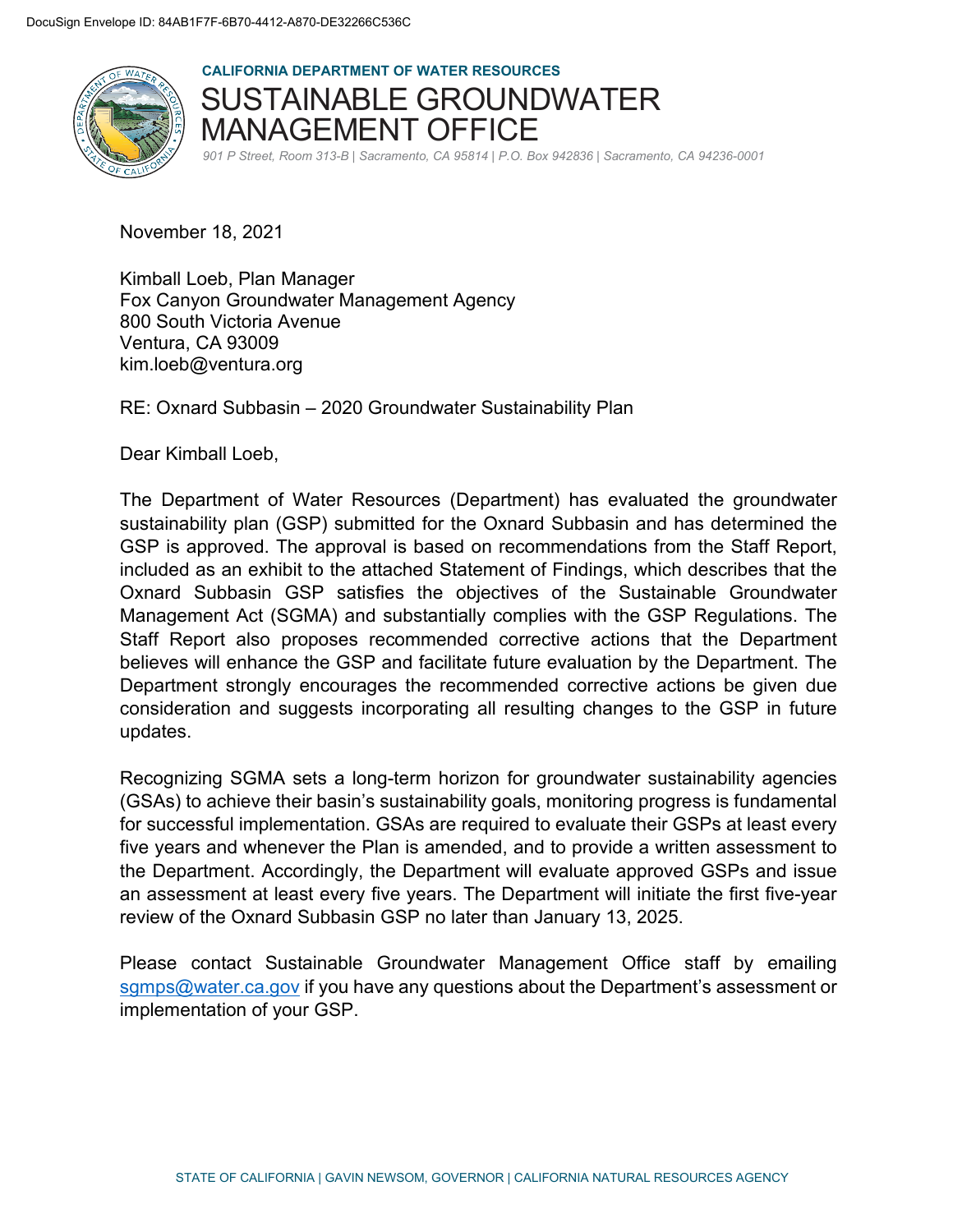Thank You,

\_\_\_\_\_\_\_\_\_\_\_\_\_\_\_\_\_\_\_\_\_\_\_\_\_\_\_\_\_\_\_\_

Paul Gosselin Deputy Director for Sustainable Groundwater Management

Attachment:

1. Statement of Findings Regarding the Approval of the Oxnard Subbasin Groundwater Sustainability Plan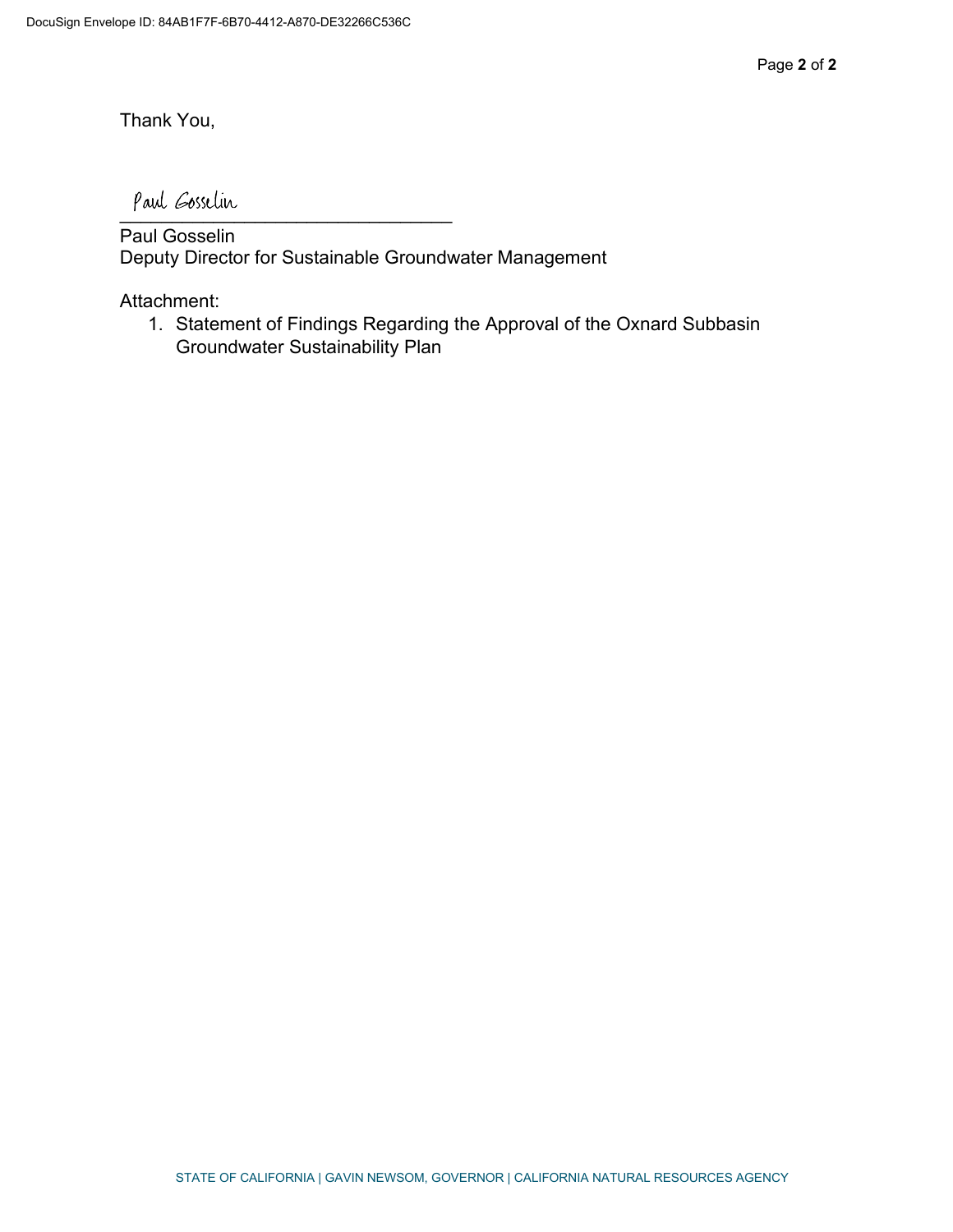#### **STATE OF CALIFORNIA DEPARTMENT OF WATER RESOURCES**

## **STATEMENT OF FINDINGS REGARDING THE APPROVAL OF THE OXNARD SUBBASIN GROUNDWATER SUSTAINABILITY PLAN**

The Department of Water Resources (Department) is required to evaluate whether a submitted groundwater sustainability plan (GSP or Plan) conforms to specific requirements of the Sustainable Groundwater Management Act (SGMA or Act), is likely to achieve the sustainability goal for the basin covered by the Plan, and whether the Plan adversely affects the ability of an adjacent basin to implement their GSP or impedes achievement of sustainability goals in an adjacent basin. (Water Code § 10733.) The Department is directed to issue an assessment of the Plan within two years of its submission. (Water Code § 10733.4.) This Statement of Findings explains the Department's decision regarding the Plan submitted by the Oxnard Subbasin (Subbasin No. 4-004.02).

Department management has reviewed the Department Staff Report, entitled Sustainable Groundwater Management Program Groundwater Sustainability Plan Assessment Staff Report, attached as Exhibit A, recommending approval of the GSP. Based on its review of the Staff Report, Department management is satisfied that staff have conducted a thorough evaluation and assessment of the Plan and concurs with staff's recommendation and all the recommended corrective actions. The Department thus approves the Plan based on the Staff Report and the findings contained herein.

- A. The Plan satisfies the required conditions as outlined in § 355.4(a) of the GSP Regulations (23 CCR § 350 et seq.):
	- 1. The Plan was submitted to the Department on January 13, 2020, and thus within the statutory deadline of January 31, 2020. (Water Code § 10720.7(a)(1); 23 CCR § 355.4(a)(1).)
	- 2. The Plan is complete, meaning it includes the information required by the Act and the GSP Regulations sufficient to warrant a thorough evaluation by the Department. (23 CCR § 355.4(a)(2).)
	- 3. The Plan covers the entire Subbasin. (23 CCR § 355.4(a)(3).)
- B. The Plan conforms with Water Code §§ 10727.2 and 10727.4 in the Act and substantially complies with the GSP Regulations. It is likely to achieve the sustainability goal for the Subbasin. In making this determination, the Department considered the following: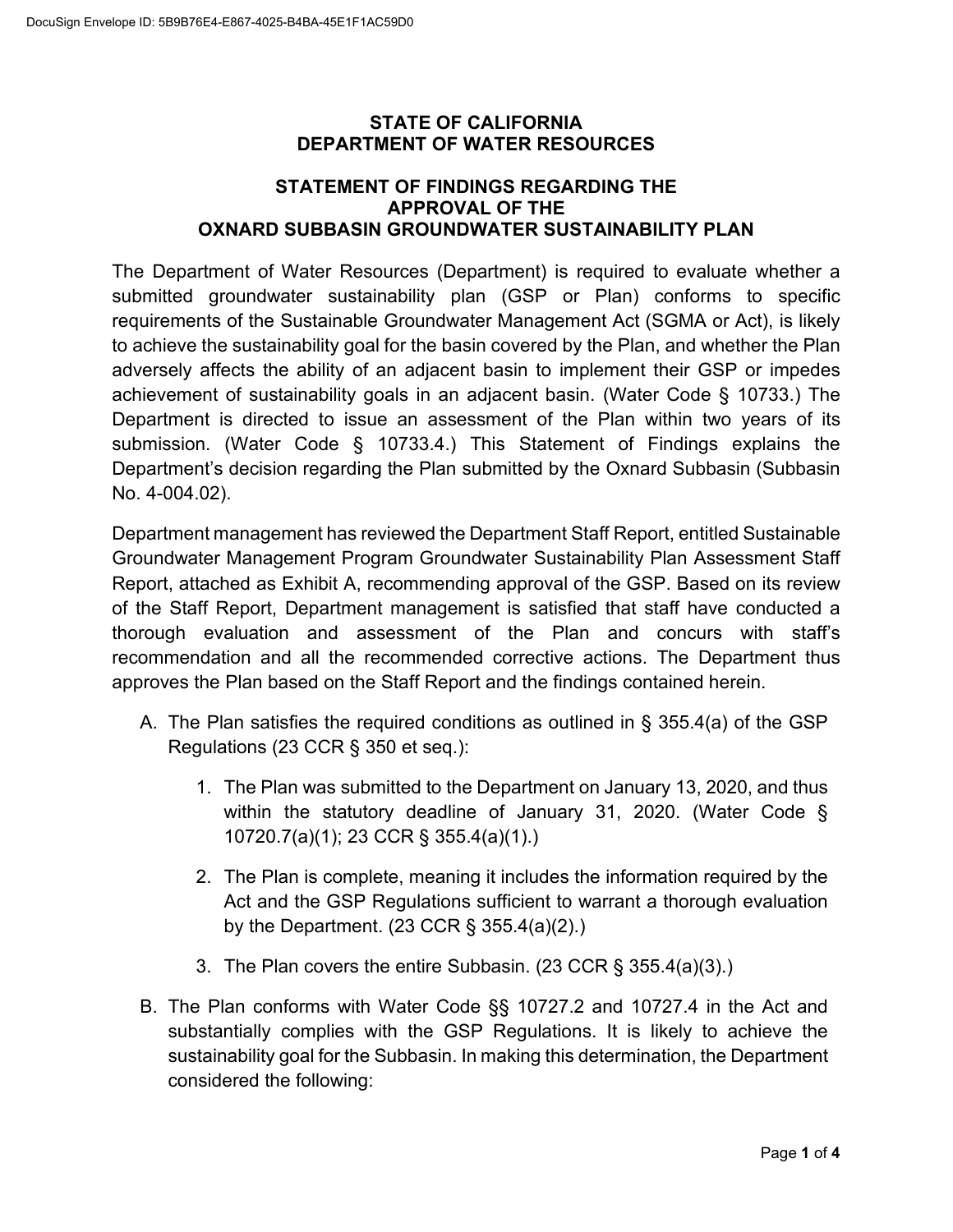Statement of Findings Oxnard Subbasin (Subbasin No. 4-004.02)

- 1. The Plan's goal to improve groundwater levels to prevent seawater intrusion and its associated impacts related to groundwater storage, groundwater quality, and subsidence beyond 2015 conditions is reasonable and consistent with SGMA and the GSP Regulations. The Plan relies on credible information and science to sufficiently detail the hydrogeologic conceptual model, groundwater conditions, and water budget for the Subbasin, which provides a reasonable assessment of overdraft and serves as the sufficient basis for defining and assessing reasonable sustainable management criteria and projects and management actions.
- 2. The Plan identifies data gaps exist and describes reasonable measures to eliminate those data gaps. The Department recommends the agencies investigate further the hydraulic connectivity between the surface water bodies, semi-perched aquifer, and principal aquifers to reduce the uncertainty regarding the impacts groundwater extraction has on surface water and beneficial uses and users of surface water. Notwithstanding this recommendation, the Department finds that, at this time, the GSP contains a sufficient understanding of the groundwater conditions in the Subbasin and that implementation of the Plan during the collection and evaluation of additional information is not likely to cause serious or irreparable harm.
- 3. The projects and management actions designed to eliminate overdraft by increasing surface water supplies and decreasing groundwater production demand, if implemented in a reasonable and timely manner, will likely achieve the sustainability goal defined for the Subbasin.
- 4. The Plan provides a detailed explanation of how the varied interests of groundwater uses and users in the Subbasin were considered in developing the sustainable management criteria and how those interests would be impacted by the chosen minimum thresholds.
- 5. The Oxnard Subbasin GSP will not adversely impact the ability of the adjacent basins to be operated sustainably and will not impede the adjacent basins' ability to achieve their respective sustainability goals. Fox Canyon Groundwater Management Agency (Agency) took a regional approach to determine the combined sustainable yield of the Subbasin and adjacent Pleasant Valley Basin and Las Posas Subbasin, and then determined the sustainable yield for each groundwater subbasin. The minimum thresholds for each respective groundwater sustainability plan were established with consideration for the sustainability goals of the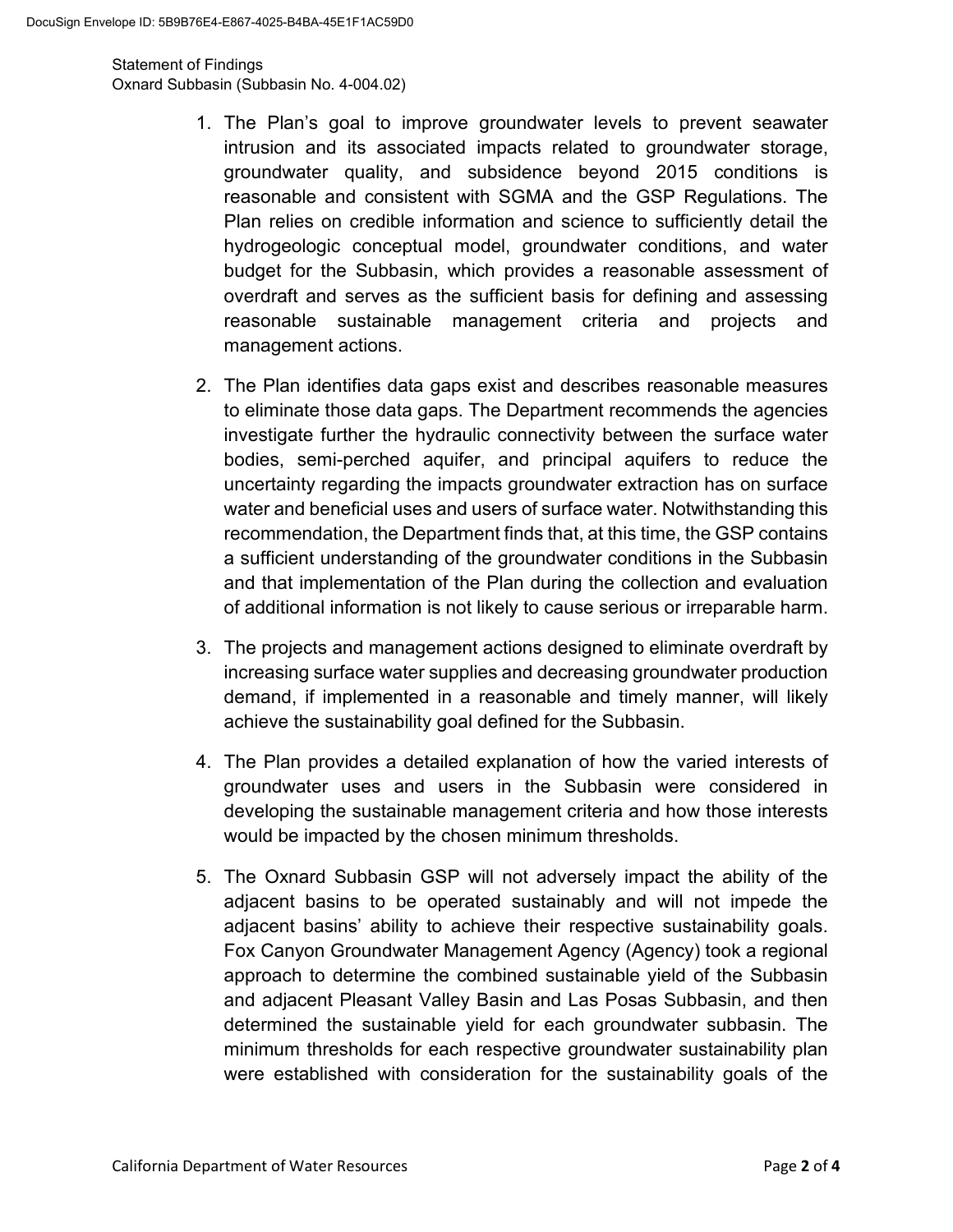Statement of Findings Oxnard Subbasin (Subbasin No. 4-004.02)

> adjacent basins and to operate each groundwater basin within its sustainable yield.

- 6. The Agency, along with other local agencies have implemented numerous projects and management actions to address groundwater conditions in the Subbasin. The Agency's legal authority and history of managing groundwater provides a reasonable level of confidence that the Agency, Camrosa Water District-Oxnard Subbasin GSA, and County of Ventura GSA (collectively, the GSAs) have the legal authority and financial resources necessary to implement the Plan.
- 7. Through review of the Plan and public comments, the Department determines that the GSAs adequately responded to comments that raised credible technical or policy issues with the Plan, sufficient to warrant approval of the Plan at this time. The Department also notes that the recommended corrective actions included in the Staff Report are important to addressing certain technical or policy issues that were raised and, if not addressed before future, subsequent plan evaluations, may preclude approval of the Plan in those future evaluations.
- C. In addition to the grounds listed above, DWR also finds that:
	- 1. The Plan's compliance with the requirements of SGMA and substantial compliance with the GSP Regulations is congruent with the state policy regarding the human right to water (Water Code § 106.3). The Department developed its GSP Regulations consistent with and intending to further the policy through implementation of SGMA and the Regulations, primarily by achieving sustainable groundwater management in a basin. By ensuring substantial compliance with the GSP Regulations, the Department has considered the state policy regarding the human right to water. (23 CCR  $§$  350.4(g).)
	- 2. The Plan defines the undesirable result associated with depletion of interconnected surface water in the Oxnard Subbasin as a loss of groundwater dependent ecosystem (GDE) habitat. According to the Plan, because historical groundwater elevations have maintained the GDE in the past, the goal of maintaining groundwater levels at or above historical lows is, expected to protect against the undesirable result of depletion of interconnected surface water. The Department determines that in attempting to avoid the further loss of GDE habitat beyond any historic losses, the GSAs considered public trust resources in development of the Plan.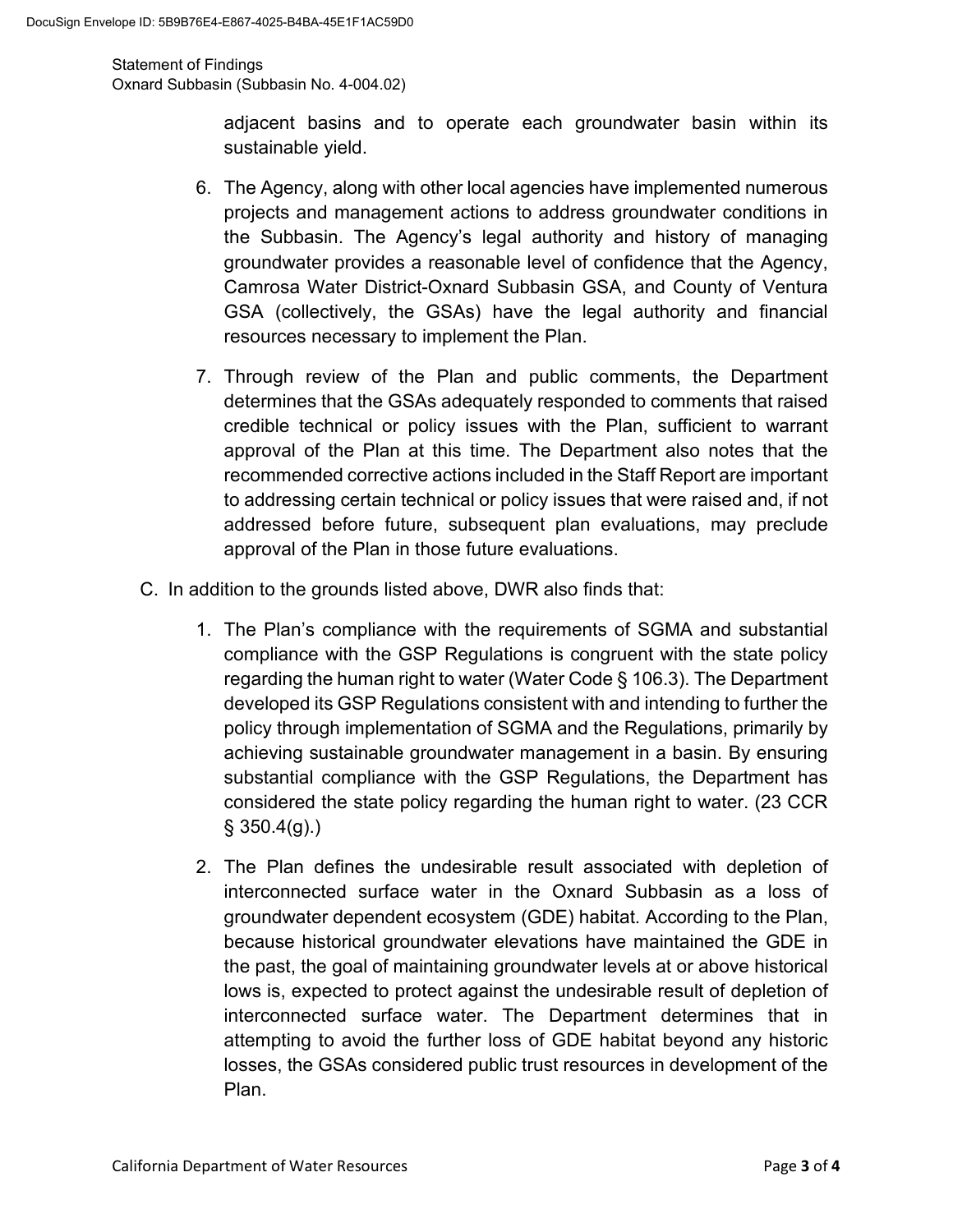Statement of Findings Oxnard Subbasin (Subbasin No. 4-004.02)

> 3. The California Environmental Quality Act (CEQA) does not apply to the Department's evaluation and assessment of the Plan.

Based on the above, the GSP submitted by the Agency for the Oxnard Subbasin is approved as being found to satisfy the requirements of SGMA and to be in substantial compliance with the GSP Regulations. Recommended corrective actions identified in the Staff Report will assist the Department's review of the Plan's implementation for consistency with SGMA and are thus recommended to be addressed in the GSP by the time of the Department's five-year review, which is set to begin on January 13, 2025, as required by Water Code § 10733.8.

Signed:

karla Nimeth

Karla Nemeth, Director

Date: November 18, 2021

Exhibit A: Groundwater Sustainability Plan Assessment Staff Report – Oxnard Subbasin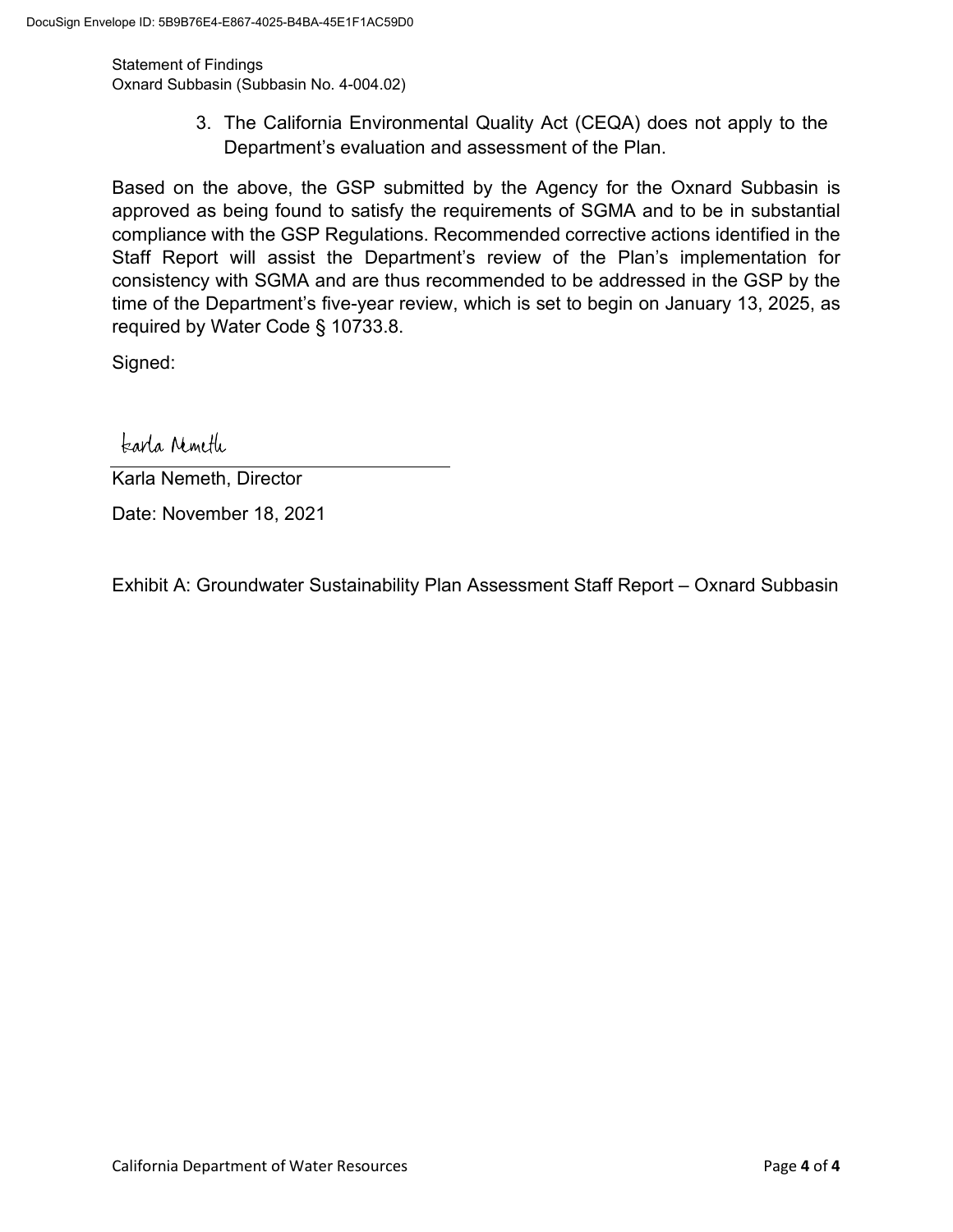# **State of California Department of Water Resources Sustainable Groundwater Management Program Groundwater Sustainability Plan Assessment Staff Report**

|                    | Groundwater Basin Name: Oxnard Subbasin (Subbasin No. 4-004.02) |
|--------------------|-----------------------------------------------------------------|
| Submitting Agency: | Fox Canyon Groundwater Management Agency, Camrosa               |
|                    | Water District, County of Ventura                               |
| Recommendation:    | Approve                                                         |
| Date:              | November 18, 2021                                               |

The Fox Canyon Groundwater Management Agency (FCGMA or Agency) Groundwater Sustainability Agency (GSA), Camrosa Water District-Oxnard Subbasin GSA, and County of Ventura GSA (collectively, the GSAs) submitted the Oxnard Subbasin (Subbasin) Groundwater Sustainability Plan (GSP or Plan) to the Department of Water Resources (Department) for evaluation and assessment as required by the Sustainable Groundwater Management Act (SGMA).<sup>[1](#page-6-0)</sup> The GSP covers the entire Subbasin for the implementation of SGMA.

After evaluation and assessment, Department staff find the Oxnard Subbasin GSP includes the required components of a GSP, demonstrates a thorough understanding of the Subbasin based on the best available science and information, sets reasonable sustainable management criteria to prevent undesirable results as defined in the Plan, and proposes a set of projects and management actions that will likely achieve the sustainability goal defined for the Subbasin, as required by SGMA and the GSP Regulations. [2](#page-6-1) Department staff will continue to monitor and evaluate the Subbasin's progress toward achieving the sustainability goal through annual reporting and future periodic GSP evaluation. Based on the current evaluation of the Plan, Department staff recommend approval of the Plan with recommended corrective actions described herein.[3](#page-6-2) [Th](#page-6-3)is assessment includes five sections:

<span id="page-6-0"></span><sup>1</sup> Water Code § 10720 *et seq*.

<span id="page-6-1"></span><sup>2</sup> 23 CCR § 350 *et seq*.

<span id="page-6-3"></span><span id="page-6-2"></span><sup>&</sup>lt;sup>3</sup> The Department recognizes that litigation, including a comprehensive adjudication of the Basin under Code of Civil Procedure section 830 et seq., has been filed. The filing of litigation does not alter or affect the Department's mandate to issue its assessment of the Agency's groundwater sustainability plan (GSP or Plan) for the basin within two years of its submission. (Water Code §10733.4(d).) The Department's assessment consists of a technical review of the submitted Plan, as required by SGMA and the GSP Regulations, and the filing of the adjudication or other litigation did not in any way influence or affect the Department's evaluation of the Plan. The Department expresses no opinion on the claims of the parties in the pending litigation involving the GSP or the groundwater basin. The role of a GSP in the adjudication process is addressed in Chapter 12 of SGMA (Water Code § 10737 et seq.).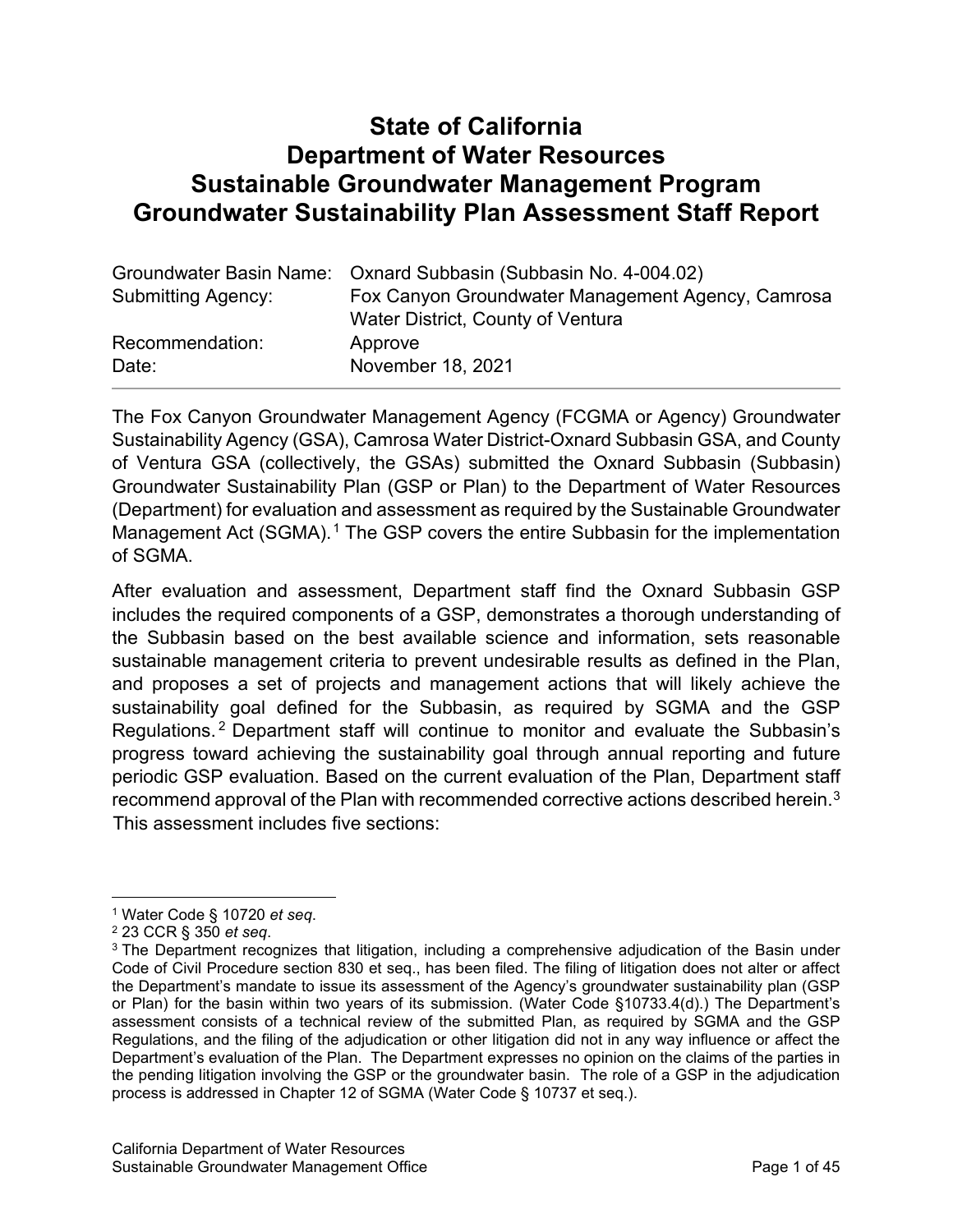- **Section 1 – Summary:** Provides an overview of the basin setting, GSP contents, and overview of the Department's assessment and recommendations.
- **Section 2 – Evaluation Criteria:** Describes the legislative requirements and the Department's evaluation criteria.
- **Section 3 – Required Conditions:** Describes the submission requirements, plan completeness, and basin coverage required for a GSP to be evaluated by the Department.
- **Section 4 – Plan Evaluation:** Provides a detailed assessment of the contents included in the GSP organized by each subarticle outlined in the GSP Regulations.
- **Section 5 – Staff Recommendation:** Includes the staff recommendation for the Plan and any recommended or required corrective actions, as applicable.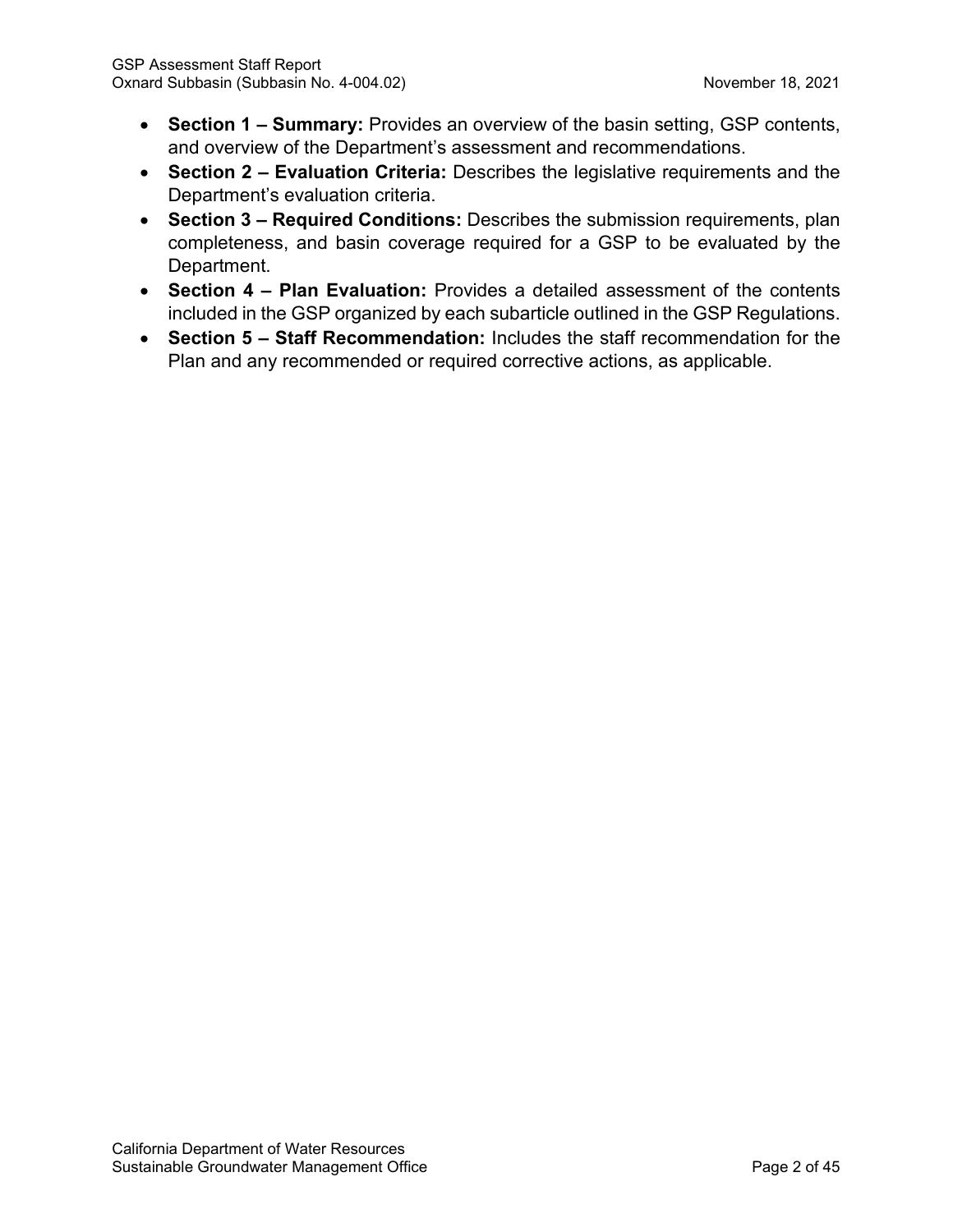# **1 SUMMARY**

A single GSP covering the entire Oxnard Subbasin was submitted to the Department by three GSAs on January 13, 2020. FCGMA is the lead GSA covering the majority of the Subbasin; a smaller portion of the Subbasin is covered by Camrosa Water District GSA, with remaining outlying areas covered by County of Ventura GSA.

The Oxnard Subbasin is a coastal groundwater basin located in Ventura County and is part of the Santa Clara River Valley Groundwater Basin (4-004) within the South Coast Hydrologic Region. The Subbasin is bounded by the Santa Monica Mountains to the southeast and by the Pacific Ocean to the west and southwest. Additionally, the Subbasin is bounded to the north by the Santa Paula Subbasin (4-004.04) and the Mound Subbasin (4-004.03)—both are part of Santa Clara River Valley Groundwater Basin—, and to the east by the Las Posas Valley Basin (4-008) and the Pleasant Valley Basin (4-006). The Santa Paula Subbasin is an adjudicated subbasin managed by the United Water Conservation District which is a court-appointed watermaster. The Oxnard Subbasin and the Pleasant Valley Basin are designated as critically overdrafted groundwater basins and were, therefore, required to be covered by GSPs submitted in 2020. The Las Posas Basin and the Mound Subbasin are designated as high-priority groundwater basins required to be covered by GSPs submitted in 2022. In 2020, the GSAs submitted GSPs covering the Oxnard Subbasin and the Pleasant Valley Basin, as well as a GSP covering the Las Posas Basin two years ahead of the statutory deadline of 2022. A vicinity map showing the Oxnard Subbasin, adjacent groundwater basins, and GSA boundaries is provided as Figure 1.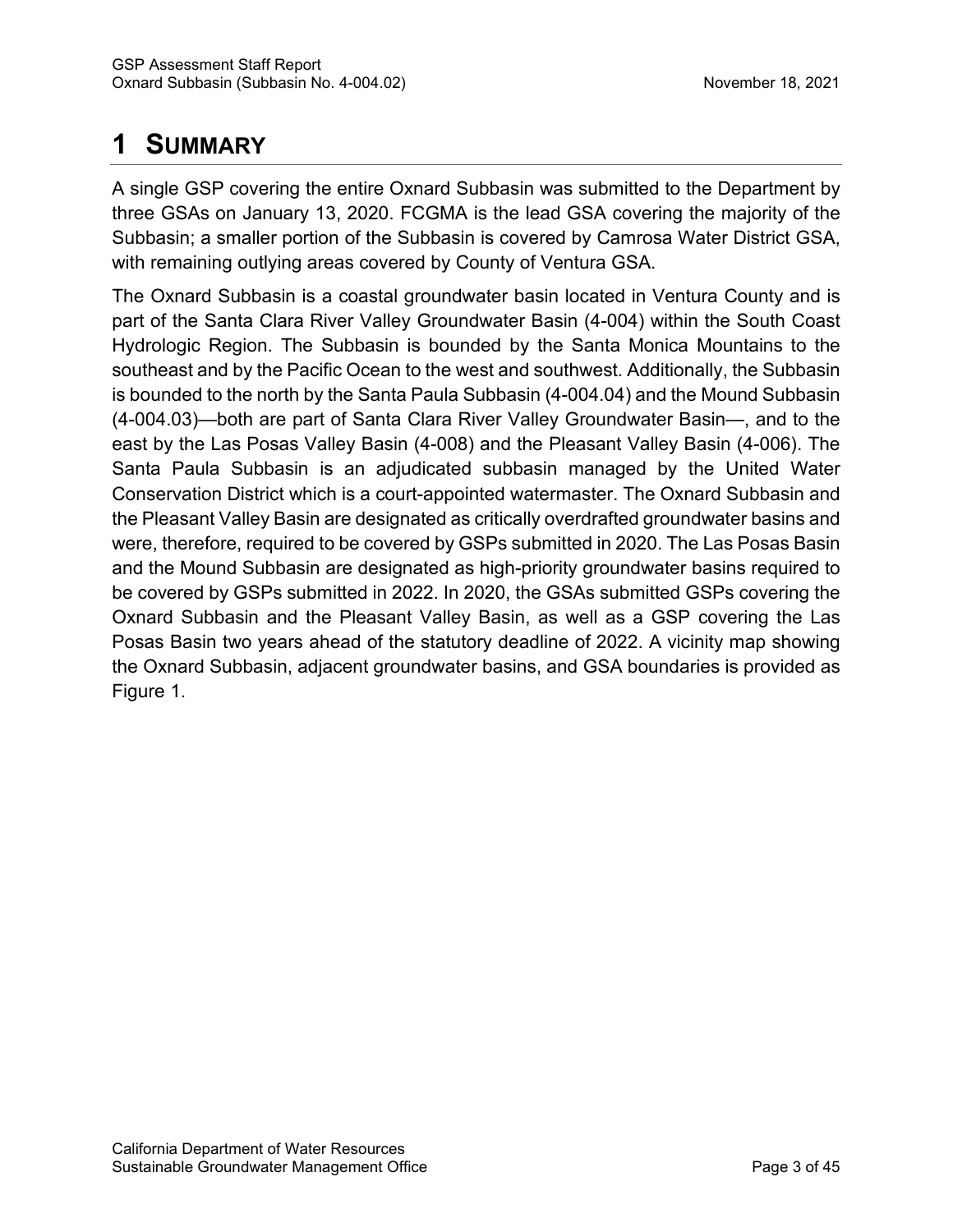

Water supply in the Subbasin comes from four sources: surface water, groundwater, recycled/reclaimed water, and imported water. The agricultural sector is the largest user of groundwater and accounts for 60 percent of the annual groundwater use. According to the GSP, the Subbasin's main land uses are agriculture and urban uses, each covering 47 percent of land area. The remaining land use is categorized as open space or water.

According to the GSP, seawater intrusion has been observed since the 1930s, and continues to be an issue due to ongoing conditions of groundwater overdraft. The current extent of seawater intrusion appears to reach as much as three miles inland. The Agency also recognizes seawater intrusion is one of the sources of water quality problems in the Subbasin that has resulted in higher concentrations of total dissolved solids (TDS) and chloride in the coastal area.

FCGMA has been implementing groundwater management actions since it was formed by the California Legislature in 1982. As examples, the Agency has instituted ordinances and programs that require groundwater extraction reporting and extraction fees, implemented a groundwater storage credit program, and approved a resolution through which recycled water discharged to Conejo Creek is delivered in lieu of groundwater pumping. Furthermore, local agencies such as United Water Conservation District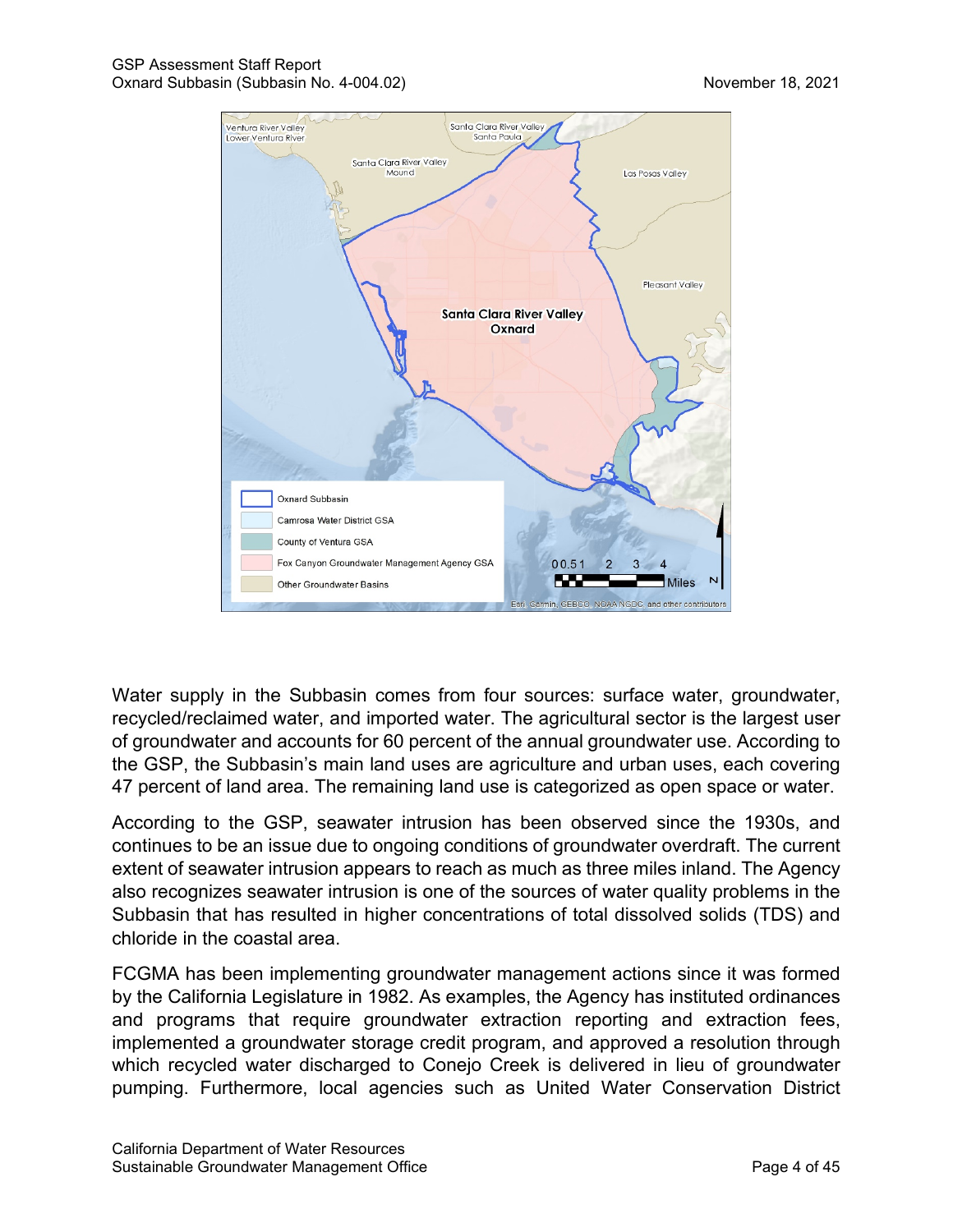(UWCD), the City of Oxnard, and Calleguas Municipal Water District (CMWD) have implemented water supply projects that contributed new water sources in the Subbasin for municipal use, industrial use, agricultural use, and groundwater recharge to offset groundwater production, limit the decline in storage, and alleviate seawater intrusion. The GSP states that a history of interagency collaboration has resulted in the implementation of various conjunctive use programs which contributed to the groundwater elevation recovery in the 1990s. The Agency intends to implement the GSP alongside existing and planned conjunctive use programs in the Subbasin.

The GSP describes many existing surface water and groundwater monitoring programs in the Subbasin administered by other agencies such as the United States Geological Survey (USGS), Ventura County Watershed Protection District, UWCD, and CMWD. Groundwater quality in the Subbasin is monitored by multiple state and local agencies for various programs. The data provided by these monitoring programs and other investigations conducted in the Subbasin since the 1930s have been used to understand the groundwater conditions and develop sustainable management criteria for the GSP. FCGMA intends to continue to rely on groundwater elevation data collected by the Ventura County Watershed Protection District to assess the groundwater conditions for GSP annual reports and the 5-year GSP evaluations.

The sustainability goal for the Subbasin is to "increase groundwater elevations inland of the Pacific coast, to prevent landward migration of the 2015 saline water impact front, [5](#page-10-0) and to prevent net seawater intrusion in the Upper Aquifer System and the Lower Aquifer System." As stated in the GSP, seawater intrusion is the primary sustainability indicator in the Oxnard Subbasin and sustainable management criteria were established based on information gathered over several decades from the monitoring programs investigations described above and with input from beneficial users of groundwater in the Subbasin. The GSPs of the neighboring Pleasant Valley Basin and Las Posas Basin were also developed by FCGMA, demonstrating a regional approach.

The GSP will use groundwater levels as a proxy to manage all applicable sustainability indicators and establishes sustainable management criteria that aim to either significantly improve groundwater conditions or not worsen them. For instance, minimum thresholds for seawater intrusion aim to limit net landward migration of the 2015 saline water impact front beyond the already impacted area while the measurable objectives aim to halt seawater flow into and freshwater flow out of the Upper Aquifer System or the Lower Aquifer System. Similarly, the expansion of areas impacted by degraded water quality that limit beneficial uses of groundwater is defined as an undesirable result. To manage depletions of interconnected surface water, the GSP establishes management criteria for the Oxnard aquifer which underlies and, as the GSAs claim, supports groundwater

<span id="page-10-0"></span><sup>5</sup> The GSP uses a term "2015 saline water impact front" to describe the 2015 extent of the seawater intrusion in the Oxnard Subbasin. The area of the Subbasin impacted by chloride concentrations greater than 500 milligrams per liter in 2015 is referred to as the saline water impact area. The Agency's reasoning to use the term saline water impact front rather than seawater intrusion is to reflect all potential sources of chloride to the aquifer, which are not limited to seawater.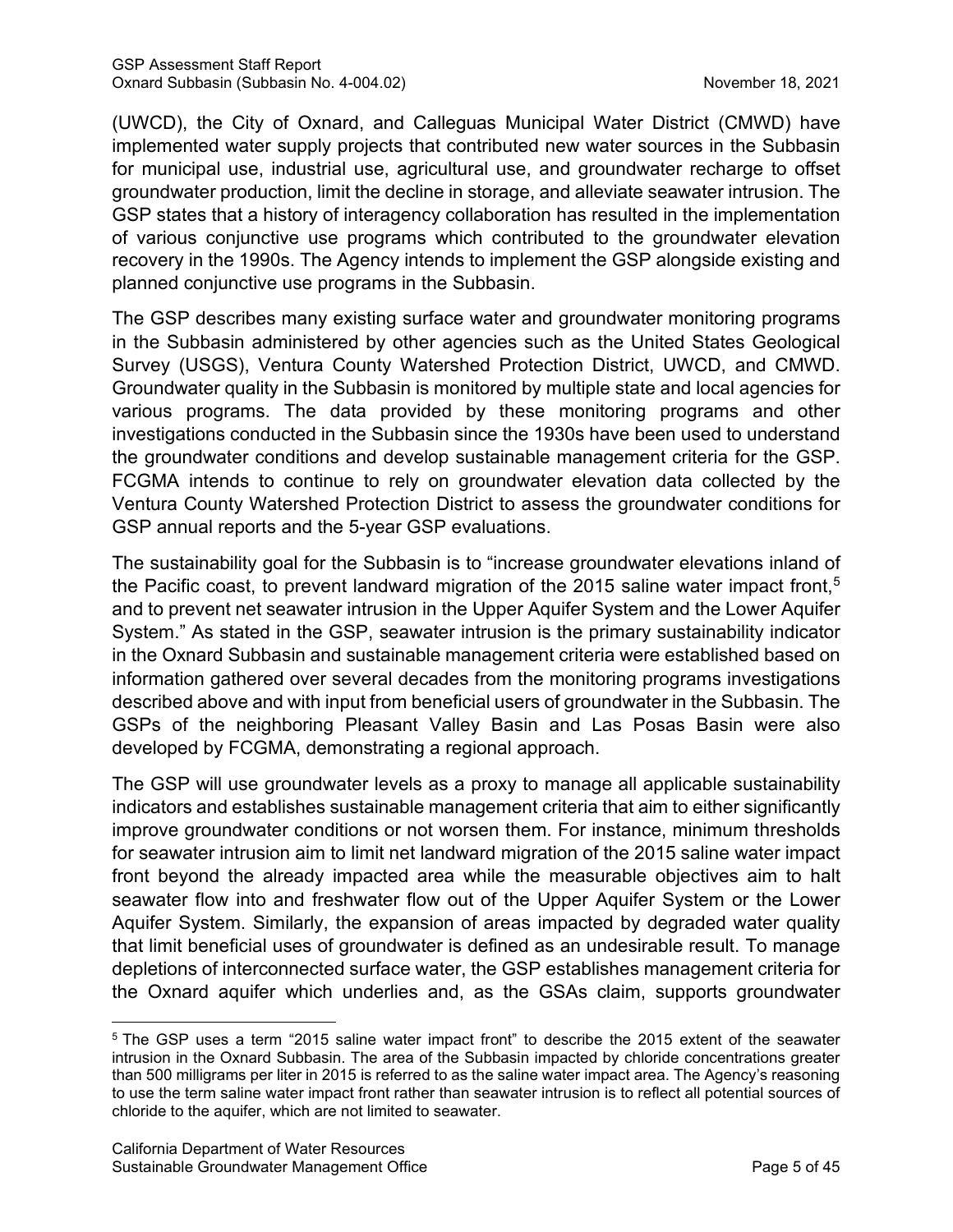elevations in the shallowest aquifer. The shallowest aquifer, locally referred to as the semi-perched aquifer, supports groundwater dependent ecosystems (GDEs) but is not considered a principal aquifer due to low groundwater production in the basin. The GSP proposes to continue monitoring the semi-perched aquifer to evaluate the depletion of interconnected surface water. The GSP recognizes significant and unreasonable lowering of groundwater levels and reduction of groundwater storage has occurred historically or is currently occurring in the Subbasin and defines the groundwater condition related to significant and unreasonable seawater intrusion.

To meet the sustainability goal of the Subbasin, the GSP proposes to implement a series of projects and management actions. Four proposed projects are related to the expansion of current water supply and groundwater recharge, and one project relates to temporary agricultural land fallowing. The GSP identifies two management areas that are vulnerable to seawater intrusion and chronic decline of groundwater levels. Management actions proposed to protect these vulnerable areas include reducing groundwater production and limiting the transfer of pumping allocations; FCGMA has the legislative authority to restrict groundwater production and conducted a pilot program for limiting transfer pumping allocations in 2019. The GSP acknowledges that the current revenue generated from pumpers of the Subbasin through extraction and sustainability fees would not be enough to fund the projects and management actions and, therefore, the Agency intends to increase the sustainability fee and impose a replenishment fee.

After reviewing the GSP, Department staff conclude that the best available science and information were relied on to analyze and describe the GSP elements, including the hydrogeologic conceptual model (HCM), groundwater conditions, and water budgets. The GSP has effectively identified where the data gaps exist. For example, one of the data gaps identified is the limited understanding of the extent and location of hydraulic connectivity between surface water bodies and the semi-perched and principal aquifers. Department staff believe that the GSA's further investigation of the hydraulic connectivity between surface water bodies and groundwater will improve the understanding of the impact(s) of groundwater production on the related sustainability indicators.

Department staff believe the GSP's goal to improve groundwater levels to prevent seawater intrusion and its associated impacts related to groundwater storage, groundwater quality, and subsidence beyond 2015 conditions are reasonable and consistent with SGMA and the GSP Regulations. The GSP proposes mitigating overdraft by implementing various projects and management actions, including reducing groundwater production and augmenting water supplies. As stated earlier, the Agency's primary management action is to implement pumping reductions, for which it has legislative authority.

The GSP's projects and management actions are an integral component for achieving the sustainability goal for the Subbasin; therefore, Department staff will monitor the progress and performance of these actions through annual reporting and five-year GSP updates (at a minimum). While the Plan does not include specific implementation details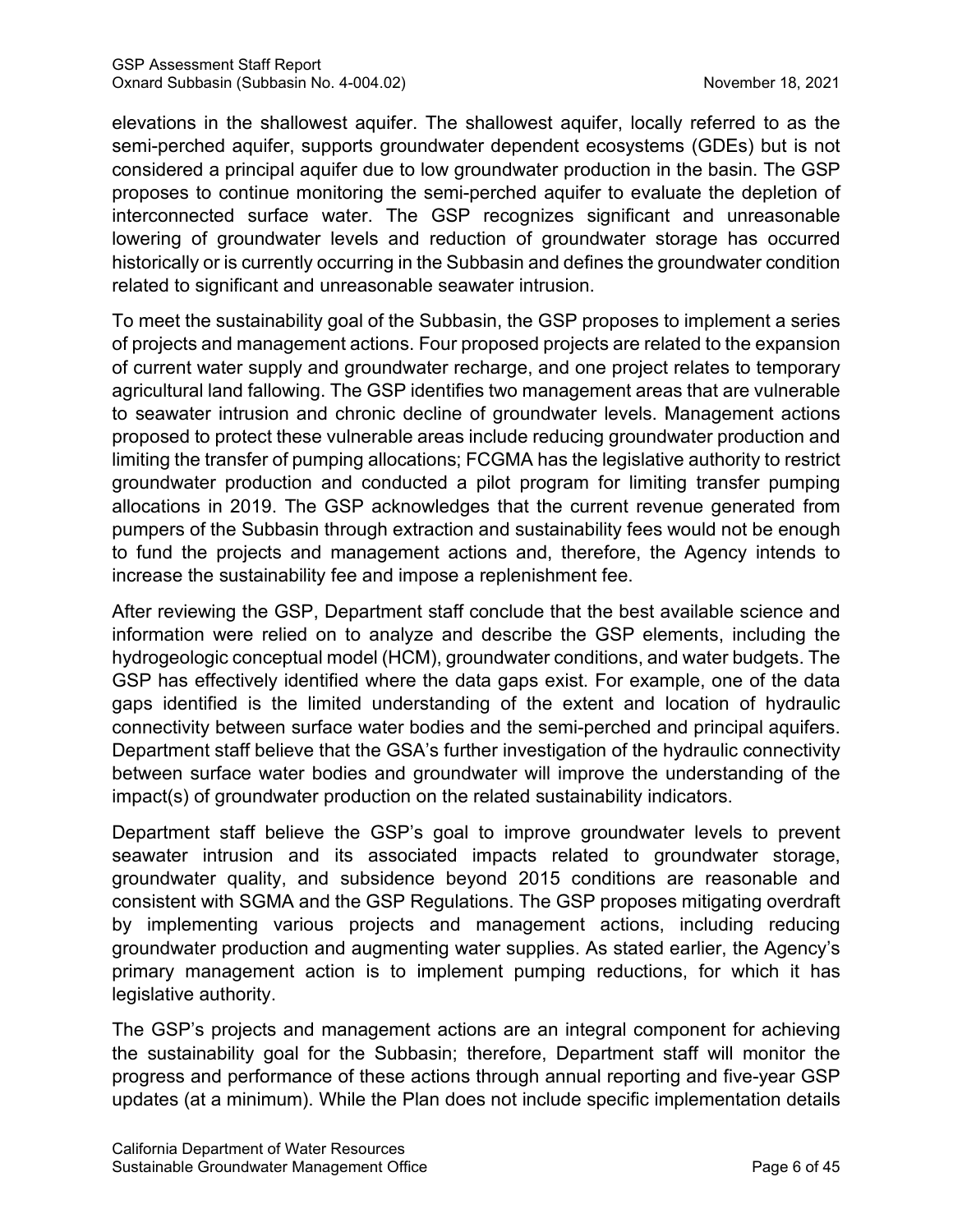regarding projects and management actions, Department staff find the overall approach described in the GSP to mitigate overdraft is reasonable, and if the proposed projects and management actions are implemented in a reasonable and timely manner, the GSP is likely to achieve the sustainability goal of the Subbasin.

For the reasons outlined above, Department staff recommend approval of the Oxnard Subbasin GSP. The GSP identifies several data gaps (e.g., HCM, interconnected surface water, and monitoring networks), which Department staff agree should be addressed. Department staff have also identified additional recommended corrective actions that should be considered by the GSAs for the first periodic evaluation of its GSP (see Section 5). Addressing these recommended corrective actions will be critical for the GSAs to demonstrate, on an ongoing basis, that implementation of the GSP is progressing toward achieving the sustainability goal.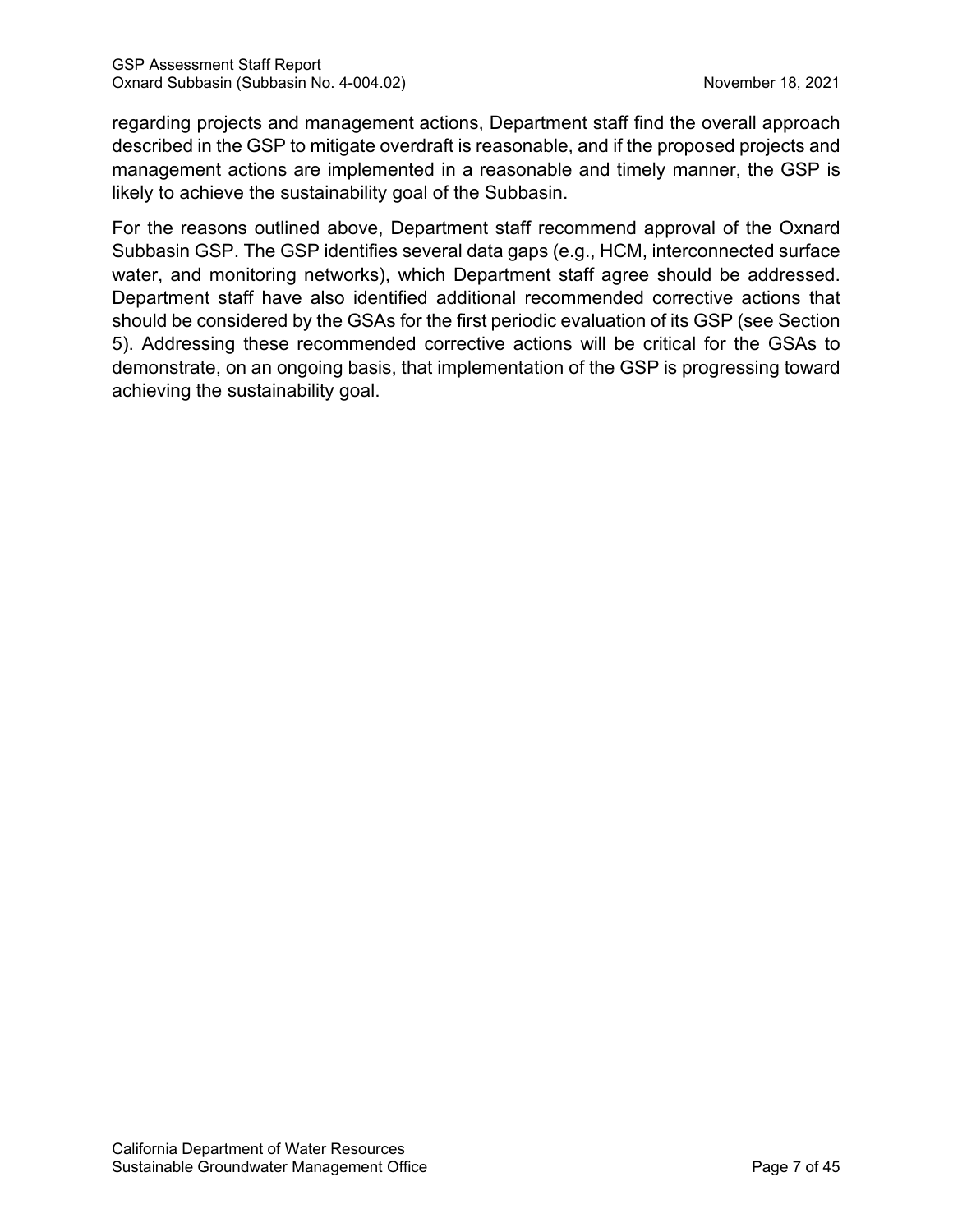# **2 EVALUATION CRITERIA**

The GSAs submitted a single GSP to the Department to evaluate whether the Plan conforms to SGMA's requirements<sup>[6](#page-13-0)</sup> and is likely to achieve the sustainability goal for the Oxnard Subbasin.<sup>[7](#page-13-1)</sup> To achieve the sustainability goal for the Subbasin, the GSP must demonstrate that implementation of the Plan will lead to sustainable groundwater management, which means the management and use of groundwater in a manner that can be maintained during the planning and implementation horizon without causing undesirable results.<sup>[8](#page-13-2)</sup> Undesirable results are defined quantitatively by the GSA(s).<sup>[9](#page-13-3)</sup> The Department is also required to evaluate whether the GSP will adversely affect the ability of an adjacent basin to implement its GSP or achieve its sustainability goal.<sup>[10](#page-13-4)</sup>

For the GSP to be evaluated by the Department, it must first be determined that the Plan was submitted by the statutory deadline,  $11$  and that it is complete and covers the entire Subbasin.<sup>[12](#page-13-6)</sup> If these conditions are satisfied, the Department evaluates the Plan to determine whether it complies with SGMA and substantially complies with the GSP Regulations. [13](#page-13-7) "Substantial compliance means that the supporting information is sufficiently detailed and the analyses sufficiently thorough and reasonable, in the judgment of the Department, to evaluate the Plan, and the Department determines that any discrepancy would not materially affect the ability of the Agency to achieve the sustainability goal for the basin, or the ability of the Department to evaluate the likelihood of the Plan to attain that goal."<sup>[14](#page-13-8)</sup>

When evaluating whether the Plan is likely to achieve the sustainability goal for the Subbasin, Department staff reviewed the information provided and relied upon in the GSP for sufficiency, credibility, and consistency with scientific and engineering professional standards of practice. <sup>[15](#page-13-9)</sup> The Department's review considers whether there is a reasonable relationship between the information provided and the assumptions and conclusions made by the GSAs, including whether the interests of the beneficial uses and users of groundwater in the Subbasin have been considered; whether sustainable management criteria and projects and management actions described in the Plan are commensurate with the level of understanding of the basin setting; and whether those projects and management actions are feasible and likely to prevent undesirable results.[16](#page-13-10)

- <span id="page-13-4"></span><sup>10</sup> Water Code § 10733(c).
- <span id="page-13-5"></span><sup>11</sup> 23 CCR § 355.4(a)(1).
- <span id="page-13-6"></span><sup>12</sup> 23 CCR §§ 355.4(a)(2), 355.4(a)(3).
- <span id="page-13-7"></span><sup>13</sup> 23 CCR § 350 *et seq*. <sup>14</sup> 23 CCR § 355.4(b).
- <span id="page-13-8"></span>
- <span id="page-13-9"></span><sup>15</sup> 23 CCR § 351(h).
- <span id="page-13-10"></span><sup>16</sup> 23 CCR § 355.4(b)(1), (3), (4) and (5).

<span id="page-13-0"></span><sup>6</sup> Water Code §§ 10727.2, 10727.4.

<span id="page-13-1"></span><sup>7</sup> Water Code § 10733(a).

<span id="page-13-2"></span><sup>8</sup> Water Code § 10721(v).

<span id="page-13-3"></span><sup>9</sup> 23 CCR § 354.26 *et seq*.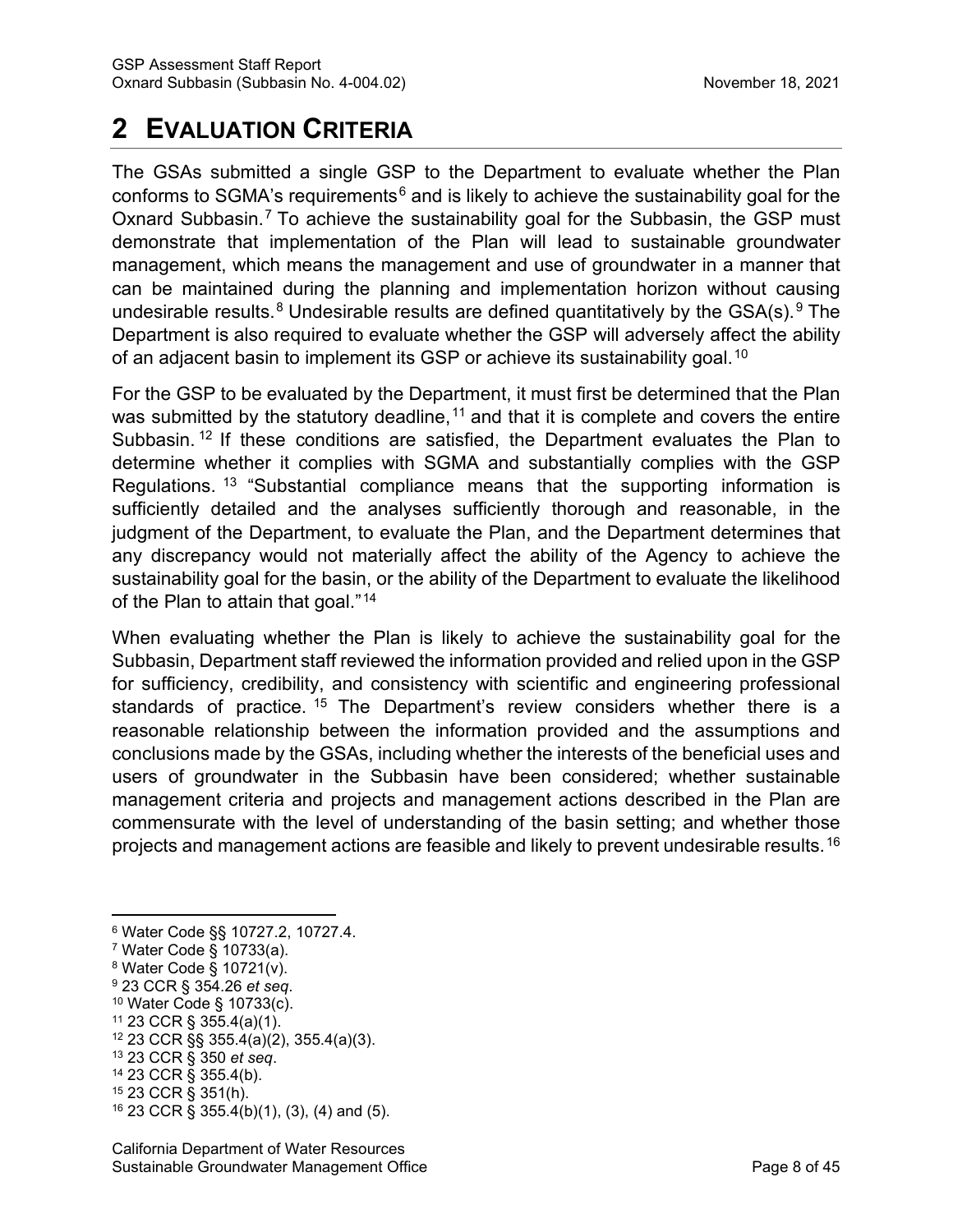The Department also considers whether the GSA(s) has the legal authority and financial resources necessary to implement the Plan.<sup>[17](#page-14-0)</sup>

To the extent overdraft is present in a basin, the Department evaluates whether the Plan provides a reasonable assessment of the overdraft and includes reasonable means to mitigate the overdraft.<sup>[18](#page-14-1)</sup> The Department also considers whether the Plan provides reasonable measures and schedules to eliminate identified data gaps. [19](#page-14-2) Lastly, the Department's review considers the comments submitted on the Plan and evaluates whether the GSA(s) adequately responded to the comments that raise credible technical or policy issues with the Plan.<sup>[20](#page-14-3)</sup>

The Department is required to evaluate the Plan within two years of its submittal date and issue a written assessment of the Plan.  $21$  The assessment is required to include a determination of the Plan's status. [22](#page-14-5) The GSP Regulations provide three options for determining the status of a Plan: Approved,  $23$  Incomplete,  $24$  or Inadequate.  $25$ 

Even when review indicates that the GSP satisfies the requirements of SGMA and is in substantial compliance with the GSP Regulations, the Department may recommend corrective actions.[26](#page-14-9) Recommended corrective actions are intended to facilitate progress in achieving the sustainability goal within the basin and the Department's future evaluations, and to allow the Department to better evaluate whether the Plan adversely affects adjacent basins. While the issues addressed by the recommended corrective actions do not, at this time, preclude approval of the Plan, the Department recommends that the issues be addressed to ensure the Plan's implementation continues to be consistent with SGMA and the Department is able to assess progress in achieving the sustainability goal within the basin.<sup>[27](#page-14-10)</sup> Unless otherwise noted, the Department proposes that recommended corrective actions be addressed by the submission date for the first five-year assessment. $^{28}$  $^{28}$  $^{28}$ 

The staff assessment of the GSP involves the review of information presented by the GSA(s), including models and assumptions, and an evaluation of that information based on scientific reasonableness. The assessment does not require Department staff to recalculate or reevaluate technical information provided in the Plan or to perform its own geologic or engineering analysis of that information. The staff recommendation to approve a Plan does not signify that Department staff, were they to exercise the professional

<span id="page-14-4"></span><sup>21</sup> Water Code § 10733.4(d), 23 CCR § 355.2(e).

- <span id="page-14-6"></span><sup>23</sup> 23 CCR § 355.2(e)(1).
- <span id="page-14-7"></span><sup>24</sup> 23 CCR § 355.2(e)(2).
- <span id="page-14-8"></span> $25$  23 CCR § 355.2(e)(3).
- <span id="page-14-9"></span><sup>26</sup> Water Code § 10733.4(d).
- <span id="page-14-10"></span><sup>27</sup> Water Code § 10733.8
- <span id="page-14-11"></span><sup>28</sup> 23 CCR § 356.4 *et seq*.

<span id="page-14-0"></span><sup>17</sup> 23 CCR § 355.4(b)(9).

<span id="page-14-1"></span><sup>18</sup> 23 CCR § 355.4(b)(6).

<span id="page-14-2"></span><sup>19</sup> 23 CCR § 355.4(b)(2).

<span id="page-14-3"></span> $20$  23 CCR § 355.4(b)(10).

<span id="page-14-5"></span><sup>22</sup> Water Code § 10733.4(d), 23 CCR § 355.2(e).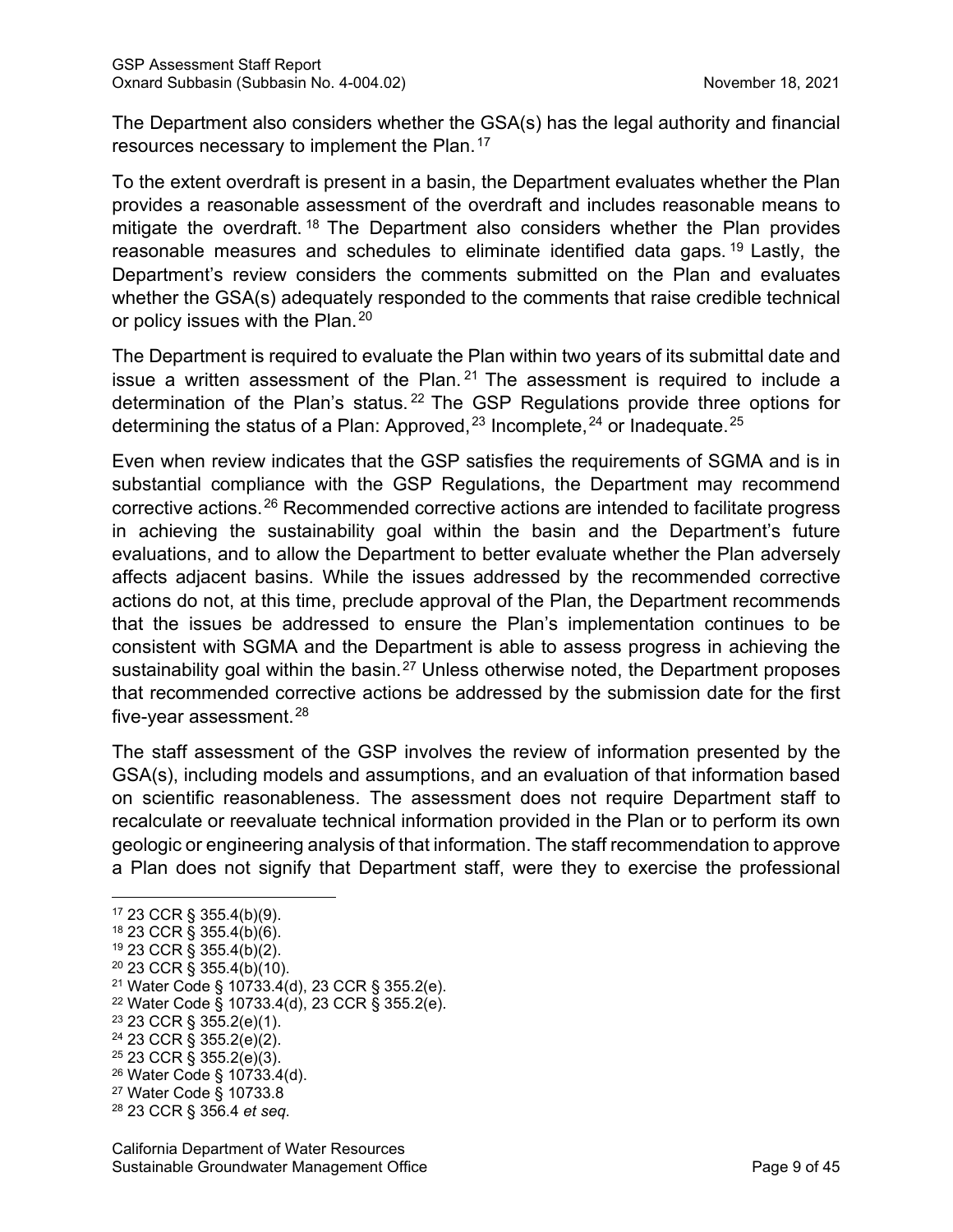judgment required to develop a GSP for the basin, would make the same assumptions and interpretations as those contained in the Plan, but simply that Department staff have determined that the assumptions and interpretations relied upon by the submitting GSA(s) are supported by adequate, credible evidence, and are scientifically reasonable.

Lastly, the Department's review and approval of the Plan is a continual process. Both SGMA and the GSP Regulations provide the Department with the ongoing authority and duty to review the implementation of the Plan.<sup>[29](#page-15-0)</sup> Also, GSAs have an ongoing duty to reassess their plans, provide reports to the Department, and, when necessary, update or amend their plans.  $30$  The passage of time or new information may make what is reasonable and feasible at the time of this review to not be so in the future. The emphasis of the Department's periodic reviews will be to assess the progress toward achieving the sustainability goal for the basin and whether Plan implementation adversely affects the ability of adjacent basins to achieve their sustainability goals.

<span id="page-15-1"></span><span id="page-15-0"></span><sup>29</sup> Water Code § 10733.8, 23 CCR § 355.6 *et seq*. <sup>30</sup> Water Code §§ 10728 *et seq*, 10728.2.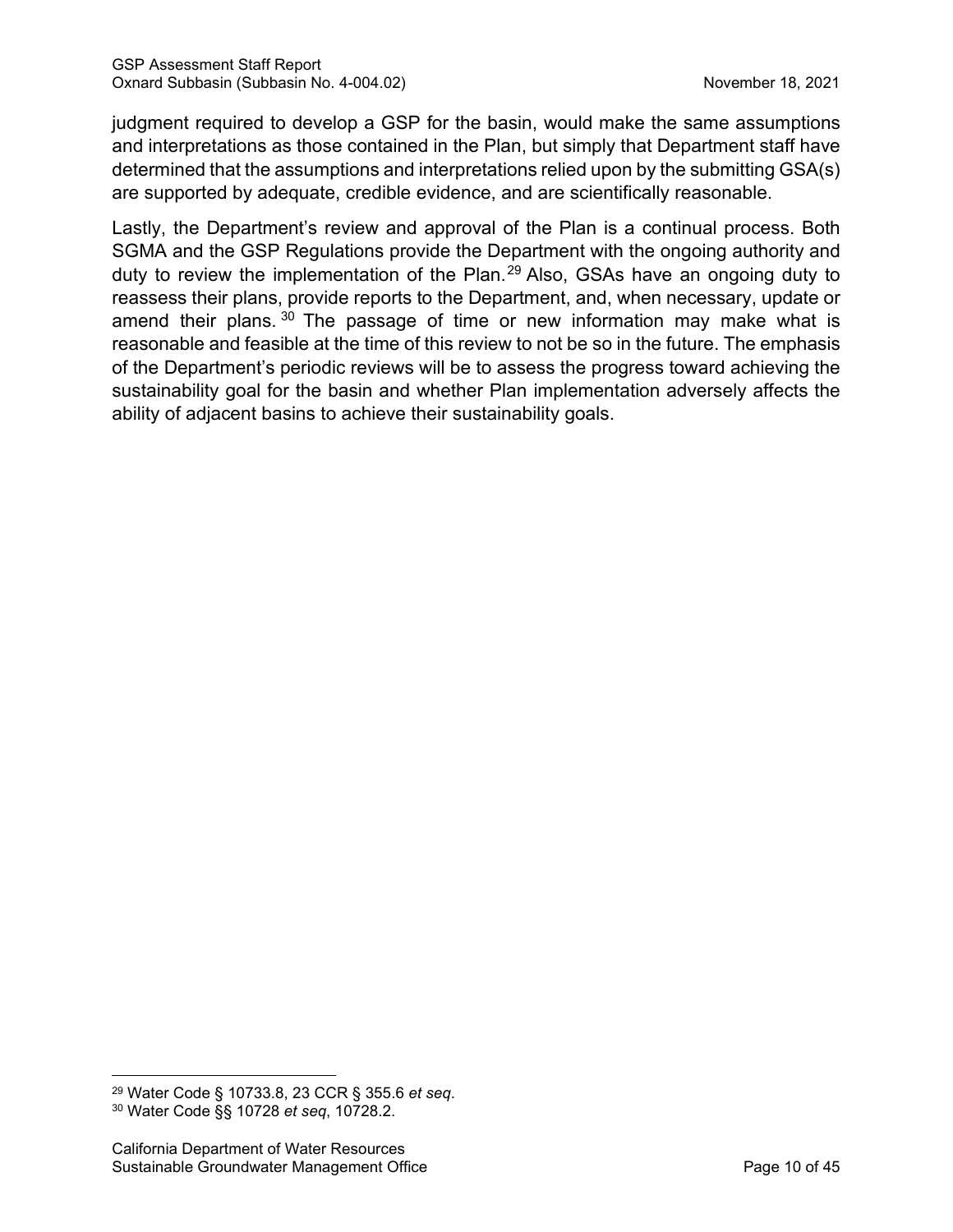# **3 REQUIRED CONDITIONS**

A GSP, to be evaluated by the Department, must be submitted within the applicable statutory deadline. The GSP must also be complete and must, either on its own or in coordination with other GSPs, cover the entire basin. If corrective actions have been identified by the Department, in the context of an Incomplete assessment, the GSAs must also have sufficiently addressed those corrective actions within the period of time provided.

# **3.1 SUBMISSION DEADLINE**

SGMA required basins categorized as high- or medium-priority as of January 1, 2017 and that were subject to critical conditions of overdraft to submit a GSP no later than January 31, 2020.[31](#page-16-0)

The GSAs submitted their GSP on January 13, 2020, in compliance with the statutory deadline.

# **3.2 COMPLETENESS**

GSP Regulations specify that the Department shall evaluate a GSP if that GSP is complete and includes the information required by SGMA and the GSP Regulations.<sup>[32](#page-16-1)</sup>

The GSAs submitted an adopted GSP for the entire Subbasin. Department staff found the GSP to be complete and include the required information, sufficient to warrant an evaluation by the Department. The Department posted the GSP to its website on January 31, 2020.

# **3.3 BASIN COVERAGE**

A GSP, either on its own or in coordination with other GSPs, must cover the entire basin.<sup>[33](#page-16-2)</sup> A GSP that intends to cover the entire basin may be presumed to do so if the basin is fully contained within the jurisdictional boundaries of the submitting GSA(s).

The GSP intends to manage the entire Subbasin and the jurisdictional boundaries of the submitting GSA(s) cover the entire Oxnard Subbasin.<sup>[34](#page-16-3)</sup> However, the GSP acknowledges that it uses the Subbasin boundary defined by the 2016 version of the Department's Bulletin 118 instead of the 2018 version to maintain consistency with the GSP's groundwater model. The GSP discusses the differences between the two boundary versions and concluded that the 2018 administrative modification to the Subbasin boundary had a limited impact on the water budget, from a sustainable management

<span id="page-16-0"></span><sup>31</sup> Water Code § 10720.7(a)(1).

<span id="page-16-1"></span><sup>32</sup> 23 CCR § 355.4(a)(2).

<span id="page-16-2"></span><sup>33</sup> Water Code § 10727(b), 23 CCR § 355.4(a)(3).

<span id="page-16-3"></span><sup>34</sup> Oxnard Subbasin GSP, Figure 1-2, p. 103.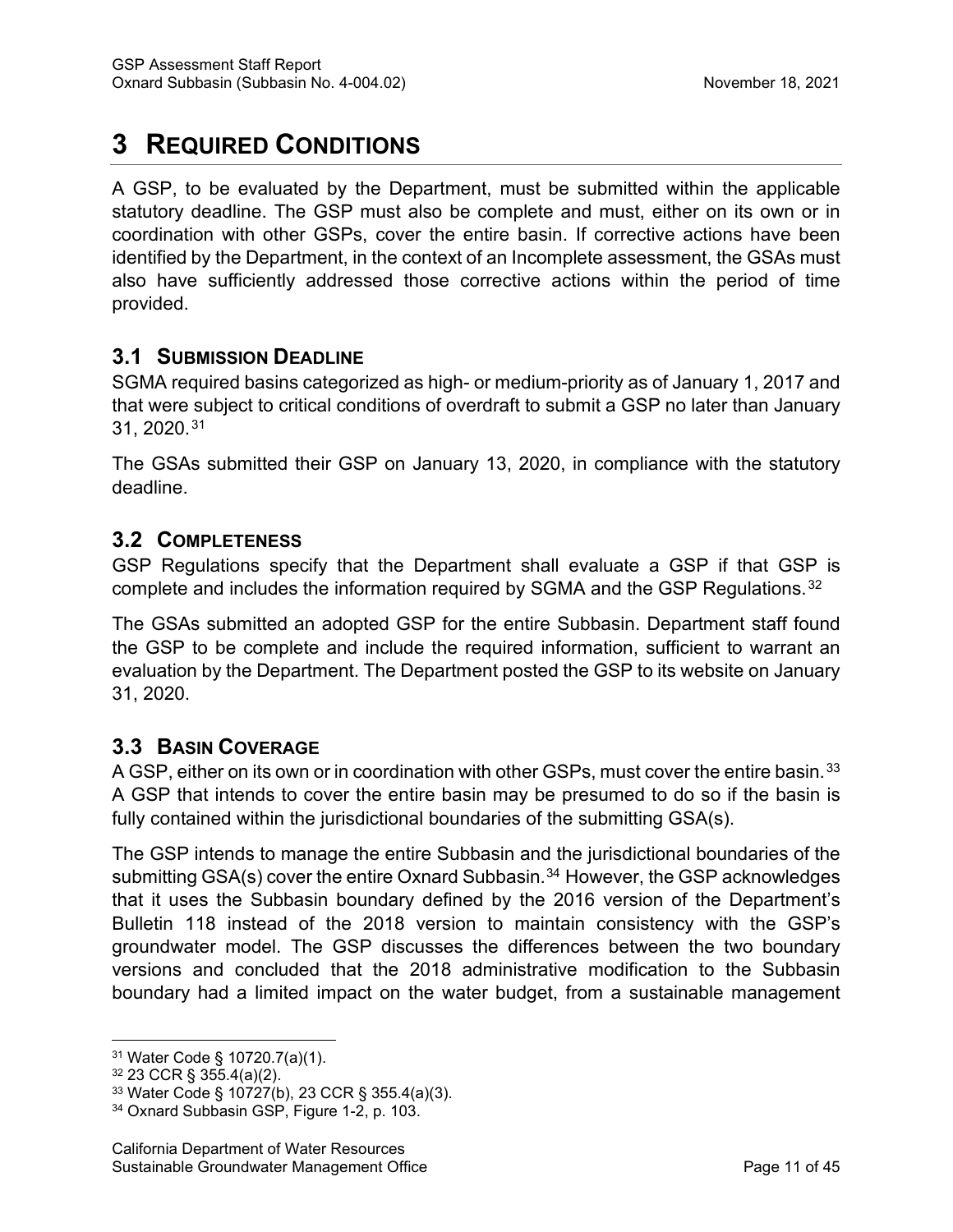perspective, because the change in Subbasin areas did not include or exclude representative monitoring sites or production wells and does not affect the groundwater model conditions and parameters.<sup>[35](#page-17-0)</sup> Department staff generally agree with the GSP's statement that the boundary modification was primarily administrative and results in negligible changes to the water budget. Staff acknowledge that much of the groundwater model and the GSP were developed prior to the Department adopting the modified boundary and, therefore, find the Agency's approach to use the 2016 boundary to be reasonable and not likely to affect the Agency's ability to implement the GSP across the entire Subbasin.

<span id="page-17-0"></span><sup>35</sup> Oxnard Subbasin GSP, Section 1.3.1, p. 38-39.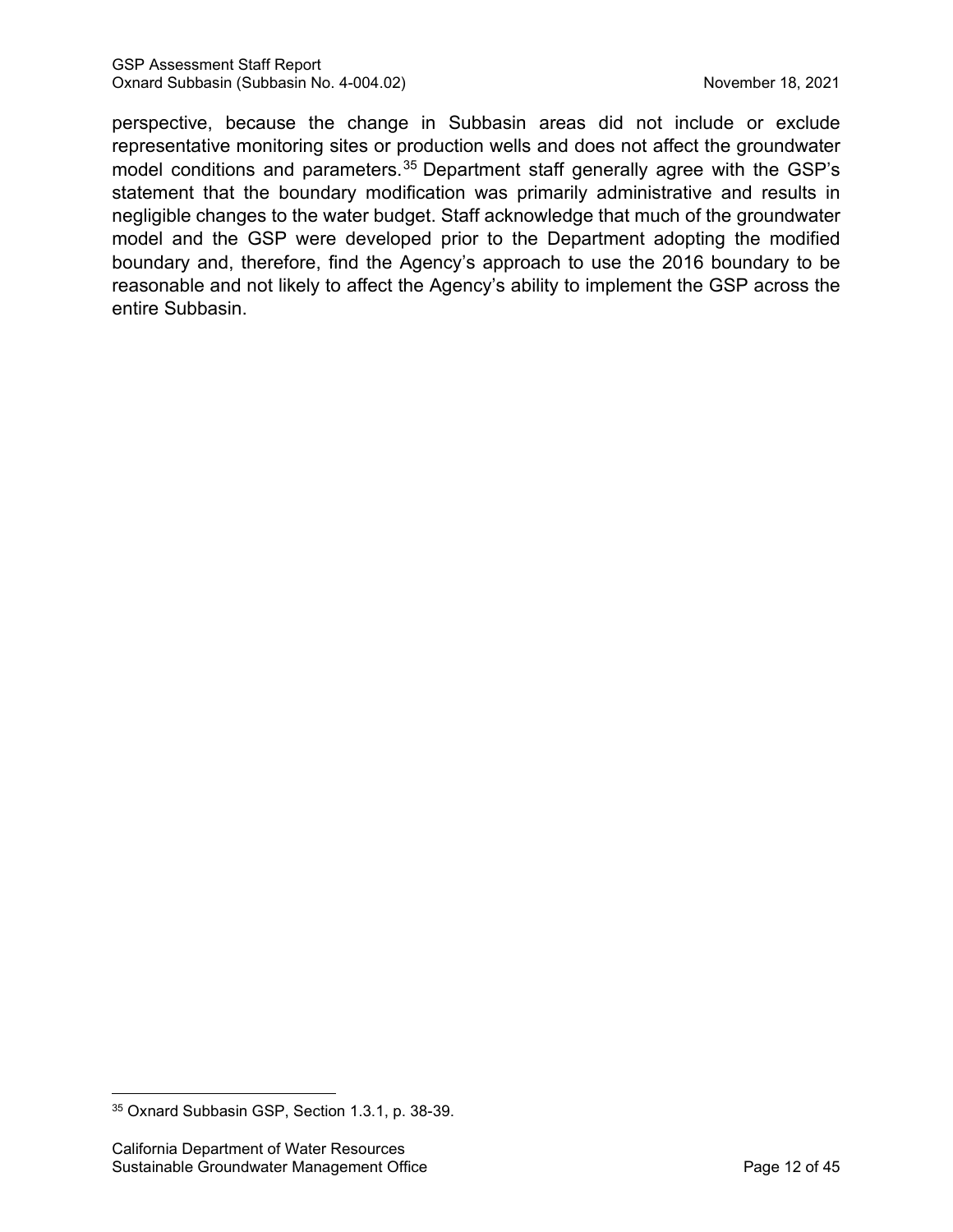# **4 PLAN EVALUATION**

As stated in Section 355.4 of the GSP Regulations, a basin "shall be sustainably managed within 20 years of the applicable statutory deadline consistent with the objectives of the Act." The Department staff's evaluation of the likelihood of the GSP to attain the sustainability goal for the Subbasin is provided below.

# **4.1 ADMINISTRATIVE INFORMATION**

The GSP Regulations require each GSP to include administrative information identifying the submitting agency, describing the plan area, and demonstrating the legal authority and ability of the submitting agency to develop and implement a plan for that area.<sup>[36](#page-18-0)</sup>

#### **4.1.1 Evaluation Summary**

The detailed administrative information included in the GSP substantially complies with the requirements outlined in the GSP Regulations. The GSP adequately describes the Subbasin coverage by the three GSAs and the legal authority of the GSAs to manage groundwater within the Subbasin. The GSP provides detailed information on the various water resources management programs, monitoring programs, conjunctive-use programs, regulatory programs, urban water management plans, general plans, and additional plan elements that are relevant to sustainable groundwater management. The GSP also provides detailed information on FCGMA's past and current groundwater management activities in the Subbasin. Based on the information provided, Department staff conclude that the Agency's past and ongoing collaboration with local agencies to implement various water resources management programs demonstrate that the FCGMA, along with Camrosa Water District GSA and County of Ventura GSA, will likely continue to manage groundwater in the Subbasin to meet the requirements of SGMA.

The GSP sufficiently describes the geographic areas covered by the GSP, including the types of land use based on 2015 data, sources of water, and existing water resources management programs. The beneficial uses and users of groundwater in the Subbasin are adequately described, as well as how interested parties were consulted regarding the status and development of the GSP.<sup>[37](#page-18-1)</sup> The GSP was developed through participation of other agencies and beneficial users and was revised and finalized based on the feedback received from the interested parties.

## **4.1.2 Agency Information**

Three GSAs worked together to complete a single GSP for the Subbasin (Oxnard GSP). FCGMA is the lead GSA, which covers the majority (94.1 percent) of the Subbasin's geographical area. SGMA specifically permitted FCGMA to become the exclusive GSA

<span id="page-18-0"></span><sup>36</sup> 23 CCR § 354.2 *et seq*.

<span id="page-18-1"></span><sup>37</sup> Oxnard Subbasin GSP, Section 1.8, p. 73-77.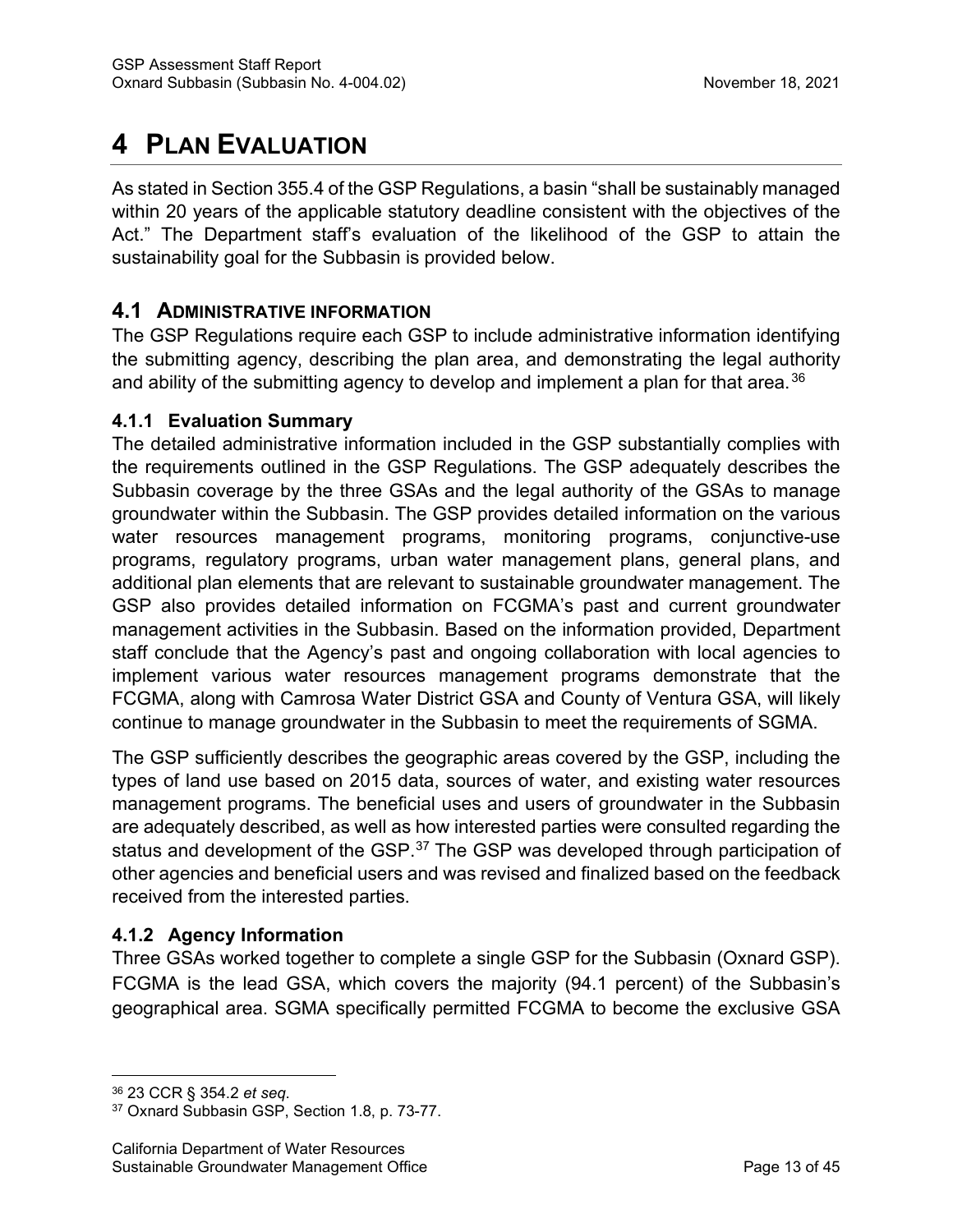within its statutory boundary.<sup>[38](#page-19-0)</sup> Formed as a special district in 1982 to manage groundwater, FCGMA has been collaboratively managing groundwater in the Subbasin for over three decades. The groundwater management activities include oversight of various water resources management programs such as groundwater storage and injection credits programs, extraction limitations, extraction surcharges, the prohibition of groundwater exports, and municipal, industrial, and agriculture allocation programs.<sup>[39](#page-19-1)</sup> Camrosa Water District (CWD) GSA and County of Ventura - Oxnard Outlying Areas GSA cover areas of the Subbasin outside the jurisdiction of FCGMA.

The GSP describes the Agency's funding plans and the three types of costs associated with GSP implementation, consisting of basic operation costs, implementation costs, and project costs.[40](#page-19-2) The GSP states that the Agency collects a groundwater extraction fee to fund its basic operations and collects a sustainability fee, which is expected to generate additional revenue to cover the implementation costs and a portion of the project costs. The GSP estimates that it will cost \$21,265,000 per year to cover the project and water supply costs for the first five years of implementation. Because the Agency developed the GSPs for the adjacent Pleasant Valley and Las Posas basins, the GSP provides the Agency's estimated implementation cost for all three groundwater basins. Collectively, the implementation cost for all three basins is estimated to be \$79,302,272 for the period of 2020 through 2040. Given FCGMA's legal authority and history of groundwater management, the Department staff are reasonably confident that the Agency has the means to generate financial resources to implement the GSP.

## **4.1.3 Description of Plan Area**

The GSP shows that the three main types of land use in the Subbasin are agriculture (47 percent), urban (47 percent), and open space or water (6 percent).<sup>[41](#page-19-3)</sup> The cities of Oxnard and Port Hueneme overlie the Subbasin. The cities of Ventura and Camarillo lie primarily outside the Subbasin; however, the cities' outer edges are crossed by the Subbasin boundary. Naval Base Ventura County is federal land, which occupies 10 percent of the Subbasin's area.

The beneficial users of groundwater are agricultural, municipal, industrial, and environmental users. The GSP states that approximately 60 percent of the groundwater is used by the agricultural sector, and the remaining 40 percent is used by other sectors. The GSP identifies GDEs as the primary environmental user of groundwater in the Subbasin.

The Oxnard Subbasin has a complex network of water supply, water management, and delivery projects, including diversions of Santa Clara River and Conejo Creek; importing

<span id="page-19-0"></span><sup>38</sup> Water Code § 10723(c)(1)(D).

<span id="page-19-1"></span><sup>39</sup> Oxnard Subbasin GSP, Section 1.4, p. 46-49, Table 1-11, p. 92-95.

<span id="page-19-2"></span><sup>40</sup> Oxnard Subbasin GSP, Section 1.2.6, p. 33-36, Section 5, 538-551.

<span id="page-19-3"></span><sup>41</sup> Oxnard Subbasin GSP, Table 1.8, p. 88.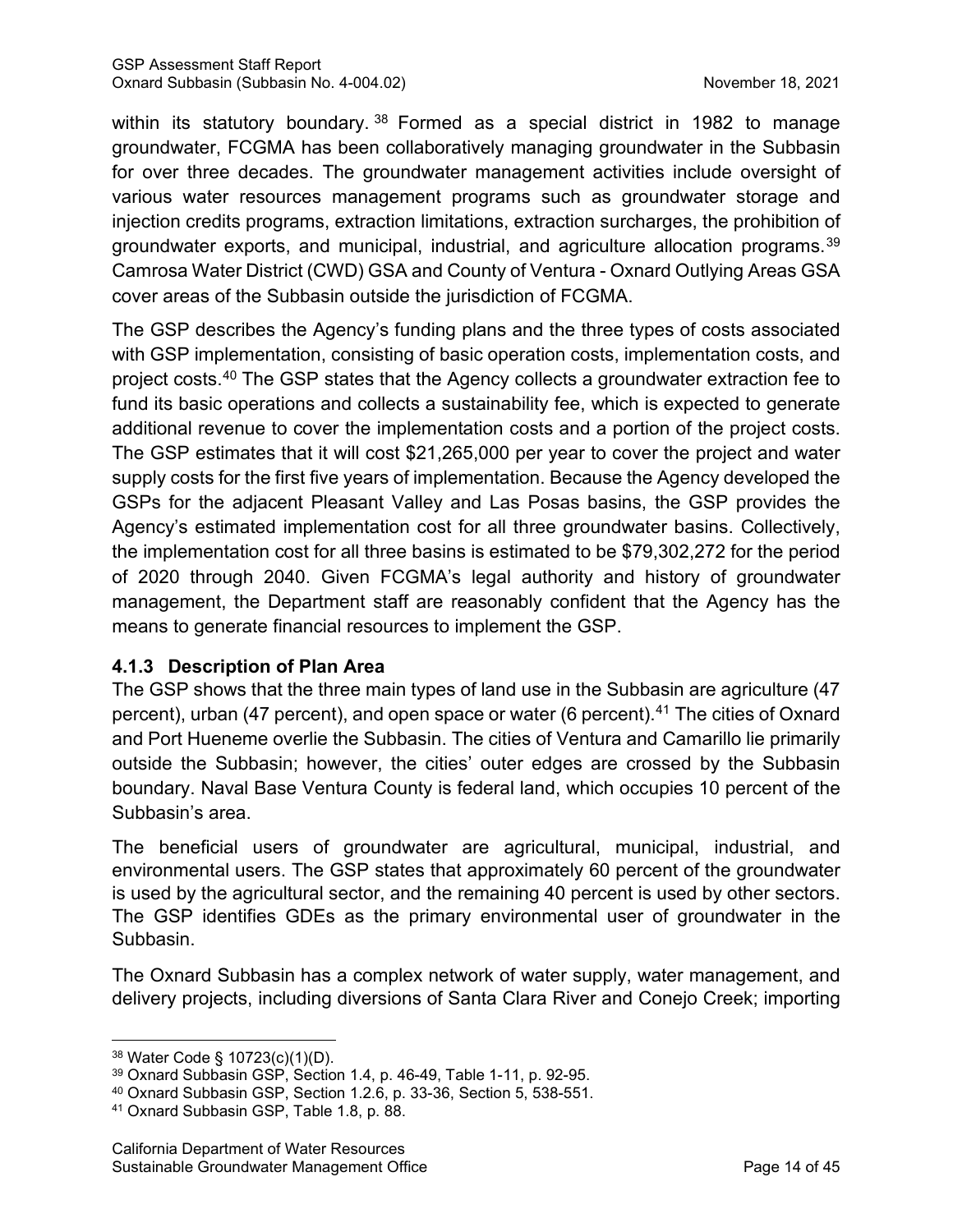water from the State Water Project and Metropolitan Water District; and various recycled and reclaimed water treatment programs.

The main sources of water in the Subbasin are surface water, groundwater, recycled/reclaimed water, and imported water. Diverted surface water from the Santa Clara River and Conejo Creek is used for managed aquifer recharge in spreading basins and for non-potable applications. Recycled water produced by the Advance Water Purification Facility is used for agriculture, whereas recycled water produced by the Hill Canyon Wastewater Treatment Plant is discharged into Conejo Creek and diverted for use in lieu of groundwater pumping.

Many of the existing monitoring programs, including groundwater level and groundwater quality monitoring, surface water quality monitoring, stormwater quality monitoring, precipitation monitoring, and streamflow monitoring, are administered by other agencies. [42](#page-20-0) Few of the existing monitoring programs are overseen by FCGMA, who collect and analyze data for annual groundwater extraction and analyze water quality data to track the progress toward meeting Basin Management Objectives. The GSP states that these monitoring programs are anticipated to continue, and the data from these programs will continue to be used to assess groundwater conditions in the Subbasin. The GSP lists several existing groundwater management programs that operate in the Subbasin.<sup>[43](#page-20-1)</sup> Programs include groundwater recharge projects, recycled water programs, a surface water diversion project, allocation programs, water conservation programs, groundwater storage and injection credit programs, prohibition of groundwater export, extraction limitation and surcharge programs, extraction fee and reporting programs, water credit transfer program, salinity management program and imported water program.

The GSP describes how the four existing urban water management plans (UWMP) may affect sustainable groundwater management within the Subbasin and how the GSP may impact the assumptions of these UWMPs. [44](#page-20-2) The GSP also provides descriptions of existing conjunctive use programs and additional plan elements.<sup>[45](#page-20-3)</sup> The GSP states that the three UWMP discussed as the additional plan elements do not interface with SGMA or affect the Subbasin's sustainability because the implementation agencies do not directly pump groundwater from the Subbasin. The GSP further states that Naval Base Ventura County groundwater use currently represents approximately 1 percent of groundwater pumped in the Oxnard Subbasin and Pleasant Valley Basin and may voluntarily agree to an allocation under the GSP less than its full federal reserved water rights.

The GSP discusses three general plans that are applicable in the Oxnard Subbasin.<sup>[46](#page-20-4)</sup> The Agency is planning to coordinate with Ventura County on the next update of the

<span id="page-20-0"></span><sup>42</sup> Oxnard Subbasin GSP, Table 1-10 and Table 1-11, p. 91-95.

<span id="page-20-1"></span><sup>43</sup> Oxnard Subbasin GSP, Table 1-11, p. 92-95.

<span id="page-20-2"></span><sup>44</sup> Oxnard Subbasin GSP, Section 1.6.2, p. 57-65.

<span id="page-20-4"></span><span id="page-20-3"></span> $45$  Oxnard Subbasin GSP, Section 1.5, p. 49-52, Section 1.6.3, p. 65-69.<br> $46$  Oxnard Subbasin GSP, Sections 1.6.1, p. 53-57.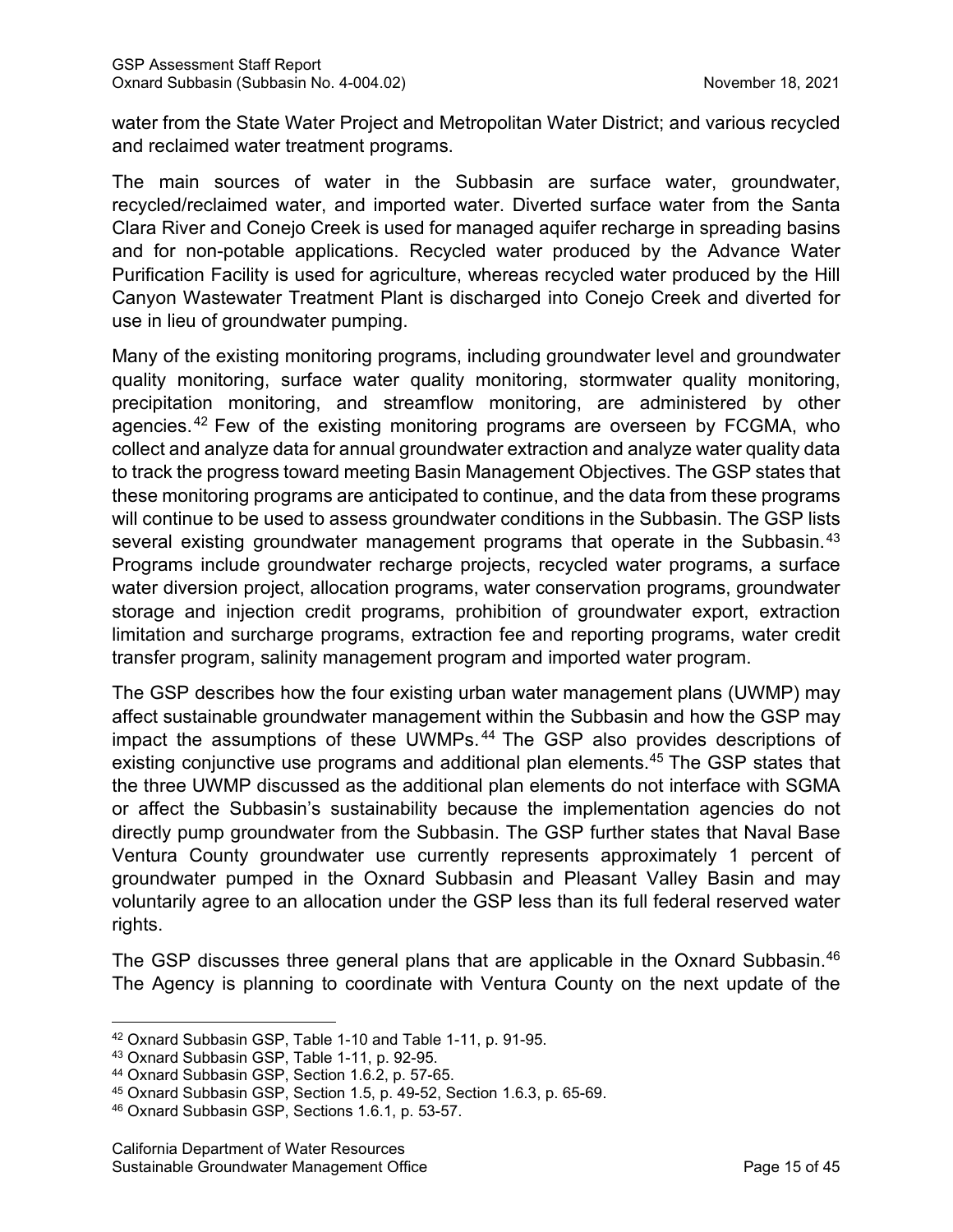general plan to ensure that the GSP and the general plan update are mutually consistent.[47](#page-21-0) The GSP also states that the City of Oxnard's General Plan does not contain water supply assumptions, which would conflict with the sustainable management criteria or the projects and management actions proposed in Oxnard GSP. However, the City of Oxnard submitted a comment to the Department claiming that the GSP's statement is inaccurate because there are fundamental inconsistencies between the City's 2030 General Plan and the GSP. The City further states that water demand in the City could increase by 50 percent due to population growth, so the GSP's management action to reduce groundwater pumping by 40 percent is inconsistent with the City's growth assumptions, long-term strategy for groundwater management, water supply assumption, and the land use plan. Department staff encourage FCGMA to work with the City of Oxnard to rectify the difference in policies that could potentially impact SGMA implementation in the Subbasin.

#### **4.1.4 Notice and Communication**

The GSP describes notification and communication efforts made by the Agency during Plan development and includes a Public Outreach and Engagement Plan. [48](#page-21-1) Parties who would be potentially affected by the use of groundwater use in the Subbasin are listed in the Plan as 1. Surface water suppliers, 2. Municipal well operators and water purveyors, 3. Agricultural, Domestic, and Environmental users, 4. Local land-use planning agencies, 5. The Federal government, and 6. Disadvantaged Communities (DACs).<sup>[49](#page-21-2)</sup>

Based on the Agency governance structure provided in the GSP, most of these interested parties, along with agricultural groups, have direct representation through membership on the FCGMA Board. The GSP states that although environmental users, the U.S. Navy, and DACs do not have representation on the Agency board, they had various opportunities to participate in the GSP development process. For example, environmental user interests were represented through the appointment of an environmental representative on the Technical Advisory Group (TAG). Additionally, representatives from the DACs and the U.S. Navy participated in the Agency's public meetings and are on the list of interested parties who receive electronic newsletters regarding the status and development of the Oxnard GSP. The GSP also states that, in addition to the U.S. Navy's participation during public meetings, the Agency coordinated with the U.S. Navy during GSP development.

The Agency conducted over 100 public meetings and five public workshops to discuss the GSP between March 2015 and November 2019, [50](#page-21-3) including a special TAG meeting to discuss potential GDEs.<sup>[51](#page-21-4)</sup> During the TAG meeting, comments were accepted from the

<span id="page-21-0"></span><sup>47</sup> Oxnard Subbasin GSP, Sections 1.6.1, p. 54.

<span id="page-21-1"></span><sup>48</sup> Oxnard Subbasin GSP, Appendix B, p. 890-916.

<span id="page-21-2"></span><sup>49</sup> Oxnard Subbasin GSP, Section 1.8.2, p. 73-76.

<span id="page-21-3"></span><sup>50</sup> Oxnard Subbasin GSP, Table 1-12, p. 97-100.

<span id="page-21-4"></span><sup>51</sup> Oxnard Subbasin GSP, Section 1.8.2, p. 75.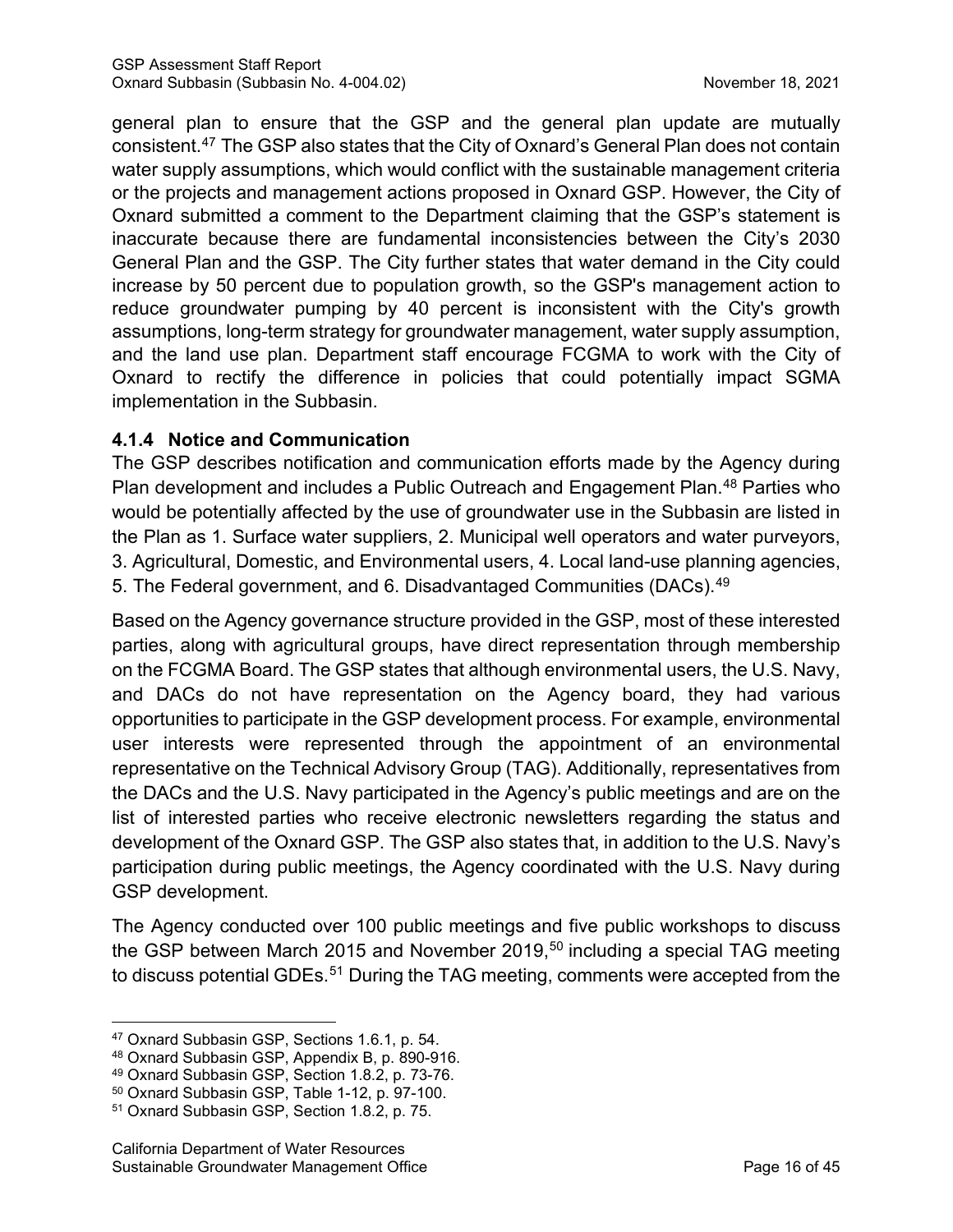public regarding potential impacts to surface water bodies. Additional means of outreach include a survey for input on sustainability indicators, a public call for project ideas for incorporation in the GSP, circulating electronic newsletters, and regularly posting updates on the Agency website. During GSP implementation, the Agency intends to use the same tools of communication that were used during GSP development. The opportunities and efforts regarding outreach, collaboration, and communication with interested parties are provided in the GSP. [52](#page-22-0)

During GSP development, FCGMA received several written comment letters.<sup>[53](#page-22-1)</sup> The GSP describes that, in consideration of some of these comments, the Agency completed an independent peer review of the numerical groundwater models, completed additional analysis for the water quality approach, and extended the timeline for completion of the GSP.[54](#page-22-2)

Given the GSP's description of the Agency's robust engagement efforts with other agencies and interested parties throughout the GSP development process and its proposed commitment to continue with the same engagement mechanisms during GSP implementation, Department staff are satisfied that the GSP substantially complies with the requirements pertaining to Notice and Communication.<sup>[55](#page-22-3)</sup>

# **4.2 BASIN SETTING**

GSP Regulations require information about the physical setting and characteristics of the basin and current conditions of the basin, including a hydrogeologic conceptual model; a description of historical and current groundwater conditions; and a water budget accounting for total annual volume of groundwater and surface water entering and leaving the basin, including historical, current, and projected water budget conditions.<sup>[56](#page-22-4)</sup>

# **4.2.1 Evaluation Summary**

The description of the basin setting in the GSP substantially complies with the requirements outlined in the GSP Regulations. The GSP describes in sufficient detail the hydrogeologic conceptual model, groundwater conditions, and water budget for the Subbasin, which appear to be based on the best information and science available at the time the GSP was prepared. The GSP identifies data gaps in the basin setting and describes actions that could be taken to fill data gaps. Department staff find the descriptions of groundwater levels, groundwater in storage, seawater intrusion, and water quality sufficiently demonstrate that the Agency understands the groundwater conditions in the Subbasin.

<span id="page-22-0"></span><sup>52</sup> Oxnard Subbasin GSP, Appendix B, p. 890-916.

<span id="page-22-1"></span><sup>53</sup> Oxnard Subbasin GSP, Appendix A-5, p. 587-889.

<span id="page-22-2"></span><sup>54</sup> Oxnard Subbasin GSP, Section 1.8.4, p. 76.

<span id="page-22-3"></span><sup>55</sup> 23 CCR § 354.10.

<span id="page-22-4"></span><sup>56</sup> 23 CCR § 354.12 *et seq.*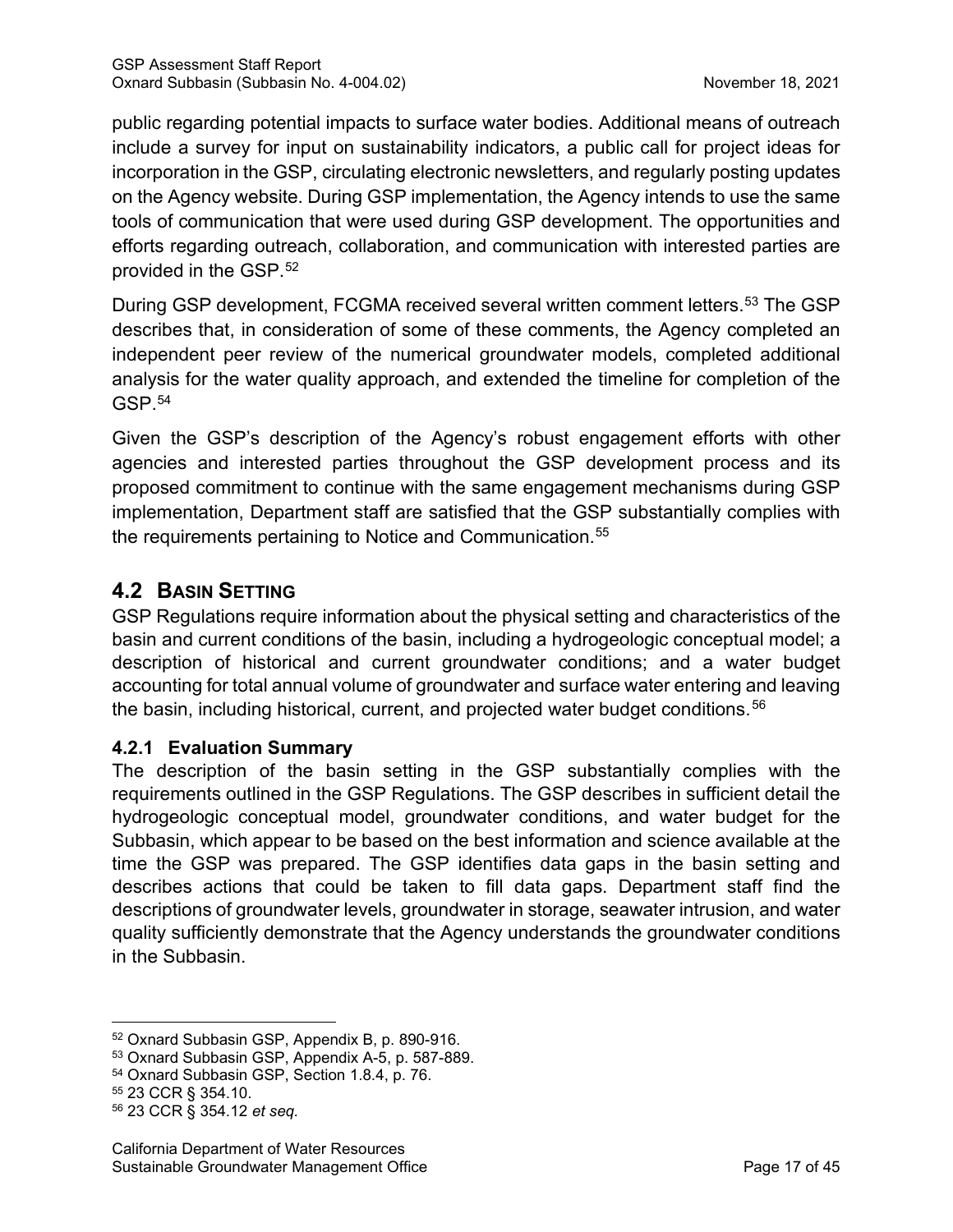The GSP includes historical, current, and projected water budget estimates for the Subbasin which were developed using a numerical model. The Agency used the water budgets to determine the historical and projected sustainable yield and overdraft. Department staff believe that the water budget components provided in the GSP were developed using the best available tools and information available at the time the GSP was prepared and substantially comply with the GSP Regulations. Overall, the GSP's description of the Subbasin's physical characteristics and current conditions is sufficient to serve as the basis for defining and assessing reasonable sustainable management criteria and projects and management actions.

## **4.2.2 Hydrogeologic Conceptual Model**

The GSP identifies six aquifers in the Subbasin. Five of these aquifers are considered primary or principal aquifers in the GSP and are grouped into the Upper Aquifer System and the Lower Aquifer System. The Upper Aquifer System includes the Oxnard and Mugu aquifers and the Lower Aquifer System contains the Hueneme, Fox Canyon, and Grimes Canyon aquifers.[57](#page-23-0) The GSP states that, in most of the Subbasin, a hydraulic connection exists between the Mugu aquifer in the Upper Aquifer System and the Hueneme aquifer in the Lower Aquifer System; the hydraulic connection between the Mugu and Hueneme aquifers is absent in the southwestern portion of the Subbasin, where seawater intrusion has affected the Mugu aquifer.<sup>[58](#page-23-1)</sup> The GSP states that both of the aquifer systems in the Subbasin extend offshore and are believed to have direct hydraulic connection with the Pacific Ocean.

The GSP explains that the uppermost aquifer, referred to as the semi-perched aquifer, is excluded from the Upper Aquifer System and is not considered a primary aquifer because of limited groundwater production.<sup>[59](#page-23-2)</sup> A clay layer separates the semi-perched aquifer from the underlying Oxnard aquifer. $60$  The GSP states that the clay layer functions as an aquitard, restricting the flow of groundwater between the aquifers; however, water can still migrate vertically under conditions of differential head and through improperly abandoned wells.<sup>[61](#page-23-4)</sup> The GSP states that both the semi-perched aquifer and the clay layer are absent in the Forebay area of the Subbasin, which makes the Forebay area the most desirable for groundwater recharge, but also the most vulnerable for contaminants to migrate into the principal aquifers.<sup>[62](#page-23-5)</sup>

The Santa Clara River runs through the Subbasin and provides groundwater recharge to the Upper Aquifer System and the semi-perched aquifer. The Santa Clara River also delivers State Water Project water for managed aquifer recharge in spreading grounds

<span id="page-23-0"></span><sup>57</sup> Oxnard Subbasin GSP, Section 2.2, p. 118.

<span id="page-23-1"></span><sup>58</sup> Oxnard Subbasin GSP, Section 2.2.3, p. 126.

<span id="page-23-2"></span><sup>59</sup> Oxnard Subbasin GSP, Section 2.2.3, p. 122.

<span id="page-23-3"></span><sup>60</sup> Oxnard Subbasin GSP, Section 2.2.3, p. 123.

<span id="page-23-4"></span><sup>61</sup> Oxnard Subbasin GSP, Section 2.2.3, p. 123.

<span id="page-23-5"></span> $62$  Oxnard Subbasin GSP, Section 2.2, p. 118, Section 2.5, p. 192, Section 2.3.4.3, p. 153, Section 3.3.4.2, p. 414-415.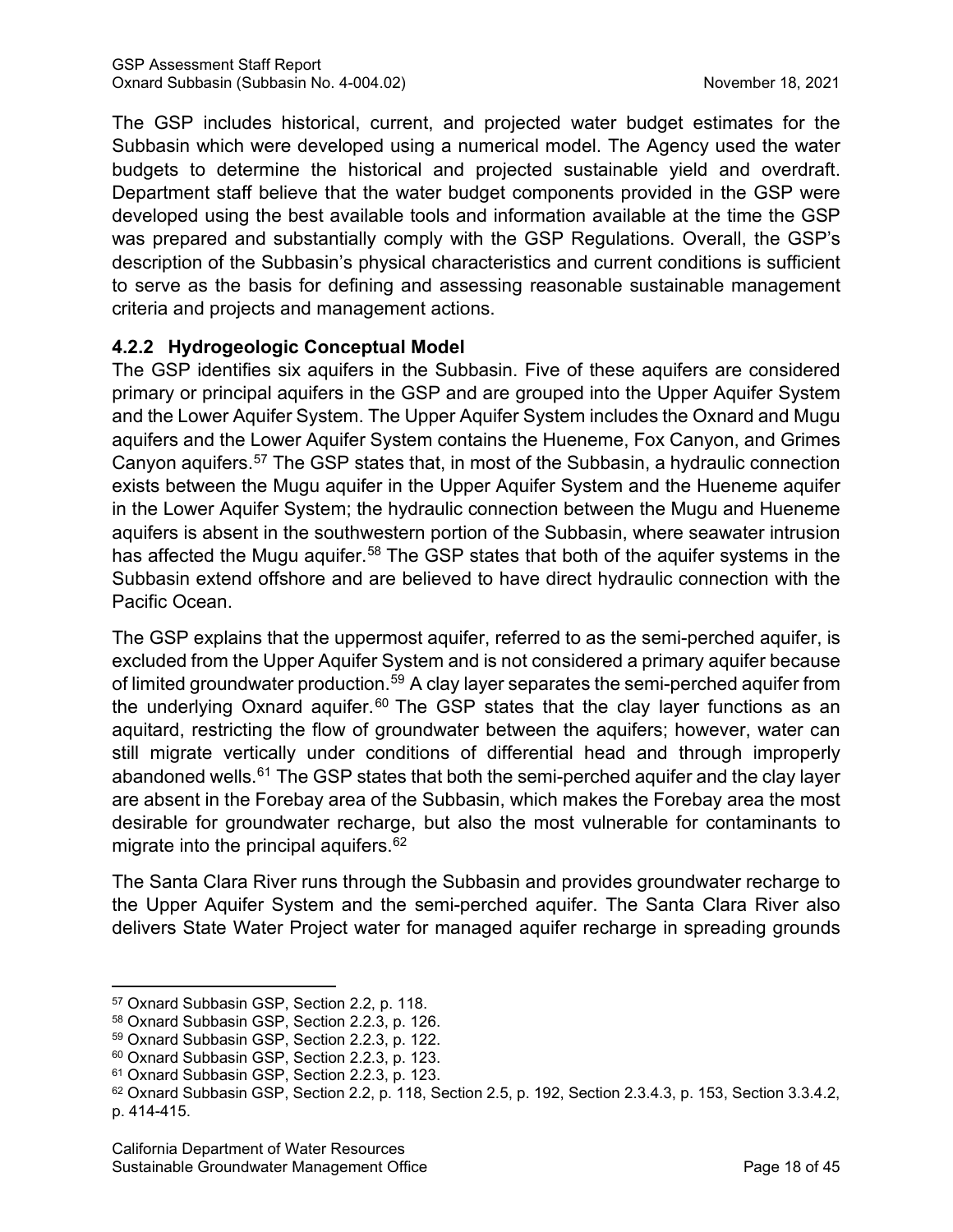and irrigation for agricultural users.  $63$  Calleguas Creek also provides groundwater recharge to the semi-perched aquifer, but does not directly recharge the Upper Aquifer System due to a lack of hydraulic connectivity.<sup>[64](#page-24-1)</sup> The GSP identifies potential recharge areas mainly located near or along the Santa Clara River and in sandy sediments along the northern coastal areas of the Subbasin. [65](#page-24-2)

The Agency's understanding of the geographic, geologic, and structural settings along with other physical attributes (such as lateral and vertical boundaries) of the Subbasin, its aquifers, and aquitards are represented graphically and through written descriptions in the GSP. The GSP includes various maps such as surficial geology, cross-sections, rivers and drainages, impaired surface water bodies, water conveyance and treatment infrastructure, recharge basins, and stream gauges to thoroughly describe the hydrogeologic conceptual model and the supporting information as required by the GSP Regulations.

The GSP does identify data gaps in the hydrogeologic conceptual models as uncertainties associated with aquifer-specific data, the distinct sources of high TDS concentrations in the Lower Aquifer System, the relative impact of groundwater pumping in specific areas on seawater intrusion, and the interaction between the semi-perched aquifer and GDEs. The Plan states that these uncertainties are due to a lack of wells screened solely in a single aquifer and limited temporal and spatial distribution of the available monitoring wells. <sup>[66](#page-24-3)</sup> Despite the uncertainties caused by limited data availability, in certain circumstances, Department staff find the Agency had credible data spanning several decades to rely on and uses the best available information to provide a sufficient understanding of the physical characteristics of the Subbasin, including the geologic and hydrogeologic conditions.

## **4.2.3 Groundwater Conditions**

Hydrographs provided in the GSP for the five principal aquifers show groundwater level trends from the 1980s to 2015 with additional groundwater elevation data for the Oxnard aquifer dating as far back as the 1930s. $67$  The hydrographs from all principal aquifers show a pattern of decline and recovery in groundwater elevation until the 1990s, followed by a significant recovery in the early 1990s that resulted in artesian conditions observed in wells screened in the western portions of the Oxnard aquifer. $68$  The GSP states that the recovery in groundwater elevation was likely due to a combination of several wet years during the 1990s, the effects of management actions, and the construction of water conservation facilities in the 1980s and 1990s.

<span id="page-24-0"></span><sup>63</sup> Oxnard Subbasin GSP, Section 2.4.1.1, p. 165.

<span id="page-24-1"></span><sup>64</sup> Oxnard Subbasin GSP, Section 2.4.1.1, p. 166.

<span id="page-24-2"></span><sup>65</sup> Oxnard Subbasin GSP, Section 2.3.8, p. 162, Figure 2-57, p. 349.

<span id="page-24-3"></span><sup>66</sup> Oxnard Subbasin GSP, Section 2.2.4, p. 128, Section 2.3.1.1, p. 130, Section 4.6.1, p. 485.

<span id="page-24-4"></span><sup>67</sup> Oxnard Subbasin GSP, Figure 2-9A – Figure 2-21, p. 241-267.

<span id="page-24-5"></span><sup>68</sup> Oxnard Subbasin GSP, Section 2.3, p. 132-141, Section 2.3, p. 139.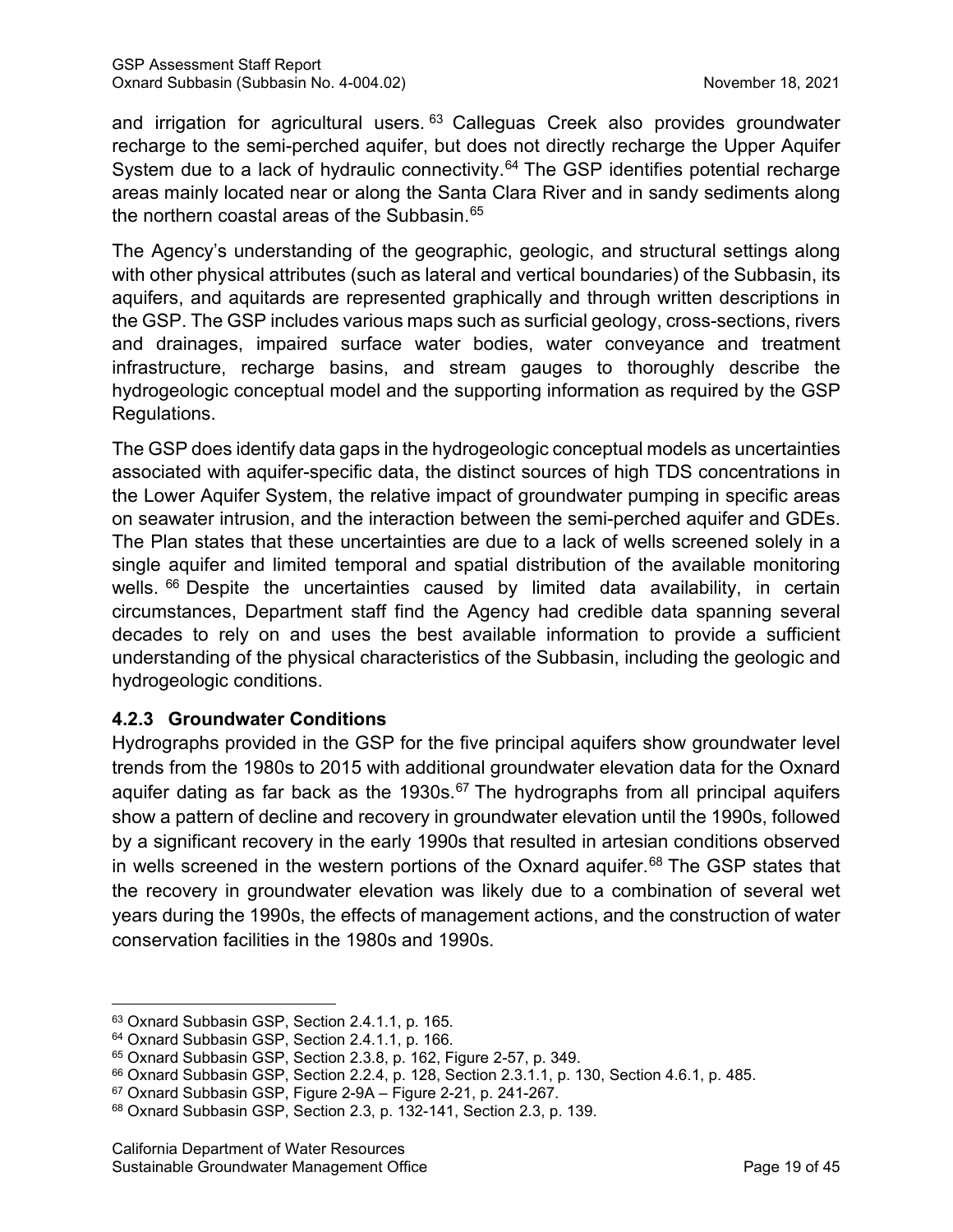The hydrographs also show that the groundwater levels were relatively stable from 1990 to 2010 then experienced a significant decline after 2010. Between 2011 and 2015, groundwater elevations declined by up to 100 feet in some areas. Though the historical trends suggest groundwater levels in the Subbasin tend to decline during periods of drought and recover, groundwater elevations have not yet recovered from the drought beginning in 2011.<sup>[69](#page-25-0)</sup> Some of the hydrographs show that the groundwater elevations have continued to decline after 2015. The Forebay area appears to be highly impacted by the recent drought, as the water level declines in the Oxnard and Mugu aquifers have been the most pronounced. Another area greatly affected by droughts appears to be the coastal Grimes Canyon aquifer, where groundwater elevations have remained below mean sea level since the 1990s. [70](#page-25-1)

In addition to the hydrographs, groundwater elevation contour maps for principal aquifers are provided for 2015 fall and spring groundwater conditions. The GSP states that the groundwater elevations in all of the principal aquifers were higher than those in the underlying aquifers, resulting in a downward vertical gradient, with an exception in the Port Hueneme area where groundwater elevations in the Grimes Canyon aquifer are higher than those in the overlying Fox Canyon aquifer. The GSP does not explain the reason for this difference in vertical gradient in Port Hueneme. However, the GSP states that the vertical gradients along the coast are generally lower than they are inland.<sup>[71](#page-25-2)</sup>

The UWCD used a numerical groundwater flow model to estimate the change in groundwater storage from 1986 to 2015 for the Subbasin. [72](#page-25-3) The GSP states that the cumulative change in storage (i.e., the Upper Aquifer System and Lower Aquifer System were replenished by seawater) over this period was a net loss of approximately 101,400 acre-feet (i.e., an average decrease of 3,400 acre-feet per year).<sup>[73](#page-25-4)</sup> The GSP states that the annual change in storage ranges from a maximum decrease of approximately 48,700 acre-feet during 1987 and a maximum increase of approximately 81,000 acre-feet during 2005.[74](#page-25-5)

Without seawater intrusion (i.e., if the Upper Aquifer System and Lower Aquifer System were not replenished by seawater), the cumulative change in freshwater storage between 1986 and 2015 for the Subbasin was a loss of approximately 380,200 acre-feet (i.e., an average decrease of approximately 12,700 acre-feet per year).<sup>[75](#page-25-6)</sup> The annual change of freshwater in storage ranges from a maximum increase of approximately 74,700 acre-feet in 2005 to a maximum decrease of approximately 73,500 acre-feet in 1990.<sup>[76](#page-25-7)</sup> During

<span id="page-25-0"></span><sup>69</sup> Oxnard Subbasin GSP, Section 2.3.1.2, p. 134.

<span id="page-25-1"></span><sup>70</sup> Oxnard Subbasin GSP, Section 2.3.1.5, p. 141; Figure 2-21, p. 267.

<span id="page-25-2"></span><sup>71</sup> Oxnard Subbasin GSP, Section 2.3.1.1, p. 131.

<span id="page-25-3"></span><sup>72</sup> Oxnard Subbasin GSP, Appendix C, p. 918-1271.

<span id="page-25-4"></span><sup>73</sup> Oxnard Subbasin GSP, Section 2.3.2, p. 142, Figure 2-22, p. 269.

<span id="page-25-5"></span><sup>74</sup> Oxnard Subbasin GSP, Section 2.3.2, p. 142.

<span id="page-25-6"></span><sup>75</sup> Oxnard Subbasin GSP, Section 2.3.2, p. 143.

<span id="page-25-7"></span><sup>76</sup> Oxnard Subbasin GSP, Section 2.3.2, p. 143.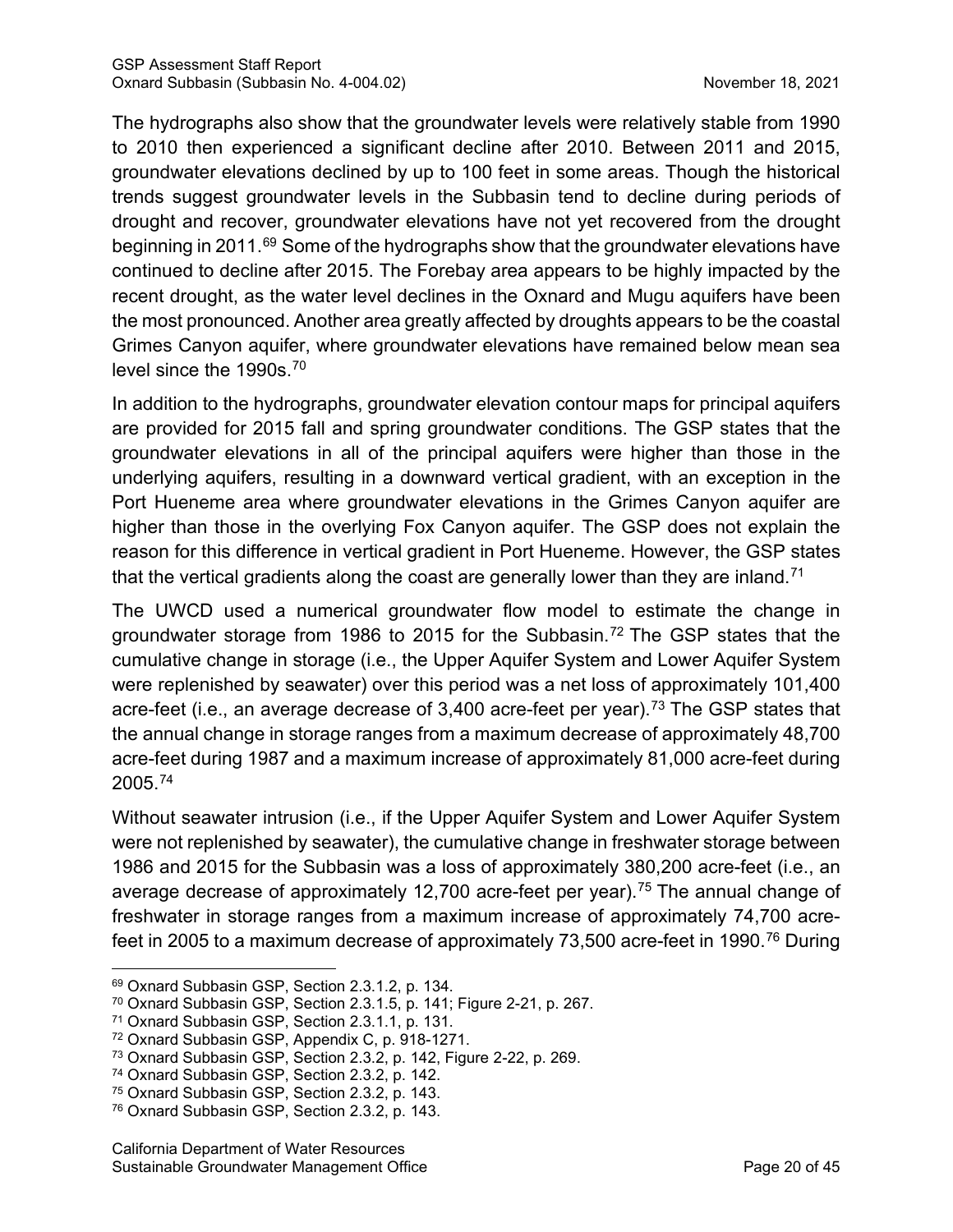the model period, there was approximately 9,400 acre-feet per year of seawater intrusion into the principal aquifers of the Oxnard Subbasin.<sup>[77](#page-26-0)</sup> The UWCD groundwater model estimates suggest that between 1985 and 2015, approximately 1,800 acre-feet per year of groundwater flowed to the Pacific Ocean from the semi-perched aquifer, which is not considered a principal aquifer. [78](#page-26-1)

According to the GSP, seawater intrusion in the Subbasin was first observed in the 1930s and the impacted area continued to expand through the 1970s. Seawater intrusion into the Subbasin preferentially occurs near Port Hueneme and Point Mugu due to the direct contact and hydraulic connection of onshore freshwater aquifer units with deeply incised submarine canyons. [79](#page-26-2) In Port Hueneme, which has groundwater elevations below sea level, the saline water impact front reached as much as three miles inland by the early 1980s. The GSP states that in the late 1970s and early 1980s, the area of the Upper Aquifer System affected by seawater intrusion was reduced due to the management actions by the Agency along with above-average rainfall. The historical progression of seawater intrusion from 1985 to 2015 in Upper Aquifer System and Lower Aquifer System are graphically presented in the  $GSP^{80}$  $GSP^{80}$  $GSP^{80}$ , which shows that seawater intrusion was mitigated in the Upper Aquifer System during the 1990s when a surface water diversion project was completed.<sup>[81](#page-26-4)</sup> During this time, seawater intrusion began to affect the Lower Aquifer System. Between 2000 and 2012, there was no significant change in the extent of seawater intrusion. However, beginning in 2013, seawater intrusion has increased in both aquifer systems.[82](#page-26-5)

The GSP uses the phrase "saline water impact area" to describe the area of the Subbasin impacted by chloride concentrations greater than 500 milligrams per liter and the phrase "saline water impact front" to describe the landward extent of the saline water impact area.<sup>[83](#page-26-6)</sup> The Agency uses the phrase "saline water impact area", rather than "seawater intrusion impact area", to include other potential sources of chloride in the aquifer. The other contributors of salinity are identified as non-marine high-salinity connate water released during compaction of aquitards and older geologic formations beneath the freshwater aquifers, and vertical groundwater movement between major aquifers due to mergence between aquifers, and wells screened across multiple aquifers. [84](#page-26-7) The areal extent of chloride concentration in all six aquifers and the current extent of saline water intrusion in the Upper Aquifer System and the Lower Aquifer System are shown on a

<span id="page-26-0"></span><sup>77</sup> Oxnard Subbasin GSP, Section 2.3.3.2, p. 145.

<span id="page-26-1"></span><sup>78</sup> Oxnard Subbasin GSP, Section 2.3.3.2, p. 145.

<span id="page-26-2"></span><sup>79</sup> Oxnard Subbasin GSP, Executive Summary, p. 19.

<span id="page-26-3"></span><sup>80</sup> Oxnard Subbasin GSP, Figure 2-33 - 2-34, p. 291-293.

<span id="page-26-4"></span><sup>81</sup> Oxnard Subbasin GSP, Section 2.3.3.3, p. 146.

<span id="page-26-5"></span><sup>82</sup> Oxnard Subbasin GSP, Figure 2-33 - 2-34, p. 291-293.

<span id="page-26-6"></span><sup>83</sup> Oxnard Subbasin GSP, Executive Summary, p. 17.

<span id="page-26-7"></span><sup>84</sup> Oxnard Subbasin GSP, Section 2.3.3.1, p. 144.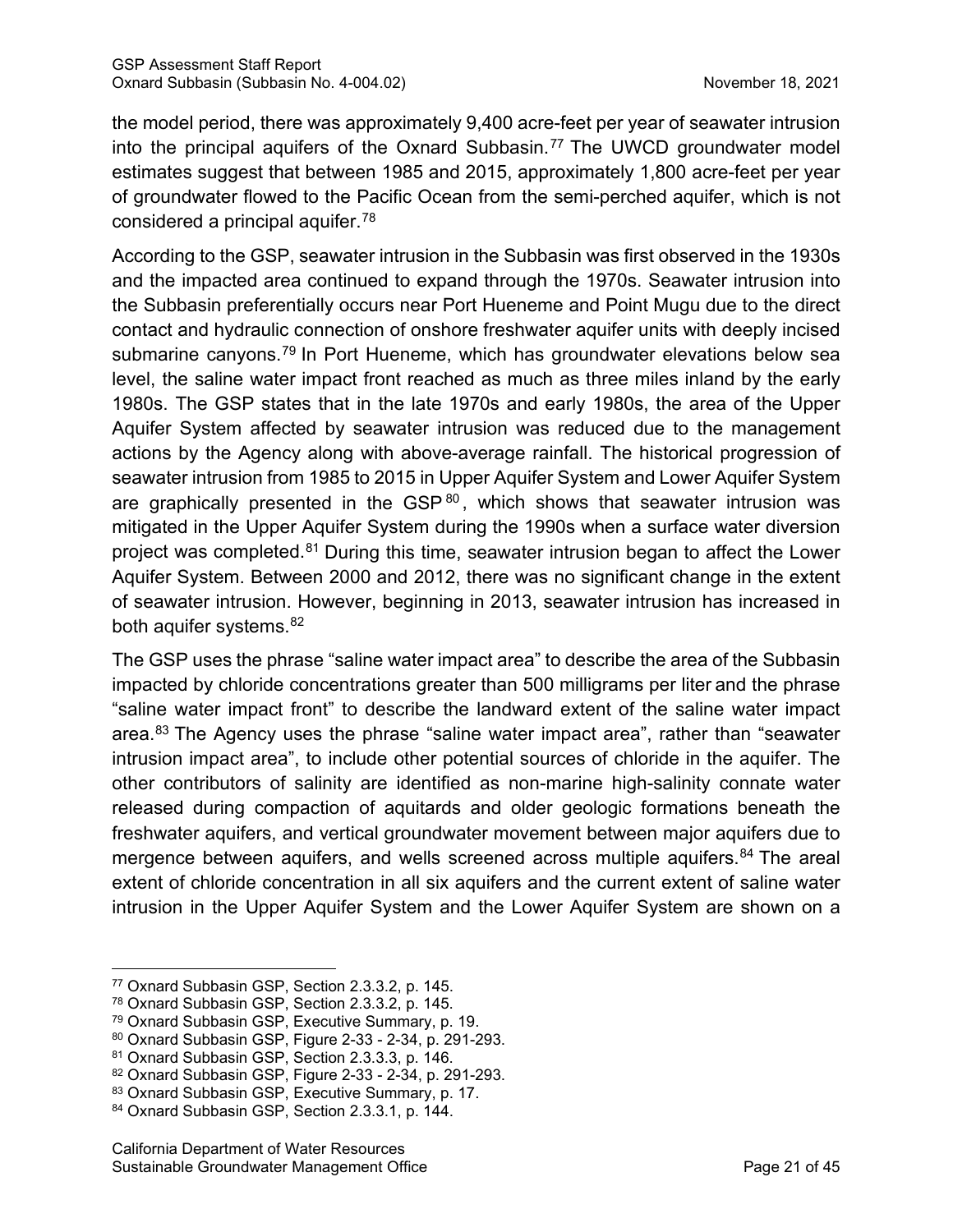series of maps and a cross-section.<sup>[85](#page-27-0)</sup> The GSP states that the chloride concentrations in wells near the coast are close to those of seawater and that the current area of seawater intrusion is smaller than the area of high chloride concentrations shown in maps because seawater intrusion is only one of the three reasons for the elevated salinity in the Subbasin.

The GSP identifies the primary reasons for degraded water quality as contaminated groundwater from the semi-perched aquifer, seawater intrusion, connate water from finegrained lagoonal deposits, brines migrating via faults or upwelling from older geologic formations, mineral dissolution in groundwater, historical septic discharges, and agricultural fertilizer application practices.<sup>[86](#page-27-1)</sup> The Agency has been conducting water quality monitoring and reporting to the Los Angeles Regional Water Quality Control Board (LARWQCB). The GSP discusses the elevated concentration of key constituents of concern for water quality and provides concentration maps that show elevated concentrations of TDS, sulfate, and boron are present throughout the basin, with a higher concentration of chloride near the coast and a higher concentration of nitrate near the Forebay area.<sup>[87](#page-27-2)</sup>

The GSP states that during 2011 to 2015, TDS and chloride concentrations in the Lower Aquifer System were higher in the southern part of the Subbasin compared to the northern part. The primary areas of concern for groundwater quality degradation in the Subbasin are identified as the Forebay Management Area, the Saline Intrusion Management Area, and the Oxnard Pumping Depression Management Area.<sup>[88](#page-27-3)</sup> The GSP also discusses groundwater quality impacts from other operations in the Subbasin, such as petroleum extraction and contaminated sites. However, the GSP concludes that the impact on groundwater quality from these sites is either not identified by beneficial users or the impacts are mitigated due to the presence of a confining layer. Furthermore, the Agency reviewed active contamination cases in GeoTracker and EnviroStor databases and concluded that existing groundwater contamination in the semi-perched aquifer do not pose a substantial threat to beneficial use of groundwater in the Upper Aquifer System and Lower Aquifer System. [89](#page-27-4)

The GSP identifies three possible causes of land subsidence as groundwater pumping, petroleum reservoir compaction, and tectonic activity, but acknowledges groundwater pumping as the major cause of land subsidence in the Oxnard Subbasin. The GSP states that land subsidence in the Subbasin has been documented since the 1930s but provides limited information on the current extent and rate of subsidence. The GSP provides historical data from 1939 to 1992 measured at two USGS monitoring sites <sup>[90](#page-27-5)</sup> which indicate that 1.6 feet of subsidence occurred from 1939 to 1960 and between 1960 and

<span id="page-27-0"></span><sup>85</sup> Oxnard Subbasin GSP, Figure 2-28 - 2-32, p. 277-289.

<span id="page-27-1"></span><sup>86</sup> Oxnard Subbasin GSP, Section 2.3.4, p. 150-154.

<span id="page-27-2"></span><sup>87</sup> Oxnard Subbasin GSP, Figure 2-36 - 2-46, p. 297-327.

<span id="page-27-3"></span><sup>88</sup> Oxnard Subbasin GSP, Section 2.3.4, p. 149-156.

<span id="page-27-4"></span><sup>89</sup> Oxnard Subbasin GSP, Section 2.3.4.7, p. 156.

<span id="page-27-5"></span><sup>90</sup> Oxnard Subbasin GSP, Section 2.3.5, p. 157.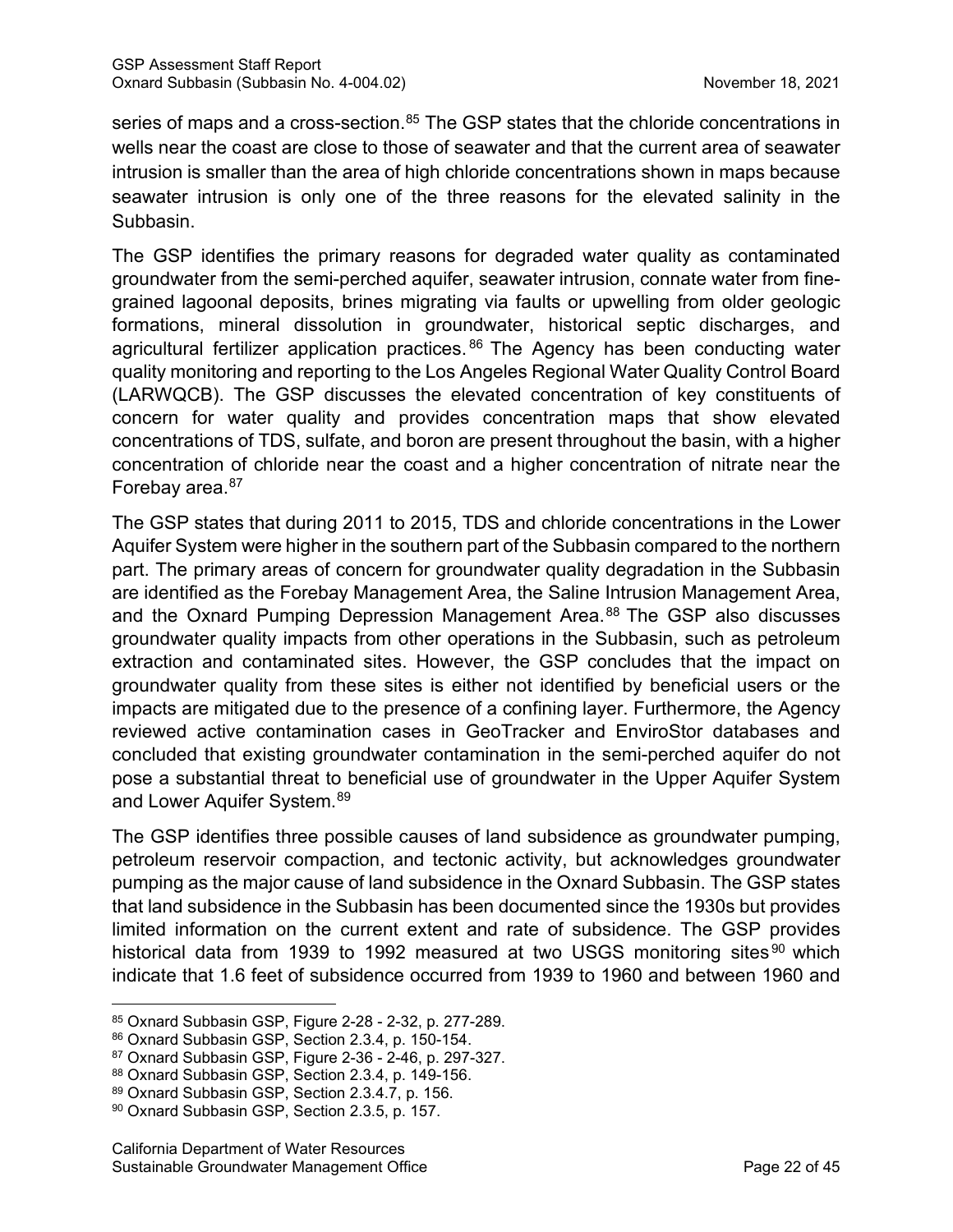1978 subsidence ranged from 0.3 to 1 foot. The most recent subsidence data provided in the GSP is from a study by Farr et al. (2017) that analyzed interferometric synthetic aperture radar (InSAR) data.<sup>[91](#page-28-0)</sup> The study showed that up to one inch of subsidence occurred throughout the Subbasin between May 2015 and August 2016 and up to two inches of subsidence occurred in isolated areas. [92](#page-28-1) Department staff find the GSP's discussion of the rate of historical subsidence, based on observed data, to be reasonable.

Using information from a 2003 USGS modeling study, the GSP predicts that areas within the Oxnard Plain may experience an additional 0.1 to 1 feet of subsidence by 2040, depending on whether future water levels decline below previous low levels and remain there for a considerable amount of time. Based on this assumption, the Agency plans to limit future subsidence by maintaining water levels above historical low levels.  $93$ 

The GSP states that all surface water bodies in the Subbasin may have a connection to the semi-perched aquifer. These surface water bodies include the Santa Clara River, Calleguas Creek, Revolon Slough, Mugu Lagoon, Ormond Beach, and McGrath Lake. The GSP states that the connection between these surface water bodies and underlying groundwater is not fully understood due to limited groundwater elevation data for the semi-perched aquifer and the absence of monitoring sites near surface water bodies.<sup>[94](#page-28-3)</sup> Nevertheless, as described in the hydrogeological conceptual model, a previous investigation found that water can migrate vertically between the Semi-perched Aquifer and the underlying Oxnard Aquifer.<sup>[95](#page-28-4)</sup> Furthermore, Appendix C of the GSP includes a numerical modelling study which provides an estimate of groundwater-surface water connections for a few surface water systems. The numerical model simulates leakage from major surface water bodies using data from stream gauges and estimated aquifer properties. The model shows that the Santa Clara River exhibited recharge to the semi-perched aquifer for 19 out of 31 years <sup>[96](#page-28-5)</sup> and recharged the Upper Aquifer System for 27 out of 31 years <sup>[97](#page-28-6)</sup>; Calleguas Creek exhibited recharge to the semi-perched aquifer in all modeled years. Determining the location of interconnected surface water with groundwater, including the semi-perched aquifer with the Upper Aquifer System, will be necessary to understand and manage the depletion of interconnected surface water in the Subbasin. (see Recommended Corrective Action 1). [98](#page-28-7)

The GSP identifies six surface water bodies within the Subbasin as GDEs and potential GDEs. The GDEs include the Lower Santa Clara River, McGrath Lake, Ormond Beach, and Mugu Lagoon, whereas the potential GDEs include Revolon Slough and Lower

<span id="page-28-0"></span><sup>91</sup> Oxnard Subbasin GSP, Section 2.3.5, p. 158.

<span id="page-28-1"></span><sup>92</sup> Farr et al., 2017, p. 24.

<span id="page-28-2"></span><sup>93</sup> Oxnard Subbasin GSP, Section 2.3.5, p. 157.

<span id="page-28-3"></span><sup>94</sup> Oxnard Subbasin, Section 2.3.6, p. 158.

<span id="page-28-4"></span><sup>95</sup> Oxnard Subbasin, Section 2.2.3, p. 123.

<span id="page-28-5"></span><sup>96</sup> Oxnard Subbasin GSP, Table 2-7a, p. 207-208.

<span id="page-28-6"></span><sup>97</sup> Oxnard Subbasin GSP, Table 2-7b, p. 208-209.

<span id="page-28-7"></span><sup>98</sup> 23 CCR § 354.16(f), 355.4 (b)(1) and (3).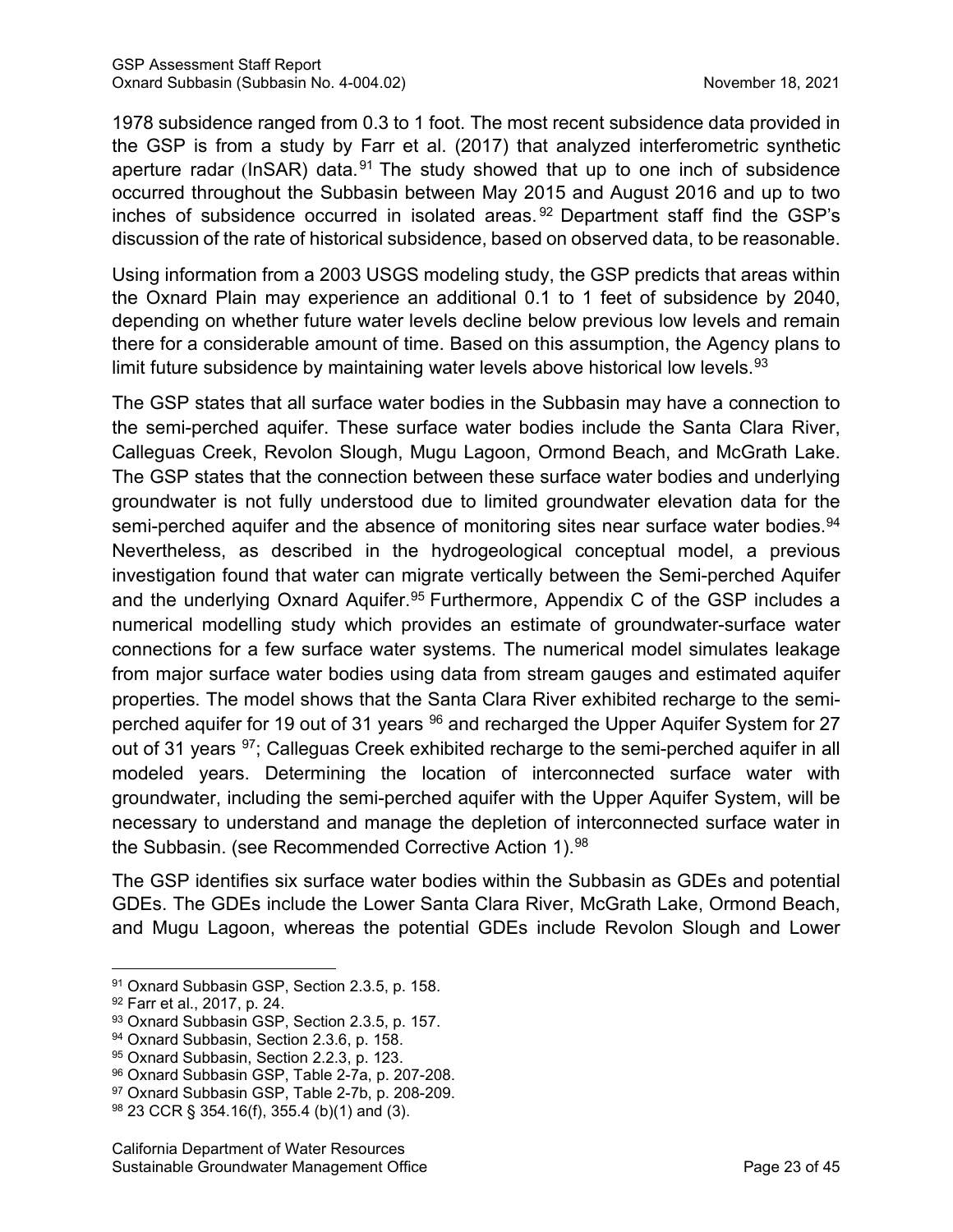Calleguas Creek. Revolon Slough and Lower Calleguas Creek are identified as potential GDEs due to a lack of groundwater level data to confirm whether riparian vegetation are supported by groundwater.<sup>[99](#page-29-0)</sup> The location and the extent of GDEs are shown in maps based on data made available by the Department and other sources.<sup>[100](#page-29-1)</sup> The GSP provides detailed descriptions of the types of ecosystems, the habitat supported by the ecosystems, and the connection of the ecosystem to the underlying semi-perched aquifer. The GSP states that additional data need to be collected within the boundaries of two potential GDEs to understand their connection to the underlying aquifer.

#### **4.2.4 Water Budgets**

The GSP used the Ventura Regional Groundwater Flow Model to develop the water budgets for the Subbasin. The Regional Groundwater Flow Model is based on USGS's numerical groundwater flow model (MODFLOW) and was created by UWCD for the Oxnard Subbasin, Mound Basin, the western part of the Las Posas Valley Basin, and Pleasant Valley Basin.<sup>[101](#page-29-2)</sup> The GSP states that the UWCD model was revised, peer reviewed, and finalized in June 2018 for the Oxnard Subbasin GSP<sup>[102](#page-29-3)</sup> and was used to estimate historical, current, and projected water budgets and the sustainable yield.

The GSP provides detailed descriptions of the sources of inflows, outflows, and the use of imported water and recycled water in the Subbasin. The GSP defines the period of 1985 to 2015 as the historical water budget, with the year 2015 as the current water budget.[103](#page-29-4) The GSP includes a historical water budget for the semi-perched aquifer, the Upper Aquifer System, and the Lower Aquifer System. It also provides estimates of annual inflows, outflows, and change in storage.<sup>[104](#page-29-5)</sup> Additional data pertaining to the water budget components, such as summary of water deliveries, detailed accounting of recharge by source type, and groundwater use by beneficial uses for each aquifer system are provided in the GSP as required by the GSP Regulations.

The GSP quantified overdraft in the Subbasin using the water year during which water supply conditions approximated average conditions. This calculation method excluded wet, dry, and critically dry water years. The GSP estimates that the overdraft in the Subbasin was about 2,300 acre-feet per year. Based on historical water supply conditions, the GSP evaluates the availability and reliability of water supply deliveries and states that most of the surface water supply sources are reliable and are not significantly affected by the water year type, other than the diversions from the Santa Clara River, which vary widely depending on climate conditions.

The GSP discusses the current water budget for calendar year 2015 and states that the Subbasin had greater outflows than inflows, resulting in a storage loss of 38,703 acre-

<span id="page-29-0"></span><sup>99</sup> Oxnard Subbasin GSP, Section 2.3.7, p. 159-162, Figure 2-52, p. 339.

<span id="page-29-1"></span><sup>100</sup> Oxnard Subbasin GSP, Figure 2-52 - 2-56, p. 339-347.

<span id="page-29-2"></span><sup>101</sup> Oxnard Subbasin GSP, Appendix C, p. 918-1271.

<span id="page-29-3"></span><sup>102</sup> Oxnard Subbasin GSP, Appendix E, p. 1664-1740.

<span id="page-29-4"></span><sup>103</sup> Oxnard Subbasin GSP, Section 2.4.3.2, p. 173-174.

<span id="page-29-5"></span><sup>104</sup> Oxnard Subbasin GSP, Table 2-7a - 2-7c, p. 207-210.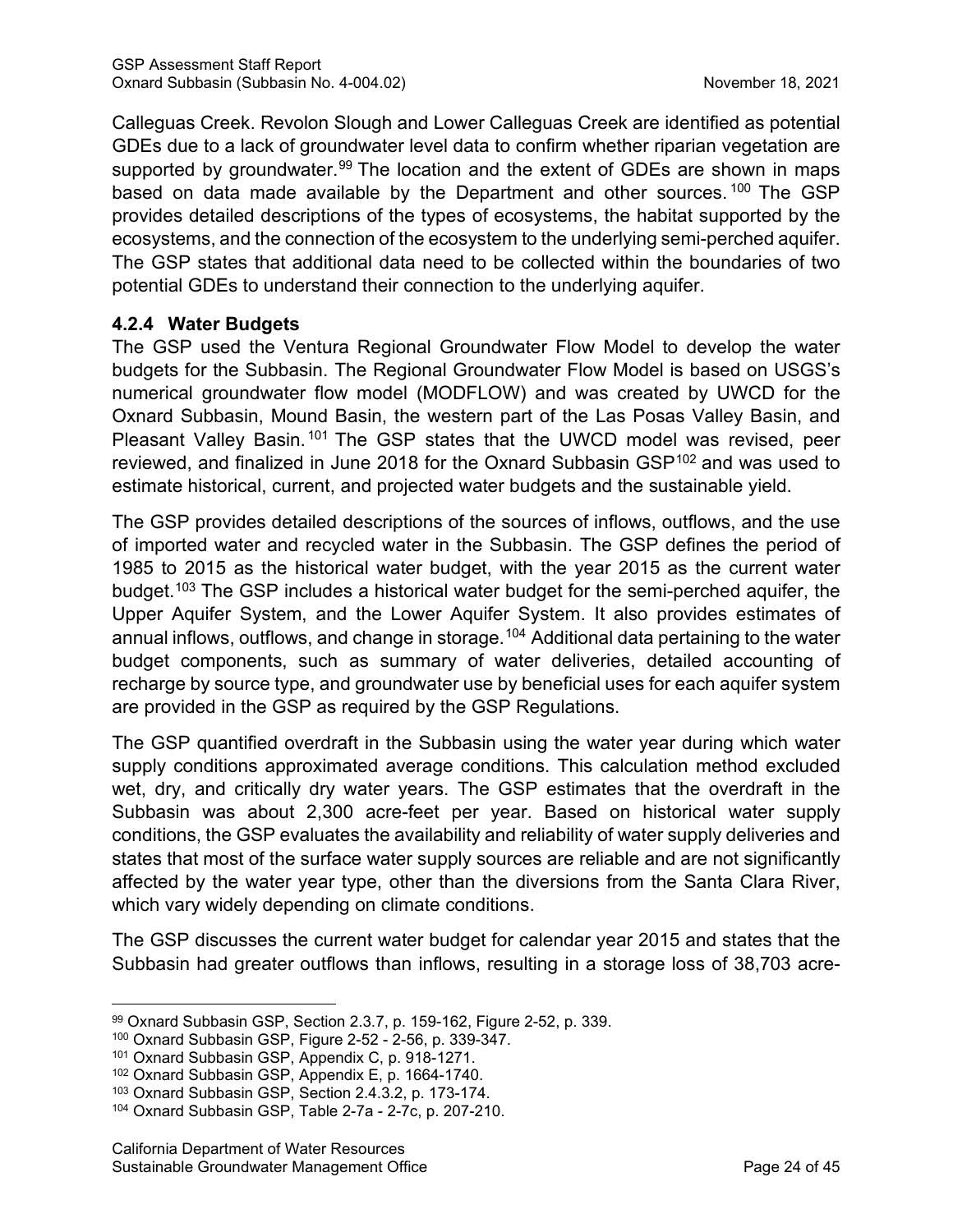feet.[105](#page-30-0) This change in groundwater storage includes seawater intrusion, meaning the groundwater storage decline would have been larger if seawater had not infiltrated the aquifers in the Subbasin. The GSP states that the net seawater intrusion in 2015 was approximately 19,200 acre-feet and affected the Upper Aquifer System and the Lower Aquifer System, whereas the semi-perched aquifer experienced net outflow of water to the Pacific Ocean and was not affected by seawater intrusion.

The Agency developed eight model scenarios to assess the projected water budget and future sustainable yield. [106](#page-30-1) The scenarios incorporated existing projects, variable amounts of reduced groundwater production, various climate and precipitation projections, both the 2030 and 2070 climate-change factors, and covered a 50-year time frame, from 2020 to 2069. The GSP states that none of the modeled scenarios successfully eliminated seawater intrusion<sup>[107](#page-30-2)</sup> and, therefore, none of the direct model scenarios were used to determine the sustainable yield of the Oxnard Subbasin. Instead, the findings from six model scenarios were plotted graphically and a statistical method of linear regression was used to calculate the future sustainable yield that would result in zero seawater intrusion.<sup>[108](#page-30-3)</sup> This groundwater production volume with no seawater intrusion is provided in the GSP as the future sustainable yield. The future sustainable yield of the Upper Aquifer System is estimated to be 32,000 acre-feet per year, and the Lower Aquifer System is estimated to be 7,000 acre-feet per year.<sup>[109](#page-30-4)</sup> Therefore, the combined future sustainable yield of Upper Aquifer System and Lower Aquifer System would be 39,000 acre-feet per year, which is equal to the modeled historical sustainable yield of the Subbasin.[110](#page-30-5) The future sustainable yield, which is equivalent to the future groundwater production rate of 39,000 acre-feet per year, is substantially lower than the groundwater production in 2015, which was 80,814 acre-feet. [111](#page-30-6)

Department staff note that the approach the Agency used to estimate sustainable yield was the subject of several comments. The comments in general questioned the statistical method used and how modeling outputs were utilized. Department staff reviewed the approach and determined that, while novel, the approach to estimate sustainable yield appears to be reasonable. The model relied on is peer-reviewed and is reasonably wellcalibrated, and the statistical method utilized is consistent with scientific standards of practice. While other methods could have been employed to estimate sustainable yield, Department staff do not believe that, at this time, the Agency erred in its approach.

Overall, Department staff believe the rationale and information utilized to develop the water budgets is sufficiently thorough and substantially complies with the GSP Regulations. The components of the water budgets, the accounting of the inflows and

<span id="page-30-0"></span><sup>105</sup> Oxnard Subbasin GSP, Section 2.4.3.3, p. 174.

<span id="page-30-1"></span><sup>106</sup> Oxnard Subbasin GSP, Section 2.4.5, p. 177-190.

<span id="page-30-2"></span><sup>107</sup> Oxnard Subbasin GSP, Section 2.4.5.9, p. 190.

<span id="page-30-3"></span><sup>108</sup> Oxnard Subbasin GSP, Section 2.4.5.9, p. 190-191, Appendix E, Figures 4 and 5, p. 1711-1712.

<span id="page-30-4"></span><sup>109</sup> Oxnard Subbasin GSP, Section 2.4, p. 191.

<span id="page-30-5"></span><sup>110</sup> Oxnard Subbasin GSP, Section 2.4, p. 176.

<span id="page-30-6"></span><sup>111</sup> Oxnard Subbasin GSP, Section 2.4.2.1, p. 171.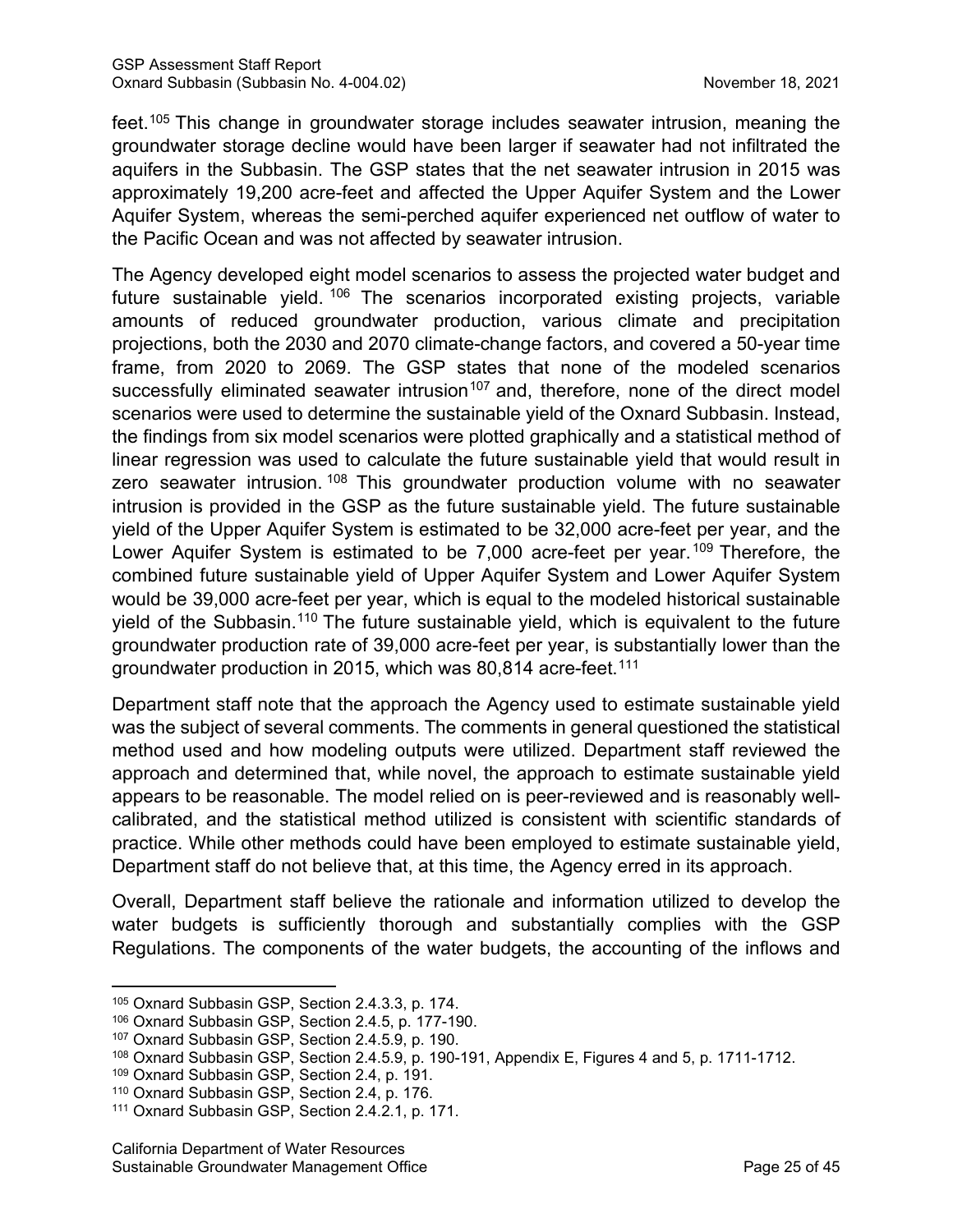outflows to the Subbasin, and availability of water supply for the future are sufficiently detailed and substantially comply with the GSP Regulations. The estimated overdraft, sustainable yield, and change in storage appear to be reasonable and based on the best available information and science. The GSP adequately discusses uncertainties in the water budget and the impact of population growth and future land use on the projected water budget.

#### **4.2.5 Management Areas**

The Agency divided the Oxnard Subbasin into five management areas. It appears to Staff that these management areas were created primarily for purposes of implementing the GSP's proposed projects and management actions. The Subbasin is divided into the Forebay, West Oxnard Plain, Oxnard Pumping Depression, Saline Intrusion, and East Oxnard Plain Management Areas.<sup>[112](#page-31-1)</sup> The GSP states that these areas are separated by hydrogeologic properties, groundwater quality, or historical groundwater elevations (see [Table 1\)](#page-31-0). Based on information in the Plan, Staff believe that the Agency does not intend to use these management areas to establish differing minimum thresholds or measurable objectives.

| Name                           | <b>Description</b>                                       |
|--------------------------------|----------------------------------------------------------|
| <b>Forebay Management Area</b> | An unconfined part of the Subbasin and a key recharge    |
|                                | area where most of the spreading grounds are located.    |
| <b>West Oxnard Plain</b>       | Jurisdictional area that includes the FCGMA and the      |
| <b>Management Area</b>         | City of Oxnard.                                          |
| <b>Oxnard Pumping</b>          | Established based on the low groundwater elevations      |
| <b>Depression Management</b>   | historically recorded in both the Upper Aquifer System   |
| Area                           | and the Lower Aquifer System in the area.                |
| Saline Intrusion               | Part of the Subbasin where saline intrusion has          |
| <b>Management Area</b>         | historically occurred and has impacted wells in both the |
|                                | Upper Aquifer System and Lower Aquifer System.           |
| <b>East Oxnard Plain</b>       | Established based on differences in groundwater          |
| <b>Management Area</b>         | elevation and chloride concentration across the Bailey   |
|                                | Fault, which acts as a barrier to groundwater flow.      |

<span id="page-31-0"></span>Table 1: Summary of Oxnard Subbasin management areas as described in the Oxnard Subbasin GSP

# **4.3 SUSTAINABLE MANAGEMENT CRITERIA**

GSP Regulations require each Plan to include a sustainability goal for the basin and to characterize and establish undesirable results, minimum thresholds, and measurable objectives for each applicable sustainability indicator, as appropriate.<sup>[113](#page-31-2)</sup>

# **4.3.1 Evaluation Summary**

Department staff find the sustainable management criteria included in the GSP were developed using sufficient and credible information and science, and substantially comply

<span id="page-31-1"></span><sup>112</sup> Oxnard Subbasin GSP, Section 2.5, p. 191-192. 113 23 CCR § 354.22 *et seq*.

<span id="page-31-2"></span>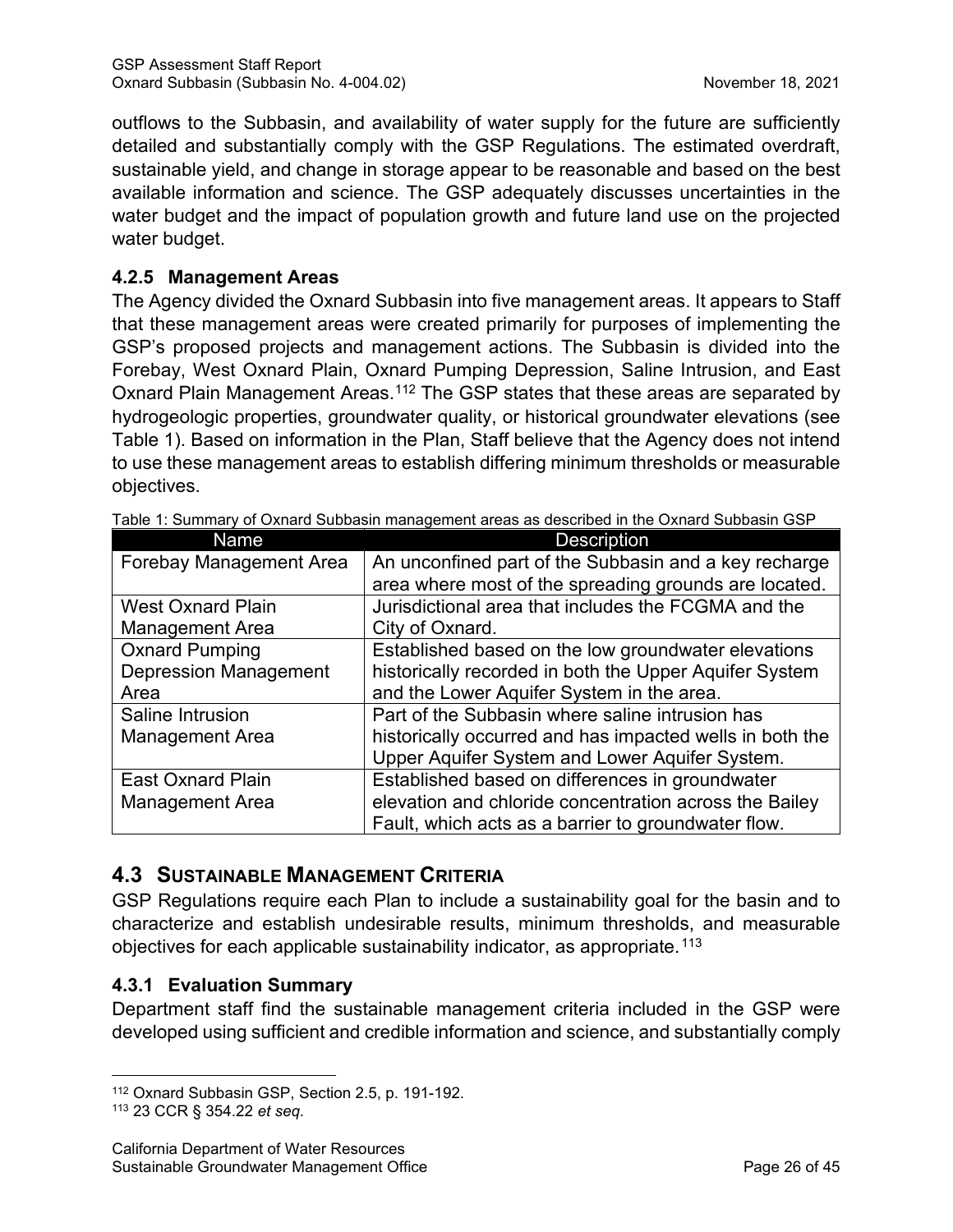in form and presentation with the requirements outlined in the GSP Regulations. Significant and unreasonable conditions, as defined in the GSP, are based on historical conditions in the Subbasin and their avoidance represents a reasonable approach to achieving the sustainability goal for the Subbasin. The GSP establishes minimum thresholds and measurable objectives that, over time, aim to substantially maintain or improve groundwater conditions in comparison to those present in 2015. Groundwater elevations that achieve the sustainability goal for seawater intrusion were, in turn, used as a proxy for other sustainability indicators. Department staff find this approach is reasonably likely to limit further seawater intrusion and degradation of groundwater quality, avoid land subsidence that substantially interferes with surface land uses, and not worsen impacts to interconnected surface water from current conditions.

While Department staff find, at this time, that the GSP's approach and rationale for establishing sustainable management criteria to be reasonable, further work will be necessary to support the approach and appropriately define the scope of the GSP's evaluation of water quality, subsidence and depletions of interconnected surface water, and potential undesirable results. Department staff strongly encourage the GSAs to address any recommended corrective actions no later than the first five-year update.

#### **4.3.2 Sustainability Goal**

The sustainability goal for the Subbasin is to increase groundwater elevations inland of the Pacific coast in order to prevent landward migration of the 2015 saline water impact front and to prevent net seawater intrusion in the Upper Aquifer System and the Lower Aquifer System.<sup>[114](#page-32-0)</sup> The GSP includes multiple projects and management actions that, if implemented, will allow the Subbasin to operate within its sustainable yield and achieve its sustainability goal. The primary management action that will be implemented to achieve the sustainability goal is reducing groundwater production from both the Upper Aquifer System and the Lower Aquifer System, [115](#page-32-1) which is anticipated to begin during the first five years following GSP adoption. [116](#page-32-2) Department staff find that the GSP sets reasonable sustainability goals and adequately describes the measures to be implemented to achieve sustainable management of groundwater within 20 years and substantially complies with the GSP Regulations.

#### **4.3.3 Sustainability Indicators**

GSP Regulations specify that an agency define conditions that constitute sustainable groundwater management for a basin, including the characterization of undesirable results and the establishment of minimum thresholds and measurable objectives for each applicable sustainability indicator.<sup>[117](#page-32-3)</sup>

Sustainability indicators are defined as any of the effects caused by groundwater conditions occurring throughout the basin that, when significant and unreasonable, cause

<span id="page-32-0"></span><sup>114</sup> Oxnard Subbasin GSP, Section 3.2, p. 408.

<span id="page-32-1"></span><sup>115</sup> Oxnard Subbasin GSP, Section 5.1, p. 536.

<span id="page-32-2"></span><sup>116</sup> Oxnard Subbasin GSP, Section 3.2, p. 408.

<span id="page-32-3"></span><sup>117</sup> 23 CCR § 354.22 *et seq*.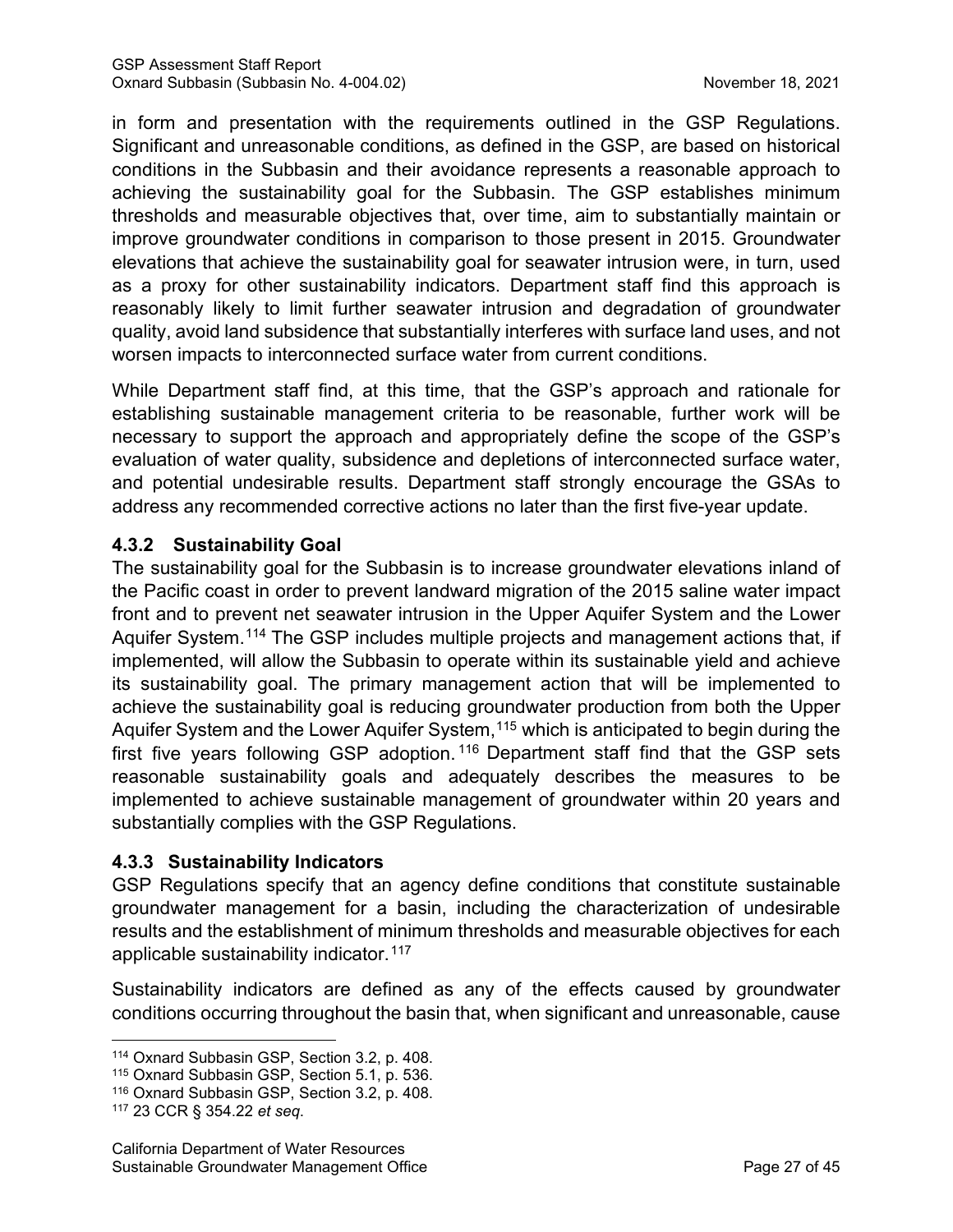undesirable results.<sup>[118](#page-33-0)</sup> Sustainability indicators thus correspond with the six undesirable results – chronic lowering of groundwater levels indicating a significant and unreasonable depletion of supply if continued over the planning and implementation horizon, significant and unreasonable reduction of groundwater storage, significant and unreasonable seawater intrusion, significant and unreasonable degraded water quality, including the migration of contaminant plumes that impair water supplies, land subsidence that substantially interferes with surface land uses, and depletions of interconnected surface water that have significant and unreasonable adverse impacts on beneficial uses of the surface water<sup>[119](#page-33-1)</sup> – but refer to groundwater conditions that are not, in and of themselves, significant and unreasonable. Rather, sustainability indicators refer to the effects caused by changing groundwater conditions that are monitored, and for which criteria in the form of minimum thresholds are established by the agency to define when the effect becomes significant and unreasonable, producing an undesirable result.

The following subsections thus consolidate three facets of sustainable management criteria: undesirable results, minimum thresholds, and measurable objectives. Information, as presented in the GSP, pertaining to the processes and criteria relied upon to define undesirable results applicable to the basin, as quantified through the establishment of minimum thresholds, are addressed for each sustainability indicator. However, a submitting agency is not required to establish criteria for undesirable results that the agency can demonstrate are not present and are not likely to occur in a basin.<sup>[120](#page-33-2)</sup>

# *4.3.3.1 Chronic Lowering of Groundwater Levels*

The GSP states that the chronic lowering of groundwater levels resulting in a significant and unreasonable depletion of supply is an undesirable result applicable to the Oxnard Subbasin and acknowledges that groundwater production in excess of natural and artificial recharge is the primary cause of the chronic lowering of groundwater levels.<sup>[121](#page-33-3)</sup> Significant and unreasonable lowering of levels may result in net seawater intrusion in the Upper Aquifer System and Lower Aquifer System over climate cycles of drought and recovery.[122](#page-33-4) The GSP explains the criterion used to define when and where undesirable results occur is landward migration of the 2015 saline water impact front during the period from 2040 through 2069; and the quantitative criteria is: $^{123}$  $^{123}$  $^{123}$ 

1. A number of key wells with water levels below their respective minimum thresholds. The Agency selected fifteen key wells in the Upper Aquifer System and nineteen key wells in the Lower Aquifer System for monitoring and to define undesirable results. In the Upper Aquifer System, undesirable results will occur if water levels in six of the 15 key wells are below their respective minimum thresholds in any single monitoring event. Similarly, the Lower Aquifer System will

<span id="page-33-0"></span><sup>118</sup> 23 CCR § 351(ah).

<span id="page-33-1"></span><sup>119</sup> Water Code § 10721(x).

<span id="page-33-2"></span><sup>120</sup> 23 CCR § 354.26(d).

<span id="page-33-3"></span><sup>121</sup> Oxnard Subbasin GSP, Section 3.3.1 p. 409.

<span id="page-33-4"></span><sup>122</sup> Oxnard Subbasin GSP, Section 3.3.1 p. 409.

<span id="page-33-5"></span><sup>123</sup> Oxnard Subbasin GSP, Section 3.3.7, p. 417-419.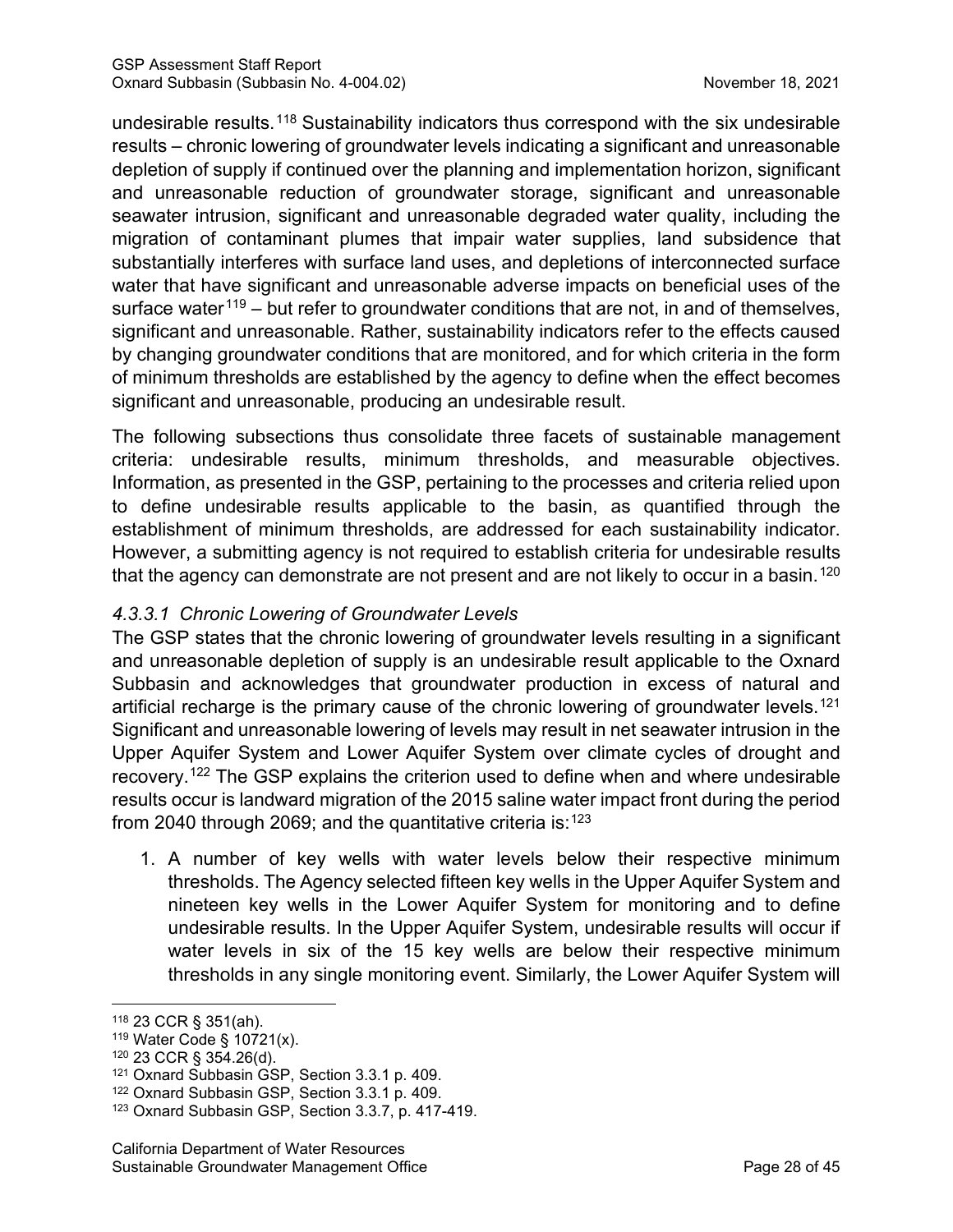experience undesirable results if water levels in eight of the 19 key wells are below their respective minimum thresholds in any single monitoring event.

- 2. Water levels going below the historical low at the respective key monitoring wells. Under this definition, an undesirable result would occur if the groundwater elevation at any individual key well is below the historical low water level for that well.
- 3. A period of time during which groundwater level exceeds the minimum threshold in any key well. Under this definition, an undesirable result would occur if the water level in any key well was below the respective minimum threshold for either three consecutive monitoring events or three of five consecutive monitoring events.

The Agency established minimum thresholds for groundwater levels based on historical groundwater elevation data and future groundwater model scenarios with potential for seawater intrusion. Specifically, the selected minimum thresholds were based on the lowest simulated groundwater elevation between 2040 and 2069, in which net seawater intrusion was minimal. To account for some of the uncertainty in the projected groundwater elevations, the lowest simulated value was rounded down to the nearest 5 foot interval and then raised by two feet to account for predicted sea level rise by 2070. The GSP states that the established minimum thresholds are water levels that would limit net seawater intrusion into the Upper Aquifer System and Lower Aquifer System, limit migration of the 2015 saline water impact front after  $2040^{124}$ , and indicate that declines in levels during periods of drought will be offset by increases in levels during periods of above-average rainfall. [125](#page-34-1) According to the second criterion above, groundwater elevations are higher than previous historical low water levels.

The GSP establishes measurable objectives for each key well as water levels at which there is neither seawater flow into nor freshwater flow out of the Upper Aquifer System or Lower Aquifer System.<sup>[126](#page-34-2)</sup> According to the GSP, there is at least 10 feet between the measurable objective and the minimum threshold water level, which the Agency considers a margin of safety for operational flexibility.

The GSP describes two sets of interim milestones that represent two paths to achieve the sustainability goal for the Subbasin within 20 years of implementation. With the first path, water levels will reach the measurable objectives under average climatic conditions, and with the second path, water levels will reach minimum thresholds under dry conditions.<sup>[127](#page-34-3)</sup> The GSP states that the interim milestones should be reassessed during future GSP updates in conjunction with measured groundwater levels at each key well.<sup>[128](#page-34-4)</sup>

<span id="page-34-0"></span> $124$  Department staff's understanding of "after 2040" is January 1<sup>st</sup>, 2041. See Oxnard Subbasin GSP, p. 28 footnote 2 and definition of sustainability goal on p. 408.

<span id="page-34-1"></span><sup>125</sup> Oxnard Subbasin GSP, Section 3.3.1, p. 410, Section 3.4.1, p. 420.

<span id="page-34-2"></span><sup>126</sup> Oxnard Subbasin GSP, Section 3.5.1, p. 427.

<span id="page-34-3"></span><sup>127</sup> Oxnard Subbasin GSP, Table 3-2, p. 437-438, Figure 3-12, p. 469.

<span id="page-34-4"></span><sup>128</sup> Oxnard Subbasin GSP, Section 3.5.1, p. 429.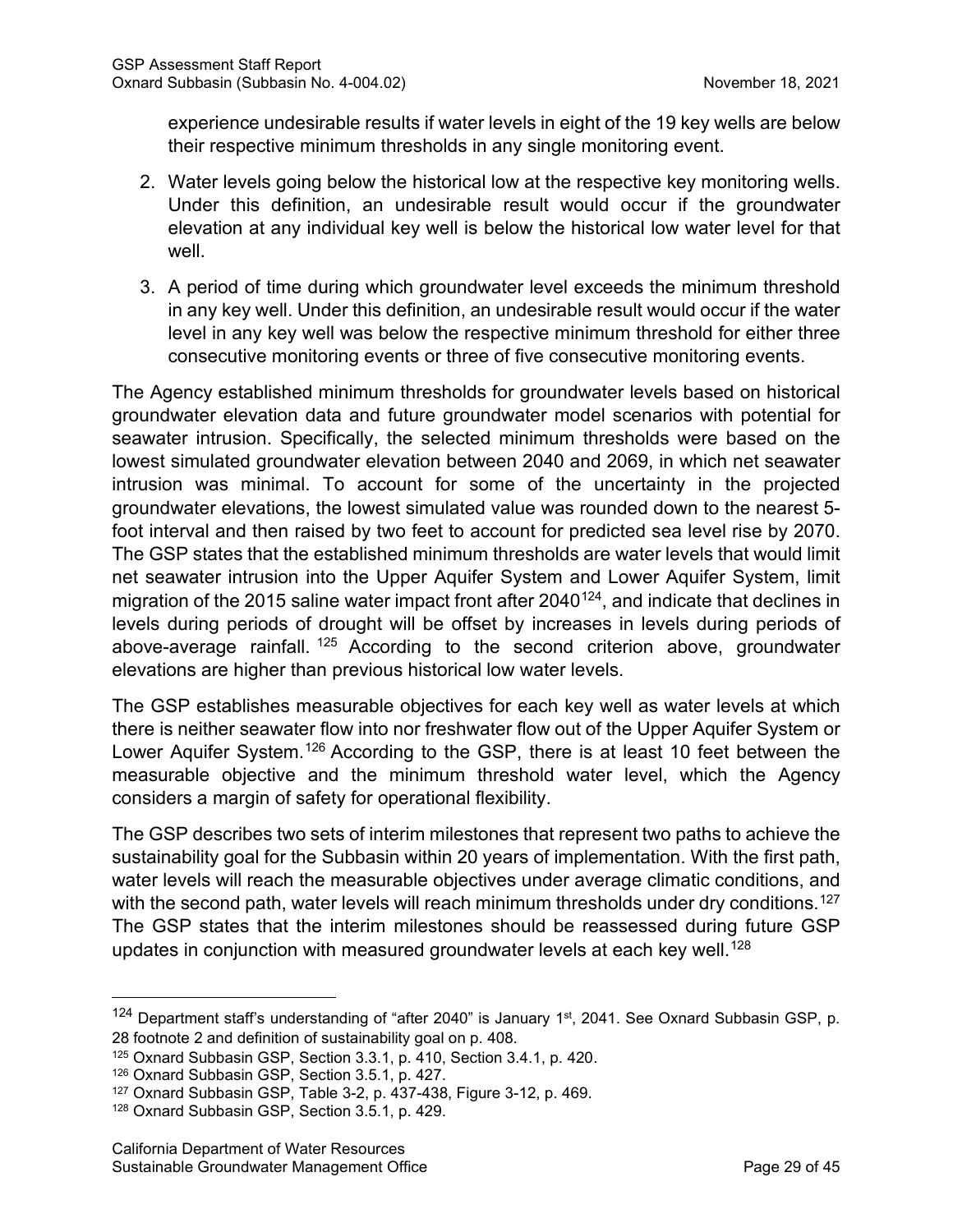The GSP states that the minimum thresholds are anticipated to improve conditions for beneficial uses of the Subbasin by limiting seawater intrusion and chronic lowering of groundwater levels. [129](#page-35-0) While it seems reasonable to anticipate improvements at the minimum thresholds, the GSP does not provide specific information on how the minimum thresholds may affect the interests of beneficial uses and users of groundwater in the Subbasin. In particular, the Department understands that there are domestic wells in the Subbasin, and the Plan does not provide an assessment of how the minimum thresholds affect domestic wells. Department staff encourage the Plan provide more specific information detailing potential effects of minimum thresholds on beneficial users and uses of groundwater, on land uses, and on property interests in the Subbasin. Nonetheless, established minimum thresholds represent levels above historical lows, <sup>[130](#page-35-1)</sup> which represents an approach that is consistent with SGMA and the GSP Regulations.

Department staff find the sustainable management criteria defined for chronic lowering of groundwater levels is commensurate with the level of understanding of the basin setting and establishes reasonable criteria to achieve the sustainability goal of the Subbasin. Based on the thresholds established by the Agency, the groundwater level will show the first sign of recovery by 2025 when the groundwater level in every key well is anticipated to be above 2015 groundwater levels; groundwater levels will progressively improve until 2040.<sup>[131](#page-35-2)</sup> Establishing sustainable management criteria that aims to prevent advancement of the 2015 saline water impact front is a reasonable approach that will help avoid a significant and unreasonable depletion of groundwater supply in the Subbasin.

#### *4.3.3.2 Reduction of Groundwater Storage*

The Plan states that the significant and unreasonable reduction of groundwater storage is an undesirable result that applies to Oxnard Subbasin.<sup>[132](#page-35-3)</sup> The Plan acknowledges that the primary cause of reduction in groundwater storage is groundwater production in excess of recharge. The Plan states that significant and unreasonable reduction of groundwater storage may result if the volume of water produced from the Subbasin exceeds the volume of freshwater recharging the Subbasin over cycles of drought and recovery, and this undesirable result that has already occurred in the Subbasin.<sup>[133](#page-35-4)</sup>

The Plan's definition for an undesirable result associated with "reduction in groundwater storage is landward migration of the 2015 saline water impact front after 2040."<sup>[134](#page-35-5)</sup> The minimum thresholds established are the same water levels that limit seawater intrusion in the Subbasin, and indicate that declines in groundwater elevation during periods of drought will be offset by recovery during periods of above-average rainfall. [135](#page-35-6) The

<span id="page-35-0"></span><sup>129</sup> Oxnard Subbasin GSP, Section 3.4, p. 421.

<span id="page-35-1"></span><sup>130</sup> Oxnard Subbasin GSP, Section 3.3.1, p. 410.

<span id="page-35-2"></span><sup>131</sup> Oxnard Subbasin GSP, Table 3-2, p. 437-438.

<span id="page-35-3"></span><sup>132</sup> Oxnard Subbasin GSP, Section 3.3.2, p. 411.

<span id="page-35-4"></span><sup>133</sup> Oxnard Subbasin GSP, Section 3.3.2, p. 411.

<span id="page-35-5"></span><sup>134</sup> Oxnard Subbasin GSP, Section 3.3.2, p. 411.

<span id="page-35-6"></span><sup>135</sup> Oxnard Subbasin GSP, Section 3.4.2, p. 421.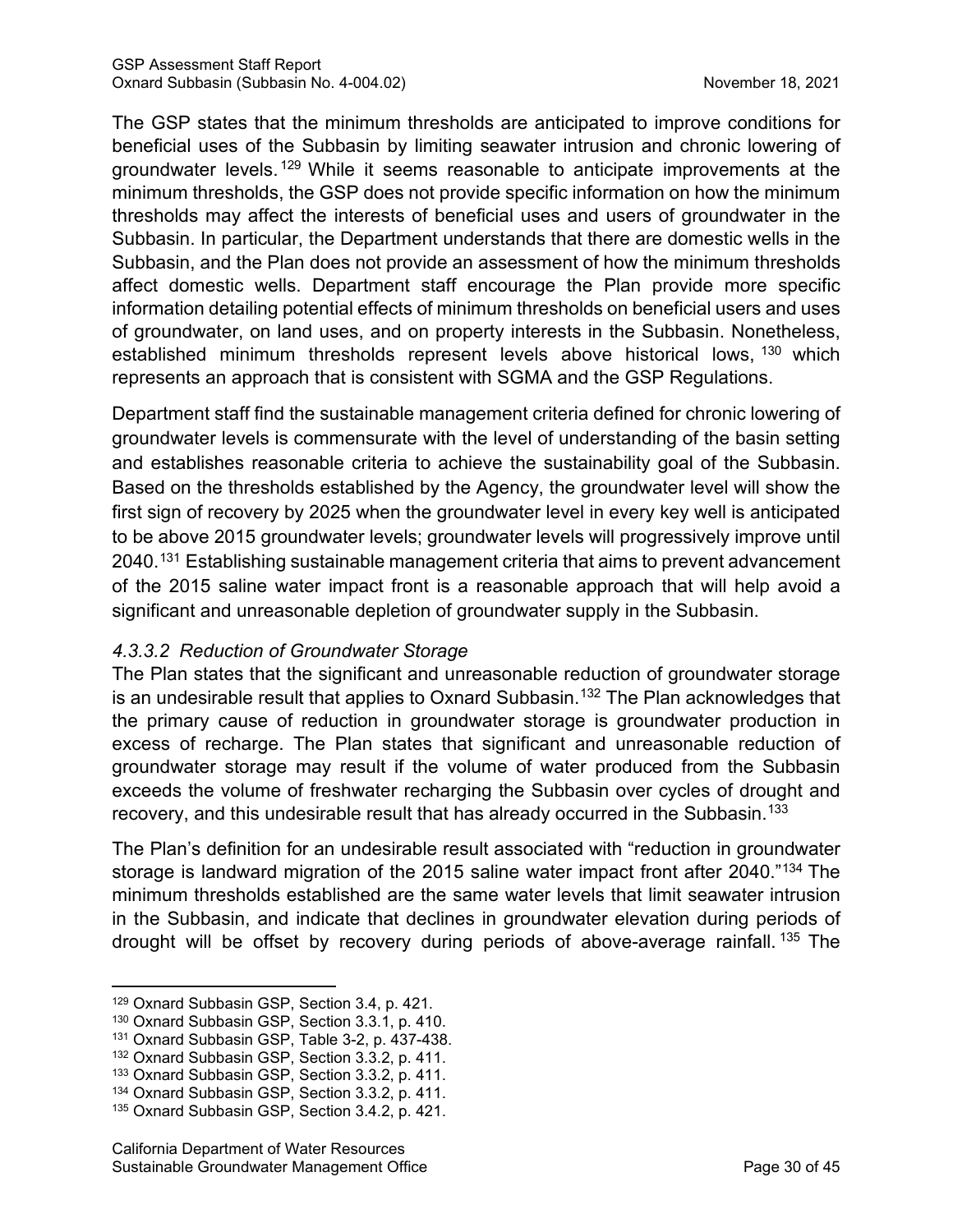established elevations are higher than previous historical low water levels. The measurable objective for seawater intrusion is defined as the groundwater level at which there is neither seawater flow into, nor freshwater flow out of, the Upper Aquifer System and Lower Aquifer System; the measurable objective for each key well is based on the simulated median groundwater elevation between 2040 and 2070 that minimizes the migration of the 2015 saline water impact front after 2040. [136](#page-36-0)

The Plan states that undesirable results related to a reduction of groundwater storage have already occurred in the Subbasin.<sup>[137](#page-36-1)</sup> These undesirable results have the potential to impact the beneficial uses and users of groundwater by limiting the volume of groundwater available for agriculture, municipal, industrial, domestic, and environmental uses.

Department staff find the sustainable management criteria defined for reduction of groundwater in storage, in particular connecting the reduction in storage to seawater intrusion, is commensurate with the level of understanding of the basin setting and establishes reasonable criteria for this particular sustainability indicator. Preventing a reduction in groundwater storage in the Subbasin from getting worse than those conditions experienced in 2015 is a reasonable approach that will help avoid a significant and unreasonable depletion of supply in the Subbasin. The Plan states that selected management criteria are anticipated to improve the beneficial uses of the Subbasin by allowing for long-term use of groundwater supplies in the Subbasin without replacing freshwater in the Upper Aquifer System and Lower Aquifer System with seawater. The anticipated improvement appears to be reasonable. However, under the dry condition scenario (i.e., projected water levels at the minimum thresholds) landward migration of seawater, while minimized, is still expected until 2040. If this is the case, analysis should be provided to describe how continued seawater intrusion may affect the interests of beneficial uses and users of groundwater in the Subbasin (see Recommended Corrective Action 2).

#### *4.3.3.3 Seawater Intrusion*

The Plan defines significant and unreasonable seawater intrusion as a net landward migration of the 2015 saline water impact front beyond the already-impacted area from 2040 through 2069.<sup>[138](#page-36-2)</sup> This saline water impact area is characterized by concentrations of chloride greater than 500 milligrams per liter, is generally located west of Highway 1 and south of Hueneme Road, and is sourced by modern seawater as well as non-marine brines and connate water in fine-grained sediments.<sup>[139](#page-36-3)</sup> The Agency plans to limit

<span id="page-36-0"></span><sup>136</sup> Oxnard Subbasin GSP, Section 1.1, Footnote 2, p. 28, Section 3.5.2, p. 429.

<span id="page-36-1"></span><sup>137</sup> Oxnard Subbasin GSP, Section 3.3.2, p. 411.

<span id="page-36-2"></span><sup>138</sup> Oxnard Subbasin GSP, Section 3.3.3, p. 412.

<span id="page-36-3"></span><sup>139</sup> Oxnard Subbasin GSP, Section 3.3.3, p. 412.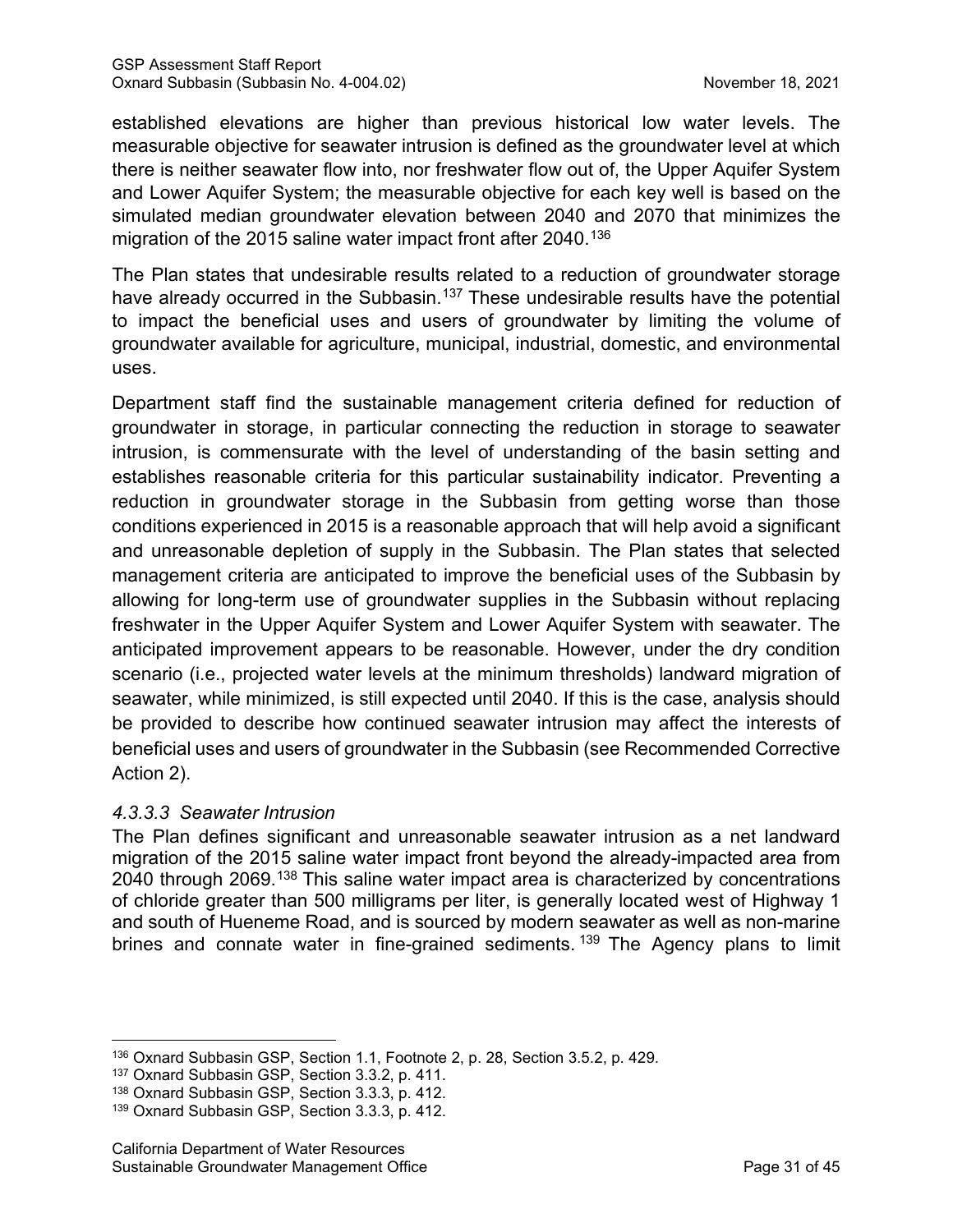seawater intrusion to the area that has already been impacted but does not intend to reverse or improve the historically impacted area.<sup>[140](#page-37-0)</sup>

According to the GSP, modeling by UCWD indicates a strong relationship between groundwater elevation and seawater intrusion and, therefore, the minimum thresholds for seawater intrusion are based on groundwater levels that limit seawater intrusion in the Upper Aquifer System and Lower Aquifer System. [141](#page-37-1) The measurable objective for seawater intrusion is defined as the groundwater level at which there is neither seawater flow into nor freshwater flow out of the Upper Aquifer System and Lower Aquifer System; the measurable objective for each key well is based on the simulated median groundwater elevation between 2040 and 2070 that minimizes the migration of the 2015 saline water impact front after 2040.<sup>[142](#page-37-2)</sup> The GSP states that model simulations suggest that if groundwater levels fall below the minimum threshold elevations, the Subbasin is likely to experience net landward migration of seawater intrusion after 2040.<sup>[143](#page-37-3)</sup> The minimum thresholds are anticipated to improve the beneficial uses of the Subbasin by limiting seawater intrusion.<sup>[144](#page-37-4)</sup>

Department staff conclude that the sustainable management criteria defined in the GSP for seawater intrusion are commensurate with the understanding of seawater intrusion in the Subbasin and will be reasonably protective of the beneficial uses and users of groundwater in the Subbasin, and if progress toward the minimum threshold or measurable objective is achieved, will have a positive impact on groundwater users. Furthermore, preventing further long-term seawater intrusion will be beneficial to users in the Subbasin who may reside in areas at risk from further intrusion.

However, Department staff understands that until groundwater levels are at the minimum thresholds there is a potential for further seawater intrusion. Under the dry conditions scenario presented in the Plan, reaching the minimum thresholds may not happen until 2040. Department staff thus recommend the Agency provide additional information on the potential impacts of seawater intrusion on the beneficial uses and users, including domestic users, that are inland of the 2015 saline water impact area if landward migration of the front continues (see Recommended Corrective Action 2).

#### *4.3.3.4 Degraded Water Quality*

The GSP states that significant and unreasonable degraded water quality related to groundwater production is an undesirable result that has the potential to occur in the Subbasin and that the main constituents of concern for SGMA purposes are TDS and chloride.[145](#page-37-5) Significant and unreasonable degradation of water quality may occur if there

<span id="page-37-0"></span><sup>140</sup> Oxnard Subbasin GSP, Section 3.3.3, p. 412.

<span id="page-37-1"></span><sup>141</sup> Oxnard Subbasin GSP, Section 3.4.3, p. 422.

<span id="page-37-2"></span><sup>142</sup> Oxnard Subbasin GSP, Section 1.1, Footnote 2, p. 28, Section 3.5.3 p. 430.

<span id="page-37-3"></span><sup>143</sup> Oxnard Subbasin GSP, Section 3.4.3, p. 422.

<span id="page-37-4"></span><sup>144</sup> Oxnard Subbasin GSP, Section 3.4.3, p. 422.

<span id="page-37-5"></span><sup>145</sup> Oxnard Subbasin GSP, Section 3.3.4.1, p. 414.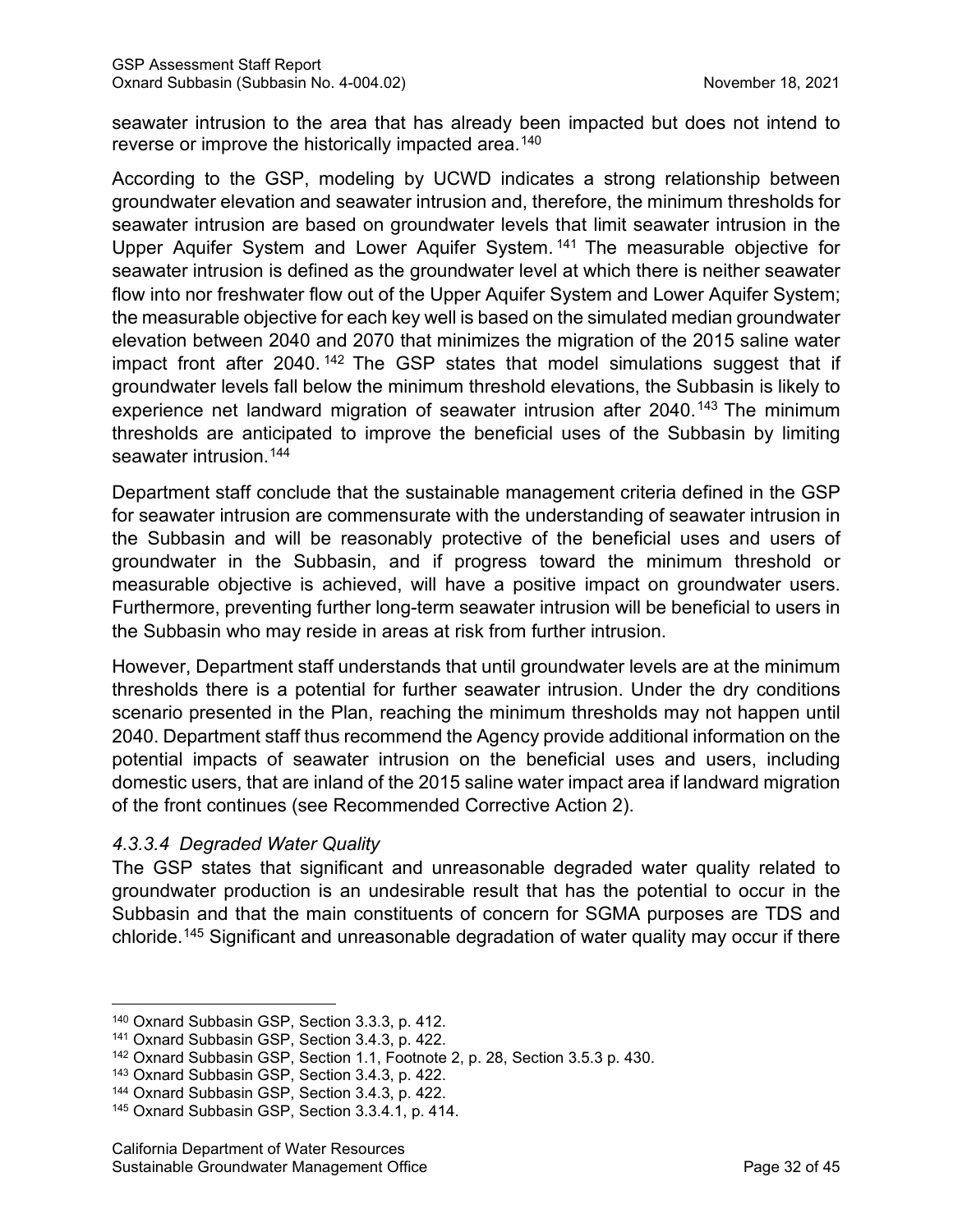is an expansion of the areas currently impacted by elevated concentrations of chloride and TDS that limit agricultural and potable use of groundwater.

The GSP states that the sustainable management criteria for chronic lowering of groundwater levels are used as a proxy for water quality, rather than concentrations of chloride and TDS, because the elevated concentrations of chloride and TDS are associated with groundwater production resulting in seawater intrusion and release of connate brines into aquifers. The GSP explains minimum thresholds established are water levels that prevent net migration of the 2015 saline water impact front after 2040.<sup>[146](#page-38-0)</sup> The measurable objective is defined as the groundwater level at which there is neither seawater flow into nor freshwater flow out of the Upper Aquifer System and Lower Aquifer System; the measurable objective for each key well is based on the simulated median groundwater elevation between 2040 and 2070 that minimizes the migration of the 2015 saline water impact front after 2040. [147](#page-38-1)

Department staff conclude that the GSP's approach of using groundwater levels as a proxy for its water quality sustainable management criteria for chloride and TDS specifically, is generally reasonable and consistent with the GSP Regulations. However, as recognized in the GSP, the effectiveness of applying a water level proxy to groundwater quality degradation needs to be assessed through continued monitoring.[148](#page-38-2) It is not established at this time how groundwater levels will ensure that groundwater use subject to the GSAs jurisdiction does not significantly and unreasonably exacerbate existing degraded water quality conditions. While the Department is unaware of information demonstrating that groundwater production is impacting water quality in the Subbasin, Department staff recommend the GSAs assess water quality monitoring data and coordinate with the appropriate water quality regulatory programs and agencies to better understand how the established groundwater level thresholds are protective of groundwater quality, and not just limited to saline water, and to provide supporting data and information to ensure that groundwater quality is not exacerbated by groundwater use in the Subbasin (see Recommended Corrective Action 4).

In addition, the GSP identifies groundwater from the semi-perched aquifer as one of the primary reasons for degraded water quality<sup>[149](#page-38-3)</sup> and acknowledges that water can migrate vertically from the semi-perched aquifer to the underlying Oxnard aquifer.<sup>[150](#page-38-4)</sup> The GSP lacks adequate assessment and characterization of the potential for migration of degraded water to impair water supplies that may lead to undesirable results.<sup>[151](#page-38-5)</sup> Therefore, Department staff recommend the Agency investigate the potential for

<span id="page-38-0"></span><sup>146</sup> Oxnard Subbasin GSP, Section 3.4.4, p. 424.

<span id="page-38-1"></span><sup>147</sup> Oxnard Subbasin GSP, Section 3.5.4 p. 430-431.

<span id="page-38-2"></span><sup>148</sup> Oxnard Subbasin GSP, Section 3.3.4.1, p. 414.

<span id="page-38-3"></span><sup>149</sup> Oxnard Subbasin GSP, Section 2.3.4.2, p. 151.

<span id="page-38-4"></span><sup>150</sup> Oxnard Subbasin GSP, Section 2.2.3, p. 123.

<span id="page-38-5"></span><sup>151</sup> 23 CCR § 354.28(c)(4).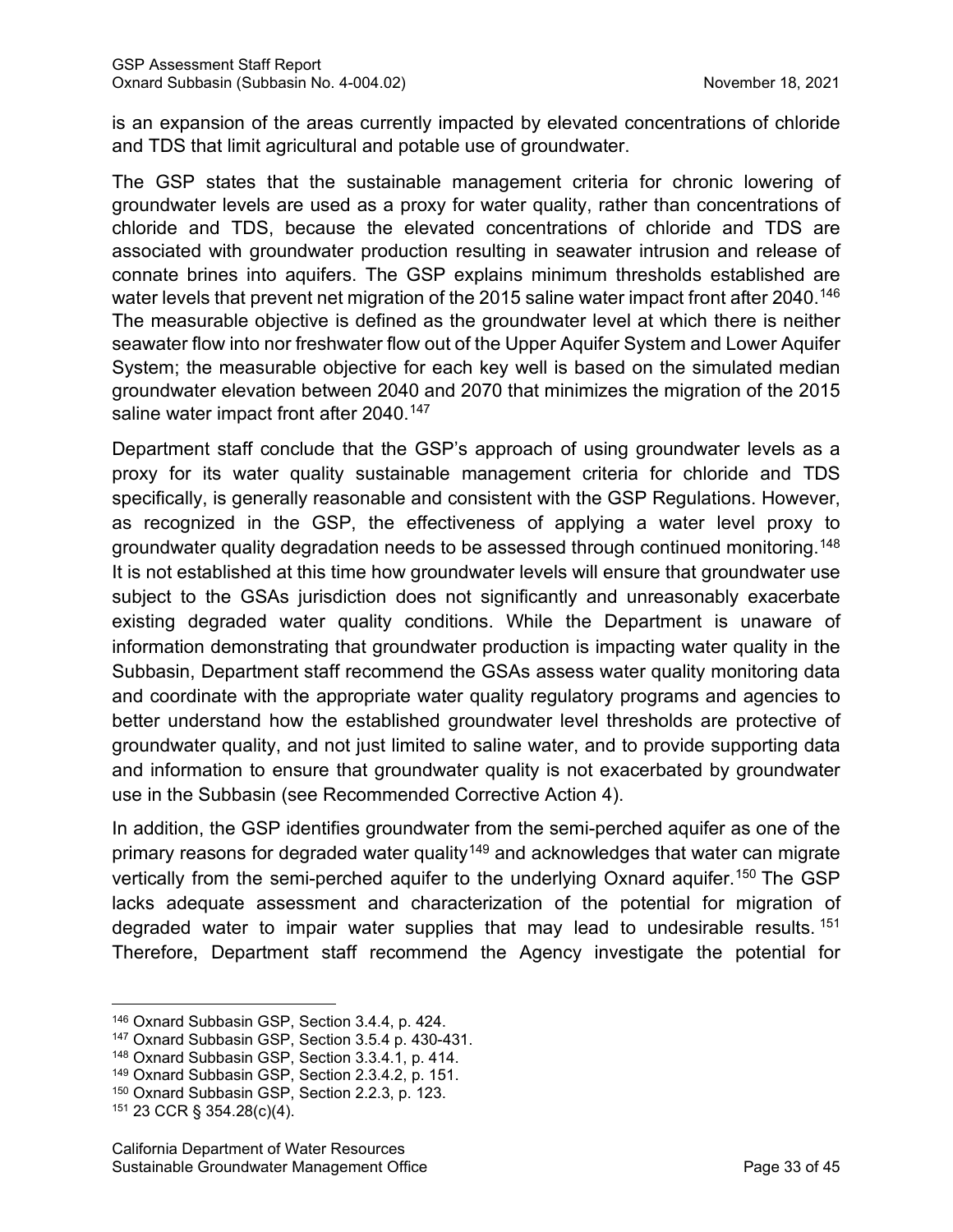groundwater pumping to result in migration of impaired water (see Recommended Corrective Action 1).

Lastly, the Plan acknowledges that elevated nitrate concentrations in the Forebay area have resulted in significant and unreasonable impacts to beneficial uses and users of the Subbasin. [152](#page-39-0) Notably, nitrate concentrations in UWCD shallow supply wells tend to increase during periods of drought.  $153$  Nitrate concentrations above water quality objectives and basin management objectives are routinely detected in the Subbasin and likely caused by historical septic discharges and agricultural fertilizer application practices. [154](#page-39-2) However, the GSP states that nitrate concentrations are not negatively impacted by their groundwater production, not anticipated to expand geographically, and, therefore, are not considered a SGMA sustainability indicator.[155](#page-39-3) No minimum threshold is established for nitrate because the Agency believes nitrate concentrations are not negatively impacted by their groundwater production; will be diluted by maintaining and potentially increasing surface-water recharge from the Santa Clara River; and will decline in the long term due to modern agronomic fertilization practices and cessation of septic discharges. The GSP states that groundwater levels will be used as a proxy to prevent further degradation of groundwater quality in the Forebay area until a separate minimum threshold concentration for nitrate is found to be necessary.[156](#page-39-4) At this time, Department staff find the GSP's approach to nitrate to be reasonable and encourage the GSAs to continue monitoring and assessing the relationship between groundwater production and nitrate concentrations.

#### *4.3.3.5 Land Subsidence*

The GSP defines the undesirable result associated with land subsidence as subsidence that substantially interferes with surface land uses. [157](#page-39-5) Although the GSP does not explicitly describe whether land subsidence has impacted beneficial uses and users, the Agency recognizes the potential for land subsidence to impact infrastructure and states that subsidence associated with groundwater production has not caused and is not likely to cause undesirable results.<sup>[158](#page-39-6)</sup> Furthermore, the GSP states that the projected 0.1 to 1 feet of subsidence that is anticipated to occur by 2040 will not substantially interfere with surface land uses in the Subbasin.

The GSP discusses historical land subsidence studies and subsidence rates, then hypothesizes that maintaining groundwater levels above historical lows will avoid subsidence related to groundwater production. Thus, the Agency intends to use groundwater levels as a proxy to monitor and avoid undesirable results related to subsidence. Although Department staff find the approach to be reasonable, staff also

<span id="page-39-0"></span><sup>152</sup> Oxnard Subbasin GSP, Section 3.3.4.2, p. 414-415.

<span id="page-39-1"></span><sup>153</sup> Oxnard Subbasin GSP, Section 1.6.2, p. 62.

<span id="page-39-2"></span><sup>154</sup> Oxnard Subbasin GSP, Section 3.3.4.2, p. 414-415.

<span id="page-39-3"></span><sup>155</sup> Oxnard Subbasin GSP, Section 3.3.4.2, p. 415.

<span id="page-39-4"></span><sup>156</sup> Oxnard Subbasin GSP, Section 3.4.4, p. 423.

<span id="page-39-5"></span><sup>157</sup> Oxnard Subbasin GSP, Section 3.3.5, p. 415.

<span id="page-39-6"></span><sup>158</sup> Oxnard Subbasin GSP, Section 3.3.5, p. 416.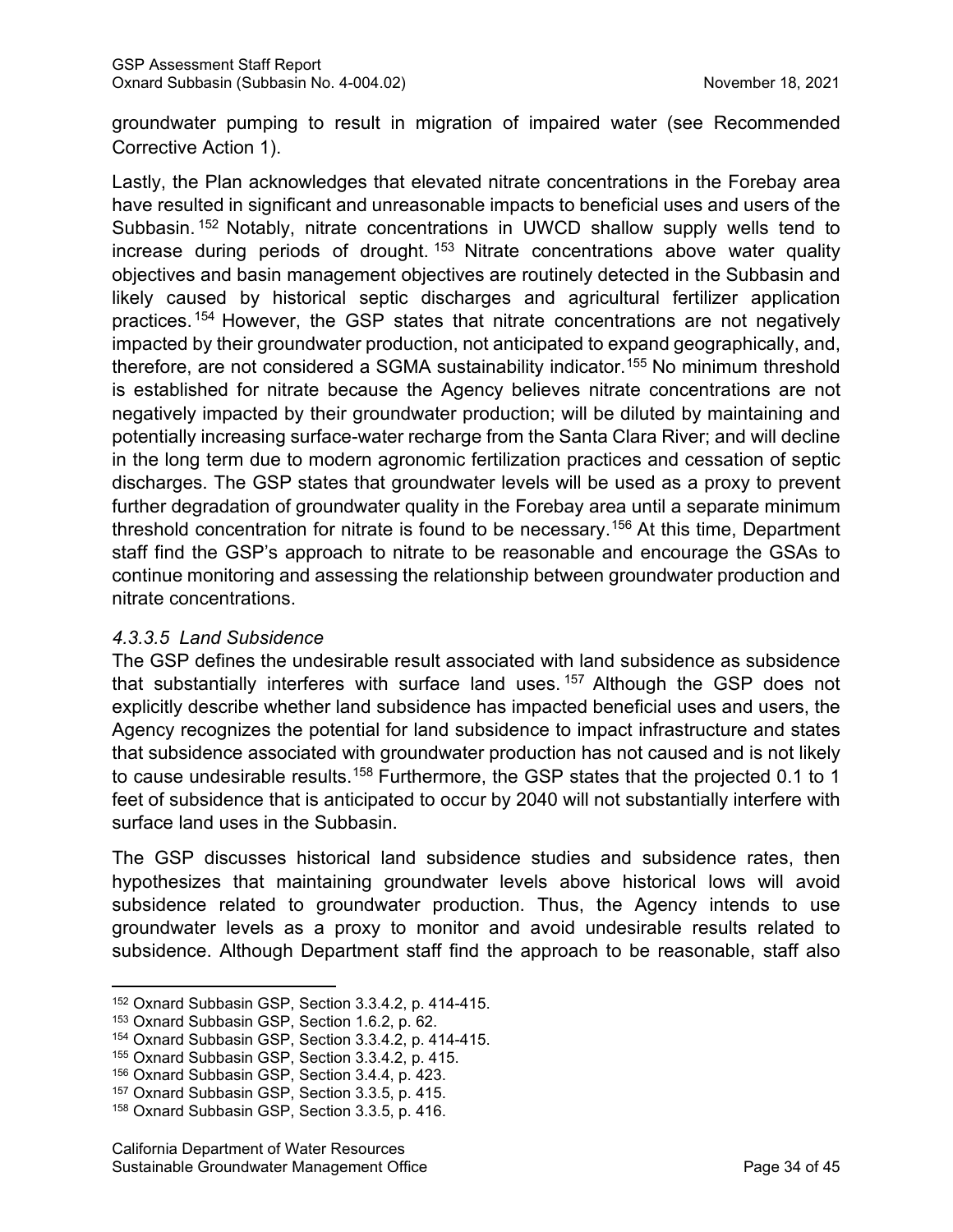recommend the Agency incorporate periodic monitoring (e.g., for each five-year update) for land subsidence that can provide the Agency with quantitative data regarding the performance of the proxy (see Recommended Corrective Action 3).

#### *4.3.3.6 Depletions of Interconnected Surface Water*

The Plan defines the undesirable result associated with depletion of interconnected surface water in the Oxnard Subbasin as a loss of GDE habitat. The Plan recognizes four GDEs and two potential GDEs and states that the health of GDEs depends on conditions of the semi-perched aquifer. Based on the stable groundwater elevation and low rate of groundwater production from the semi-perched aquifer, the Plan states that the loss of GDEs is not occurring and has not occurred in the past; thus, the Subbasin is not experiencing undesirable results for this sustainability indicator. <sup>[159](#page-40-0)</sup> The Plan acknowledges data gaps regarding the confirmation of the potential GDEs and their hydraulic connection with the semi-perched aquifer.

The Plan explains that the minimum thresholds for depletion of interconnected surface water are water levels that limit seawater intrusion in the Subbasin and indicate that declines in groundwater elevations during periods of future drought will be offset by recoveries during future periods of above-average rainfall.<sup>[160](#page-40-1)</sup> The Plan states that minimum thresholds are not established for the semi-perched aquifer because this unit is not considered a principal aquifer. Instead, the Plan explains that the simulated minimum thresholds established for the underlying Oxnard aquifer, which would prevent landward migration of the 2015 saline water impact front, were also found to result in higher water levels in the semi-perched aquifer.<sup>[161](#page-40-2)</sup> The Plan states that historical groundwater levels in the semi-perched aquifer have supported GDEs and that the minimum thresholds for the Oxnard aquifer would result in higher groundwater elevations in the semi-perched aquifer, which would be protective of GDEs.<sup>[162](#page-40-3)</sup>

Determining the connection between the surface water bodies and the underlying aquifers, including the semi-perched aquifer and the principal aquifers, will be necessary to understand and manage the depletion of interconnected surface water in the Subbasin. Department staff recommend the GSAs improve their understanding of interconnected surface water systems and the potential GDEs that may rely on those systems (see Recommended Corrective Action 1).

Department staff believe that if the proxy of using the minimum threshold established for groundwater levels for the Oxnard aquifer results in higher groundwater elevations in the semi-perched aquifer, this approach is reasonable to avoid the loss of GDEs, given that historical groundwater levels have supported GDEs prior to GSP implementation. However, Department staff believe that there is uncertainty regarding the future

<span id="page-40-0"></span><sup>159</sup> Oxnard Subbasin GSP, Section 3.3.6, p. 416-417.

<span id="page-40-1"></span><sup>160</sup> Oxnard Subbasin GSP, Section 3.4.6, p. 425.

<span id="page-40-2"></span><sup>161</sup> Oxnard Subbasin GSP, Section 3.4.6, p. 425.

<span id="page-40-3"></span><sup>162</sup> Oxnard Subbasin GSP, Section 3.4.6, p. 425.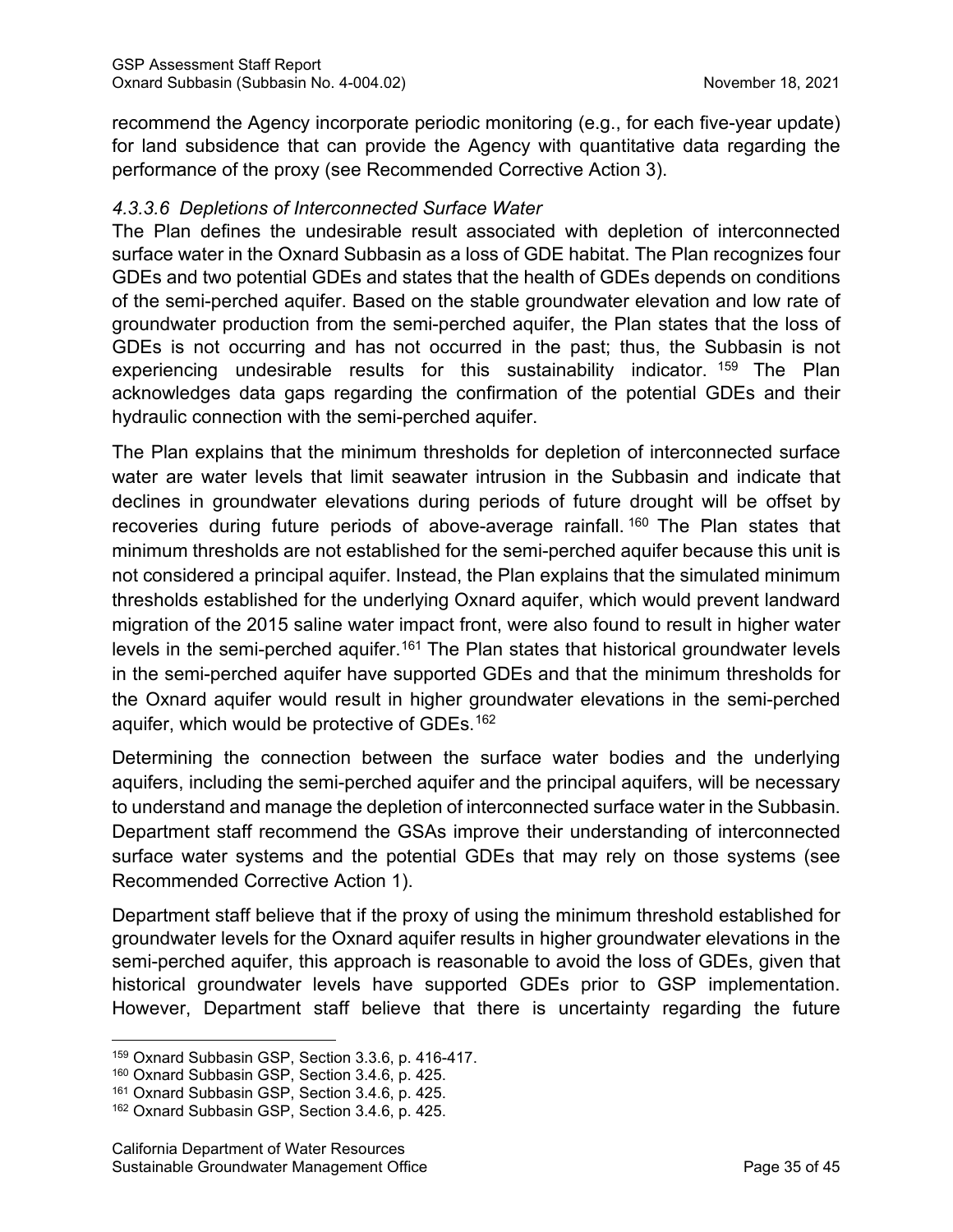groundwater condition in the semi-perched aquifer. Because the groundwater level in the semi-perched aquifer has been maintained largely by agricultural return flow, <sup>[163](#page-41-0)</sup> the intended groundwater pumping reduction and agricultural land fallowing [164](#page-41-1) could potentially reduce agricultural return flow and affect the future groundwater level conditions in the semi-perched aquifer. Therefore, Department staff believe that the Agency should have a robust monitoring network capable of evaluating whether the use of groundwater levels in the underlying Oxnard aquifer as a proxy for depletion of interconnected surface water is performing as intended and avoiding undesirable results associated with GDEs and the depletion of interconnected surface waters (see Recommended Corrective Action 1).

# **4.4 MONITORING NETWORKS**

GSP Regulations require that a monitoring network be developed for each basin including monitoring objectives, monitoring protocols, and data reporting requirements. The network shall promote the collection of data of sufficient quality, frequency, and distribution to characterize groundwater and related surface water conditions in the basin and evaluate changing conditions.[165](#page-41-2)

## **4.4.1 Evaluation Summary**

The monitoring network for the Subbasin was developed to track and monitor parameters that demonstrate progress toward meeting the sustainability goals. In addition to existing groundwater level monitoring programs, the Agency developed a monitoring network which monitors groundwater levels in the Subbasin. Although there are no monitoring networks newly developed for the other five sustainability indicators, the Agency plans to use groundwater level data as a proxy to assess groundwater conditions related to other sustainability indicators.

Although the GSP's monitoring network substantially complies with GSP regulations, the Plan identifies data gaps in each aquifer and in a management area. Department staff concur that there are critical data gaps that should be addressed early in GSP implementation. Failure to do so may make it difficult to demonstrate that implementation of the Plan is achieving the sustainability goal of the Subbasin, which may influence subsequent plan assessments by the Department.

## **4.4.2 Monitoring Networks**

The Agency maintains long-term groundwater and surface water data for groundwater management purposes and to understand Subbasin conditions and responses to climate and land use. Groundwater elevation and surface flow monitoring started in the 1930s, with groundwater extraction data being collected since 1983. Precipitation data has been recorded for more than a century in the Subbasin.

<span id="page-41-0"></span><sup>163</sup> Oxnard Subbasin GSP, Section 2.2.3, p. 123, Section 2.4.1.9, p. 170, Section 2.4.2.2, p. 171,

<span id="page-41-1"></span><sup>164</sup> Oxnard Subbasin GSP, Section 5.6 – Section 5.7, p. 546-551

<span id="page-41-2"></span><sup>165</sup> 23 CCR § 354.32 *et seq*.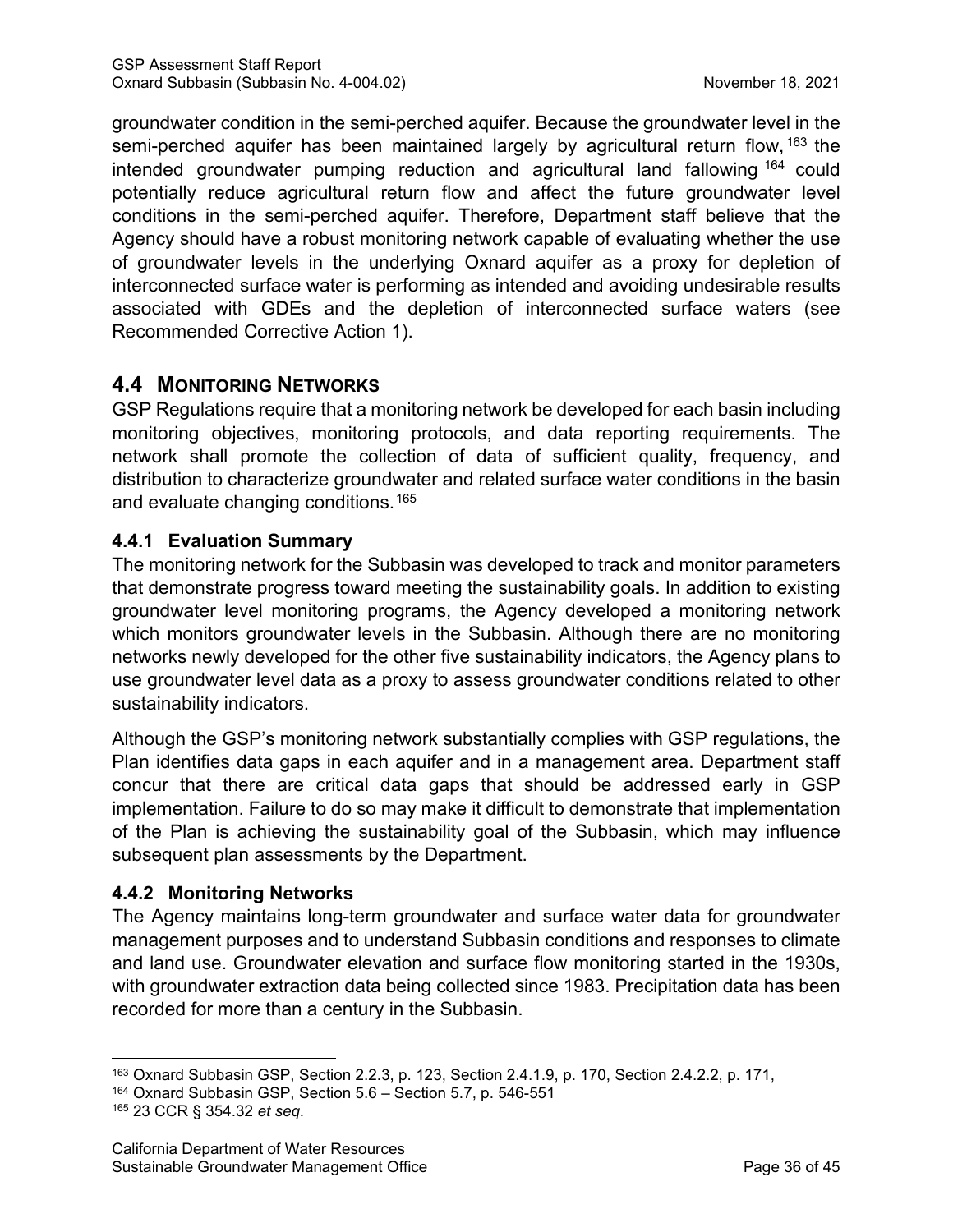The existing groundwater level monitoring network consists of 150 wells that are measured monthly to quarterly; 34 of those wells are selected for representative monitoring. Groundwater level data is being collected by the Ventura County Watershed Protection District and UWCD, which are partner agencies. Because these agencies follow different data collection protocols, the Agency plans to work with these agencies to ensure that future data collection is conducted according to protocol that is consistent with best management practices.<sup>[166](#page-42-0)</sup> The Agency plans to collect groundwater elevation data from the 34 representative wells within a 2-week window in the spring and fall of each year. In addition to manual measurements, the Agency plans to monitor short-term and long-term trends in groundwater elevation using transducers.

The GSP states that the groundwater level monitoring network is structured to provide groundwater elevation data for each primary aquifer and the lateral and vertical gradient within and between the aquifers. The numerical model will be used to calculate the annual change in storage using the collected groundwater level data and will be reported for each aquifer in annual reports.

The Agency has worked with Department's Technical Support Services program to close data gaps by constructing six new monitoring wells in the Oxnard Subbasin. The Agency's rationale for monitoring site selection appears to include wells from all major aquifers and management areas to have temporal and spatial coverage, and the Agency believes that the monitoring network is robust enough to detect Subbasin-wide undesirable results in a timely manner. Because there are no representative monitoring wells located in the East Oxnard Plain Management Area (EOPMA),the Agency intends to use the wells located in the adjacent Oxnard Pumping Depression Management Area to monitor the groundwater conditions in the EOPMA until a monitoring well is installed in the EOPMA.<sup>[167](#page-42-1)</sup> The Agency assumes that the measurable objectives set for the wells located in the Oxnard Pumping Depression Management Area will also protect the EOPMA because of the proximity of the monitoring wells to the EOPMA. Department staff believe that Agency's approach of using key wells located in the adjacent management area for EOPMA is scientifically reasonable and Agency's plan to add a monitoring well in future for an accurate understanding of EOPMA groundwater condition is pragmatic.

The GSP includes over 900 groundwater quality hydrographs which show historical and current water quality data. Some of these hydrographs include water quality data going back to the 1930s. The hydrographs compare the five water quality constituents with Basin Plan Water Quality Objectives or Maximum Contaminant Levels (MCL).<sup>[168](#page-42-2)</sup> The GSP does not include a summary of the historical water quality conditions apart from information provided in hydrographs, but discusses 2011 to 2015 groundwater quality conditions related to the five constituents of concern. The water quality constituents that are currently being monitored in the Subbasin are TDS, chloride, nitrate, sulfate, and

<span id="page-42-0"></span><sup>166</sup> Oxnard Subbasin GSP, Section 4.5, p. 484.

<span id="page-42-1"></span><sup>167</sup> Oxnard Subbasin GSP, Section 3.3.1, p. 410-411.

<span id="page-42-2"></span><sup>168</sup> Oxnard Subbasin GSP, Appendix G, p. 1803-2718.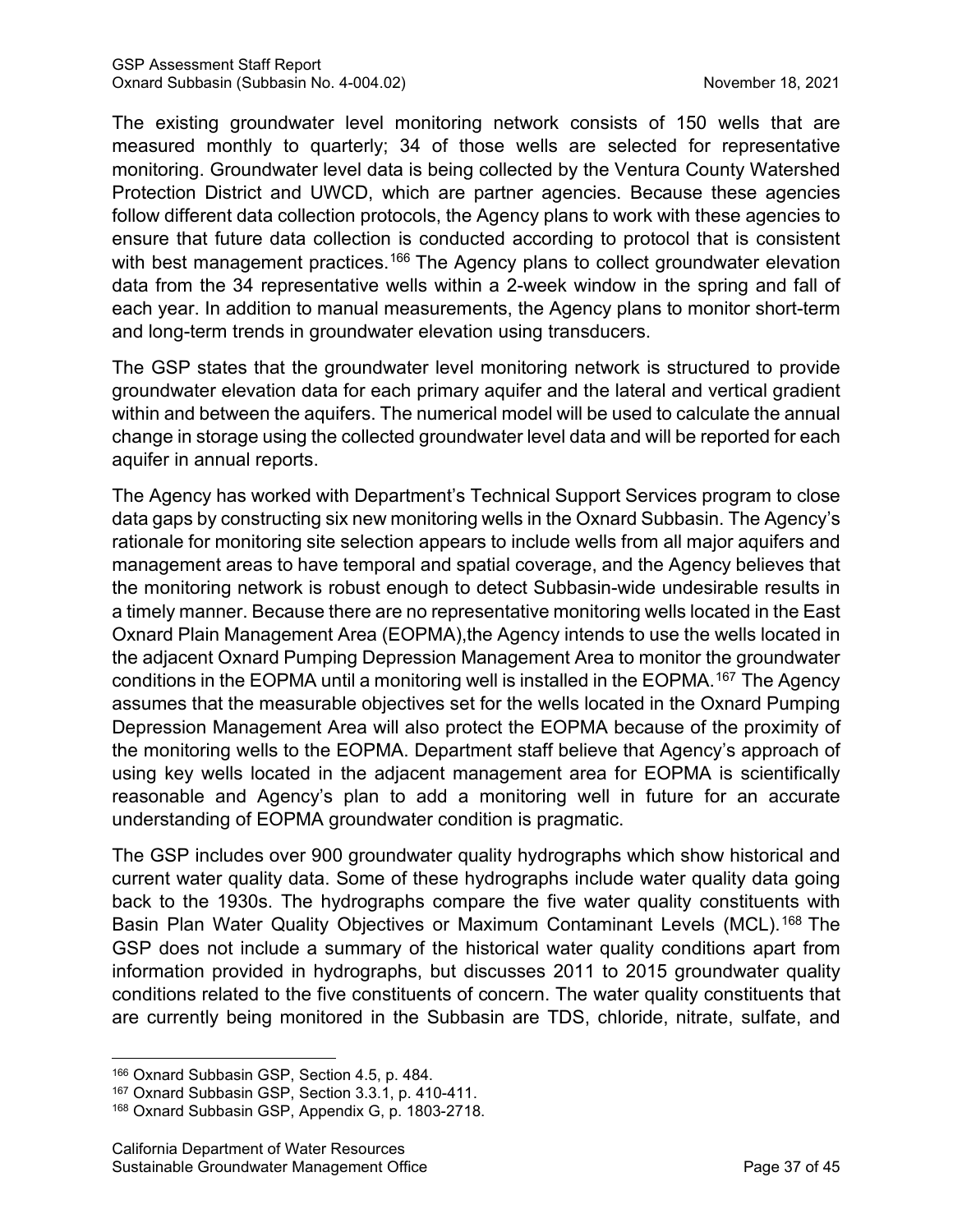boron. These water quality constituents are associated with the water quality thresholds either adopted by the Agency or mandated by the LARWQCB. The groundwater quality sampling frequency ranges from quarterly to annually, with data being analyzed to document trends of the constituents identified by FCGMA and the LARWQCB. The Agency chooses not to use the water quality monitoring data for the degraded water quality sustainability indicator; instead, the Agency uses groundwater elevation data as the proxy. The Plan states that the groundwater quality data will continue to be collected and analyzed to assess whether groundwater elevation thresholds are sufficiently protective of groundwater conditions in the Subbasin. [169](#page-43-0)

Although the existing water quality monitoring program in the Oxnard Subbasin includes the monitoring of chloride concentration, the Agency chose not to use chloride concentration data to monitor seawater intrusion. Instead, the Agency plans to use groundwater elevation data to monitor and assess seawater intrusion in the Subbasin. The Plan states that their network of 16 dedicated monitoring wells located adjacent to the coast is capable of documenting groundwater elevations that could induce seawater intrusion. The Agency plans to monitor the water quality trends related to seawater intrusion by monitoring each coastal well on an annual basis.

The Agency does not have a monitoring program to directly monitor land subsidence in the Subbasin, stating that it does not anticipate subsidence related to groundwater production to occur because the minimum threshold for groundwater elevations are higher than the historical low groundwater elevations in the Subbasin. The Agency plans to use groundwater elevation data as a proxy for monitoring land subsidence in the Subbasin and states that pre-existing GPS-based benchmarks could be used to monitor land subsidence if the water level falls below historical low levels for an extended period and the potential for land subsidence to substantially interfere with surface land uses is determined.[170](#page-43-1) As stated above, Department staff recommend the Agency incorporate periodic monitoring for subsidence, directly, to verify that its assumptions about the proxy are correct (see Recommended Corrective Action 3)

The GSP states that groundwater elevations are monitored in the semi-perched aquifer to document interactions between the semi-perched aquifer and the surface water bodies in the Subbasin, as well as to document potential gradients between the semi-perched aquifer and the underlying Oxnard aquifer. [171](#page-43-2) However, the Agency's monitoring network does not include any representative key wells for the semi-perched aquifer; thus, sustainable management criteria are not established for any wells screened solely in the semi-perched aquifer. Although the GSP states that the semi-perched aquifer is not a primary aquifer and is not a significant contributor to groundwater production, the GSP recognizes that impaired groundwater from the semi-perched aquifer<sup>[172](#page-43-3)</sup> could migrate

<span id="page-43-0"></span><sup>169</sup> Oxnard Subbasin GSP, Section 3.3.4.1 - 3.3.4.2, p. 414-415.

<span id="page-43-1"></span><sup>170</sup> Oxnard Subbasin GSP, Section 4.6.4, p. 487.

<span id="page-43-2"></span><sup>171</sup> Oxnard Subbasin GSP, Section 4.3.1, p. 478.

<span id="page-43-3"></span><sup>172</sup> Oxnard Subbasin GSP, Section 2.3.4.7, p. 155.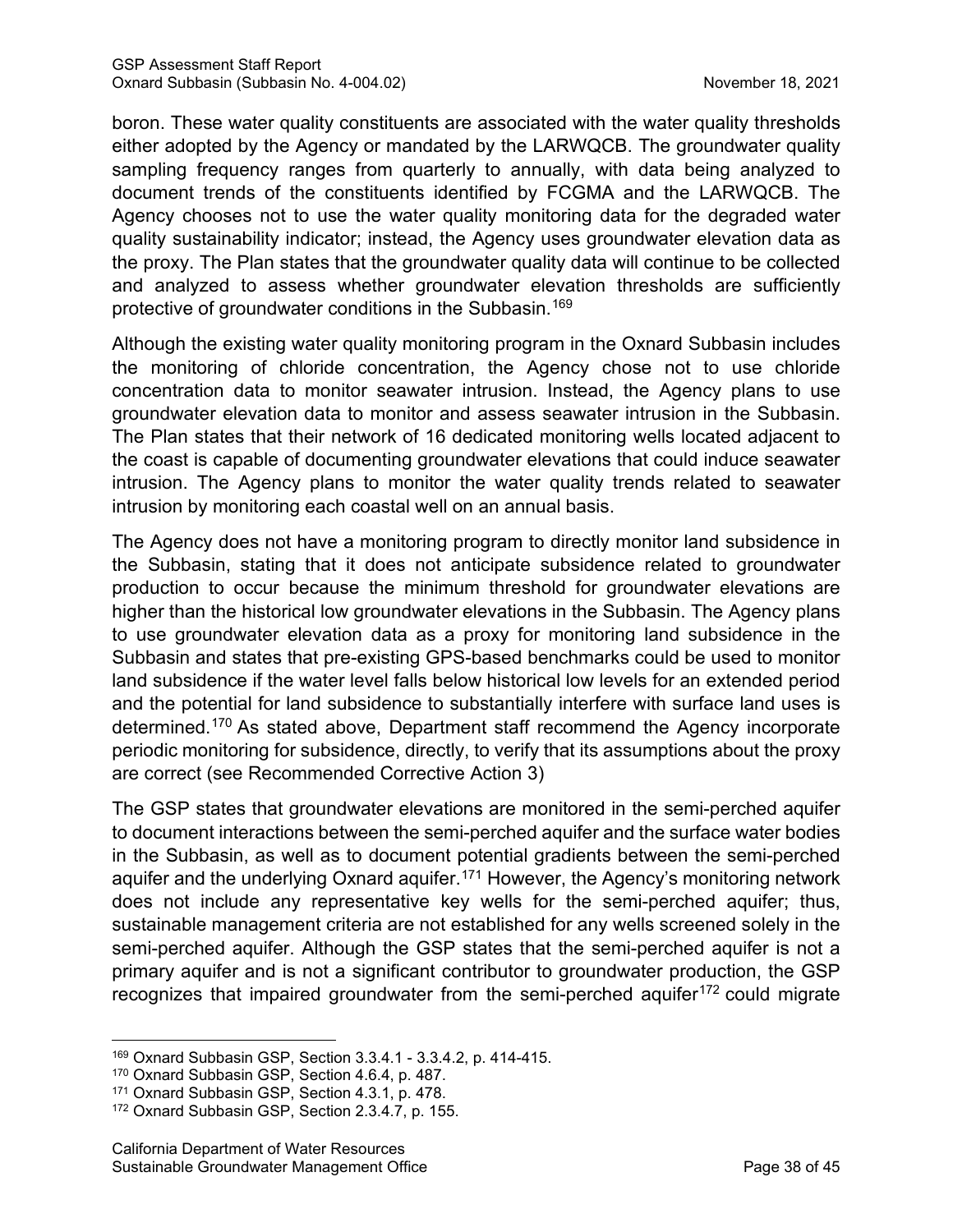vertically and impact the underlying Oxnard aquifer.<sup>[173](#page-44-0)</sup> Staff recommend that the GSAs provide additional information to demonstrate that the network can effectively characterize conditions in the semi-perched aquifer and in the vicinity of GDEs (see Recommended Corrective Action 1).

# **4.5 PROJECTS AND MANAGEMENT ACTIONS**

GSP Regulations require a description of the projects and management actions the submitting agency has determined will achieve the sustainability goal for the basin, including projects and management actions to respond to changing conditions in the basin.[174](#page-44-1)

## **4.5.1 Evaluation Summary**

The Agency has already been managing groundwater in the Subbasin by implementing various management actions to address the undesirable results described in the GSP. In addition to the currently operational Advanced Water Purification Facility project, the GSP proposes projects that, if implemented, will likely allow the Subbasin to be operated within its sustainable yield by decreasing reliance on groundwater within the Subbasin.

Furthermore, Department staff find that the management actions, which focus largely on reducing groundwater production, directly relate to the sustainable management criteria and present a generally feasible approach to achieving the sustainability goal of the Subbasin and are generally consistent with the requirements of the GSP Regulations. However, the GSP lacks specific details regarding the pumping reduction plan, the projects and management actions that will be implemented, expected timelines of projects and management actions, and when the Agency expects to see benefits from implemented projects and management actions. Department staff understand that many of these details will be developed during the next several years. Since meeting the sustainability goal for the Subbasin is largely dependent on implementation of the projects and in particular the management actions, failure to implement these projects and management actions, or material modifications, may affect the Department's conclusions regarding the adequacy of the GSP or its implementation in future evaluations.

## **4.5.2 Projects**

To meet the sustainability goal of the Subbasin, the Plan provides details for five projects:<sup>[175](#page-44-2)</sup>

- 1. Complete construction of the Advanced Water Purification Facility (AWPF)
	- Provide City of Oxnard with up to 6.25 million gallons per day for reclaimed water uses

<span id="page-44-0"></span><sup>173</sup> Oxnard Subbasin GSP, Section 2.2.3, p. 122-123, Section 2.3.4.7, p. 156.

<span id="page-44-1"></span><sup>174</sup> 23 CCR § 354.44 *et seq*.

<span id="page-44-2"></span><sup>175</sup> Oxnard Subbasin GSP, Section 5.2, p. 536-548.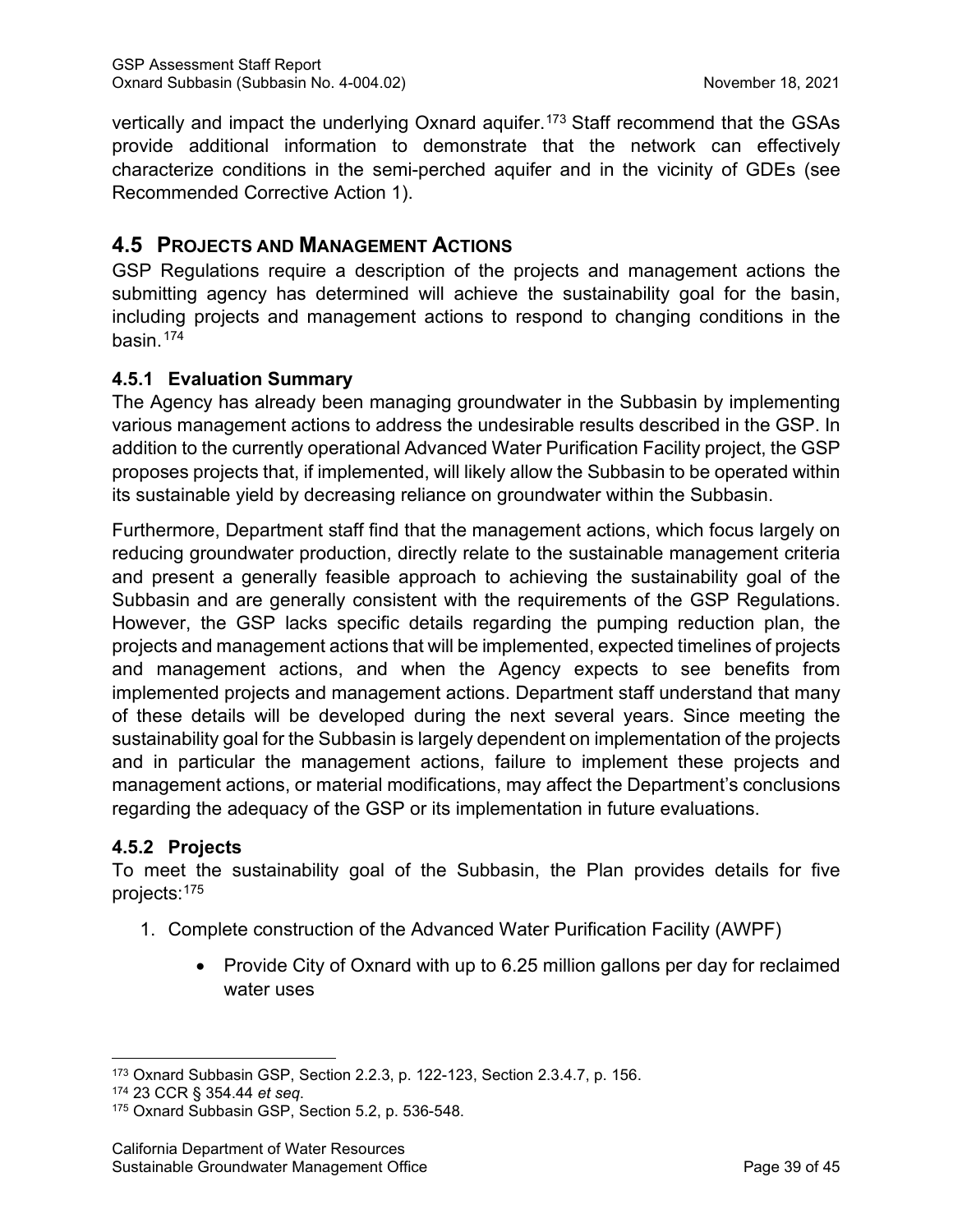- 2. Expand the capacity of the AWPF to provide additional reclaimed water for recharge
- 3. River Park-Saticoy Groundwater Replenishment and Reuse Project Recycled Water Project
	- Extend three miles of pipeline to convey water from the AWPF Expansion Project to two groundwater recharge facilities operated by UWCD
- 4. Freeman Expansion Project
	- Construct facilities capable of diverting Santa Clara River water at higher flow rates and with higher sediment loads
- 5. Temporary agricultural land fallowing project
	- Use replenishment fees collected by the Agency to lease and temporarily fallow agricultural land in specific areas more susceptible to seawater intrusion

All five projects include a description, the relationship to sustainability criteria, expected benefits, metrics for evaluation, and funding sources. The Plan states that Phase 1 of Project 1 (constructing the AWPF) has already been permitted and constructed and began delivering reclaimed water to agricultural operators in 2016. The AWPF is currently producing up to 4,600 acre-feet of reclaimed water per year

The Agency provided timelines for project implementation to be within 10 years, [176](#page-45-0) but the GSP explicitly states that inclusion of these projects in the GSP does not mean the Agency is making a commitment to fund or construct these projects; rather, these projects met various feasibility criteria and were analyzed to understand their impacts on groundwater elevation and the sustainable yield of the Subbasin.[177](#page-45-1) The GSP further states that these projects were included because they have quantifiable information for evaluation and modelling rather than because of the project feasibility.<sup>[178](#page-45-2)</sup>

The Agency used the numerical model to simulate scenarios with projects to determine the relationship between projects and groundwater elevations in the Subbasin. The model simulations indicate that groundwater elevations were slightly higher with the proposed projects than without projects<sup>[179](#page-45-3)</sup> and show that the proposed projects are reasonable to address the undesirable results related to seawater intrusion occurring in the Subbasin.<sup>[180](#page-45-4)</sup>

The GSP identifies some uncertainties with respect to the successful implementation of the projects. The operational uncertainties described in the GSP are:

<span id="page-45-1"></span><span id="page-45-0"></span><sup>176</sup> Oxnard Subbasin GSP, Section 5.2, p. 538-548.

<sup>177</sup> Oxnard Subbasin GSP, Section 5.1, p. 535.

<span id="page-45-2"></span><sup>178</sup> Oxnard Subbasin GSP, Section 5.1, p. 535.

<span id="page-45-3"></span><sup>179</sup> Oxnard Subbasin GSP, Section 2.4, p. 177-190; Figure 3-6 - 3-11, p. 449-467.

<span id="page-45-4"></span><sup>&</sup>lt;sup>180</sup> Oxnard Subbasin GSP, Figure 2-63, p. 361, Appendix E, Figure 4 and Figure 5, p. 1711-1712.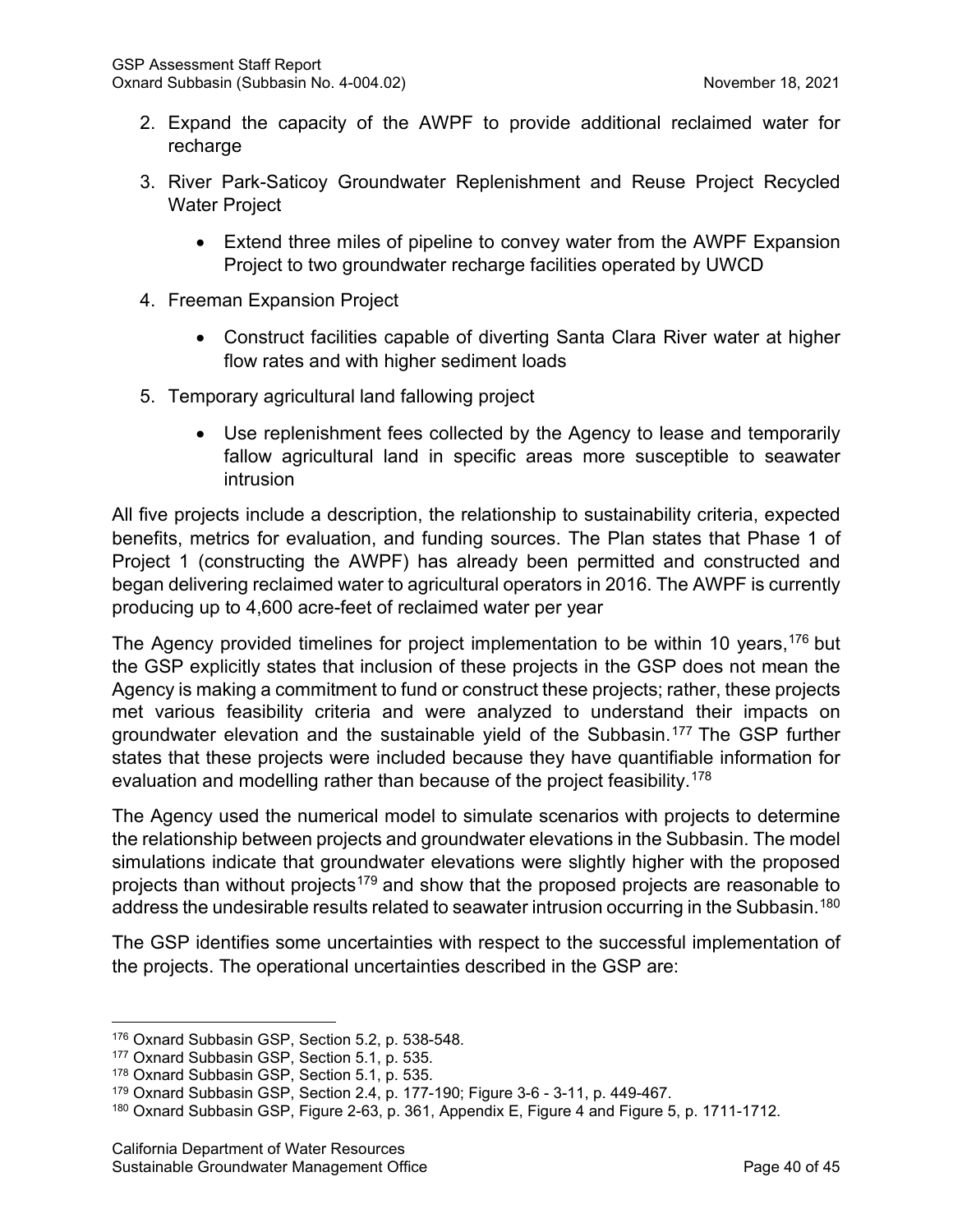- the source of additional secondary effluent for the expansion of the AWPF project
- the availability of high flow in the Santa Clara River for diversion of additional surface water flow
- the availability of the lessors to participate in the temporary agricultural land fallowing project
- the funding sources for the proposed projects have been identified in the Plan as the replenishment fee and grant fund, but the reliability of these funding sources have not been discussed.

Furthermore, a comment letter received by the Department discusses the disagreement between the agencies regarding implementation of projects 1, 2 and 3, and the letter challenged the Agency's authority to implement the projects identified in the GSP. Department staff recommend FCGMA rectifies the differences between the agencies and arrive at an agreement so that the projects can be implemented in the desired schedule.

Despite the uncertainties discussed above, Department staff find that, at this time, the GSP provides a reasonable discussion of how the projects are related to the basin sustainability and provides a general implementation timeline. The projects are developed by the GSAs to help ensure that the Subbasin will be operated within its sustainable yield and are expected to mitigate the overdraft condition. Therefore, Department staff believe that the projects included in the GSP demonstrate a feasible approach to meet the Subbasin's sustainability goals and appears to help in improving groundwater conditions in the Subbasin.

#### **4.5.3 Management Actions**

The GSP describes two management actions, which include reducing groundwater production and a water market pilot program. The GSP discusses the relationship between the management actions and sustainability criteria, expected benefits, metrics for evaluation, and funding sources. The GSP states that reducing groundwater production is the primary management action<sup>[181](#page-46-0)</sup> that can be implemented by the Agency and is a critical component of achieving sustainability.<sup>[182](#page-46-1)</sup> The Agency intended to implement these management actions within five years of GSP adoption, upon approval by the FCGMA board.

In regard to the proposed water market pilot program, the program will allow for transfer of extraction allocations, but excludes transfers in the Saline Water Intrusion Management Area and Pumping Depression Management Area if the transfer results in a net increase in the total market allocation for participants. The participants in these management areas may receive a transfer of market allocation only from another participant in the same

<span id="page-46-0"></span><sup>181</sup> Oxnard Subbasin GSP, Executive Summary, p. 25.

<span id="page-46-1"></span><sup>182</sup> Oxnard Subbasin GSP, Section 5.7.2, p. 549.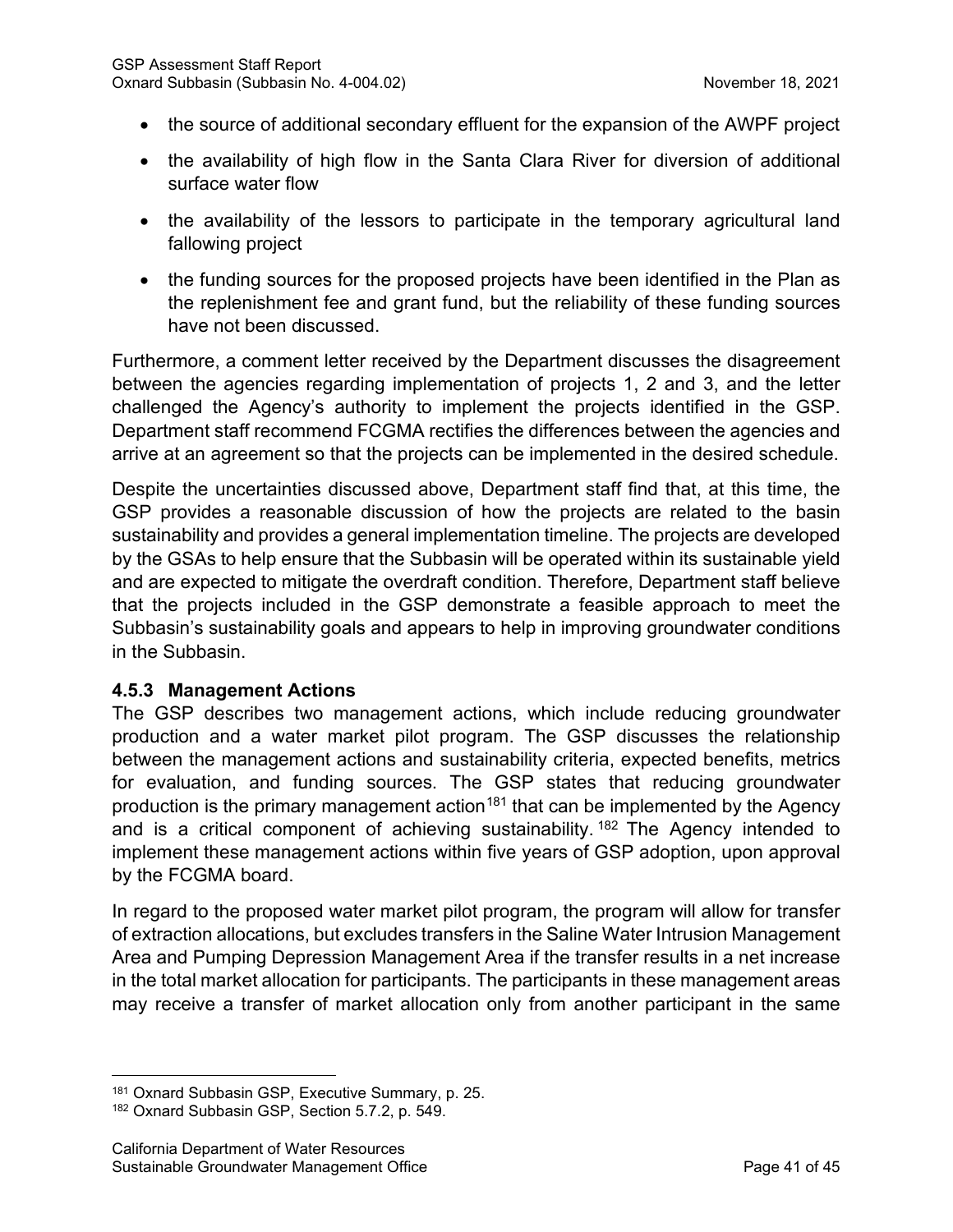management area. In placing these parameters on its market allocation transfers, the Agency aims to avoid undesirable impacts related to seawater intrusion.

The GSP provides an overview of how and when the management actions will be implemented, but also identifies that allocations need to be determined and approved by the GSAs. Department staff believe that both the management actions included in the Plan can reasonably mitigate overdraft and, if implemented, appear likely to help the GSAs achieve sustainability in the Subbasin. Department staff's understanding is that the ability of the GSP to achieve the sustainability goal for the Subbasin is largely dependent on successful implementation of a management action to reduce groundwater pumping. As such, the Department will closely monitor the Agency's progress in developing and implementing such a management action.

# **4.6 CONSIDERATION OF ADJACENT BASINS/SUBBASINS**

SGMA requires the Department to "…evaluate whether a groundwater sustainability plan adversely affects the ability of an adjacent basin to implement their groundwater sustainability plan or impedes achievement of sustainability goals in an adjacent basin."[183](#page-47-0) Furthermore, the GSP Regulations state that minimum thresholds defined in each GSP should be designed to avoid causing undesirable results in adjacent basins or affecting the ability of adjacent basins to achieve sustainability goals.<sup>[184](#page-47-1)</sup>

The Oxnard Subbasin has four adjacent basins/subbasins: Pleasant Valley, Las Posas, Mound, and Santa Paula. The Oxnard Subbasin is in hydraulic communication, in varying degrees, with all of those adjacent basins and subbasins. FCGMA is the lead GSA and exclusive GSA for developing and implementing the respective groundwater sustainability plans in the Oxnard Subbasin, Pleasant Valley Basin, and Las Posas Basin. FCGMA took a regional approach to determine the combined sustainable yield of all three basins and then determined the sustainable yield for each groundwater basin. The sustainable management criteria for each respective groundwater sustainability plan were established with consideration for the sustainability goals of the adjacent basins and to operate each groundwater basin within their sustainable yield.

The GSP of Mound Subbasin is being developed by the Mound Basin GSA, which is a joint powers authority comprised of three local public agencies. Department staff recommend that the Agency continue to collaborate and communicate with the Mound Basin GSA to ensure that the basins in the region do not prevent each other from achieving sustainability.

The Santa Paula Subbasin is an adjudicated basin currently managed by UWCD per the physical solution embodied within the Court Judgment. Department staff recommend that

<span id="page-47-0"></span><sup>183</sup> Water Code § 10733(c).

<span id="page-47-1"></span><sup>184</sup> 23 CCR § 354.28(b)(3).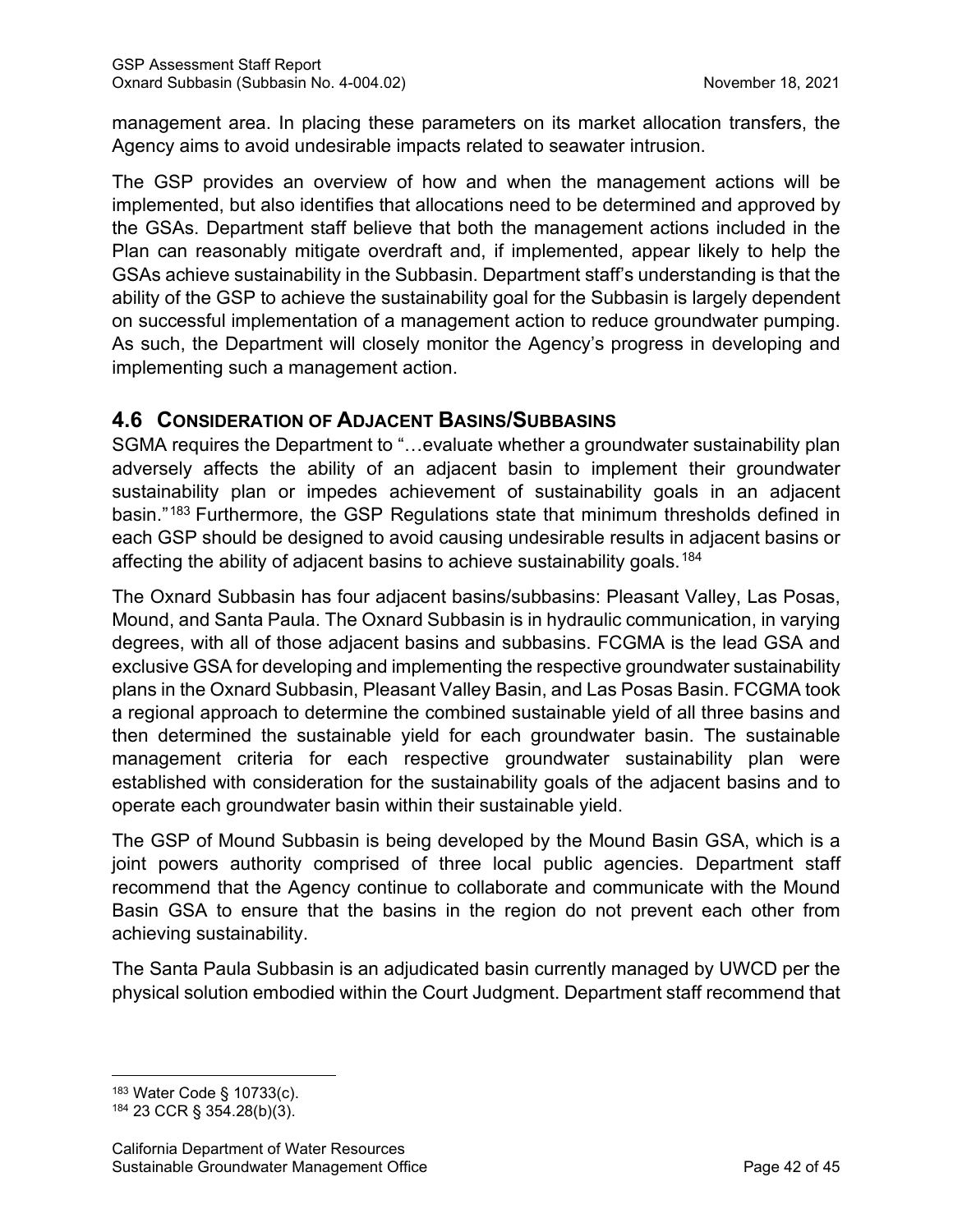the GSAs work with UWCD to corroborate that the implementation of Oxnard GSP does not adversely affect the UWCD's management of the Santa Paula.

Department staff understand that the established sustainability management criteria and strategy to reach sustainability in the Oxnard Subbasin is primarily related to improving groundwater levels in the principal aquifers and avoiding seawater intrusion. Based on this strategy, on the Agency's history of actively collaborating with local agencies, other information provided in the Plan, and because the Agency took a regional approach in developing the respective groundwater sustainability plans and provided reasonable consideration to adjacent basins and their sustainability metrics, Department staff determined that the Oxnard Subbasin GSP will not adversely impact the ability of the adjacent basins to be operated sustainably and will not impede the adjacent basins' ability to achieve their respective sustainability goals.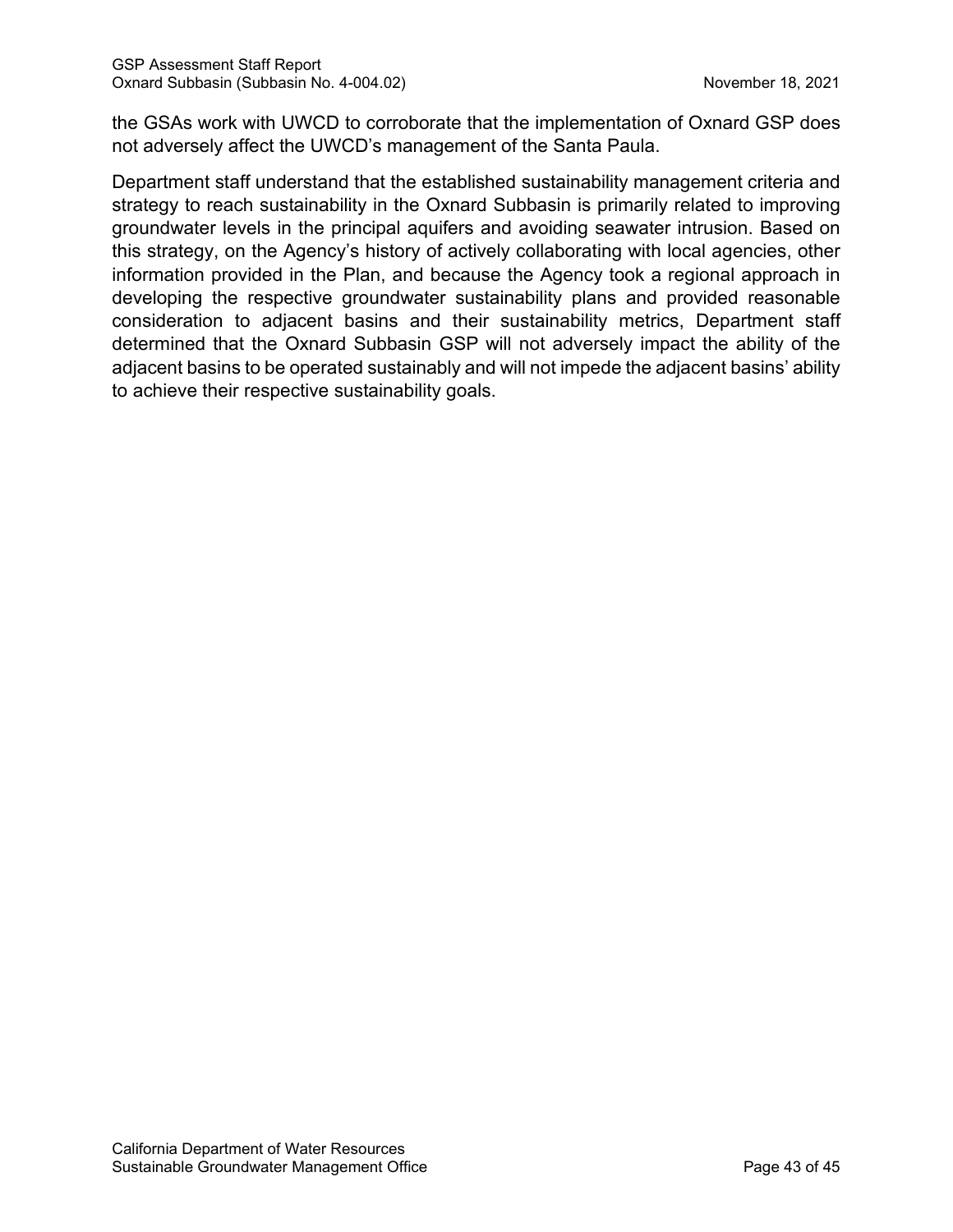# **5 STAFF RECOMMENDATION**

Department staff's recommendation is to approve the GSP with the recommended corrective actions listed below. The Oxnard Subbasin GSP conforms with Water Code Sections 10727.2 and 10727.4 of SGMA and substantially complies with the GSP Regulations. Implementation of the GSP will likely achieve the sustainability goal for the Oxnard Subbasin. The GSAs have identified several areas for improvement of the GSP and Department staff concur that those items are important and should be addressed as soon as possible. Department staff have also identified additional recommended corrective actions that should be considered by the GSAs for the first five-year assessment of its GSP. Addressing these recommended corrective actions will be important to demonstrate that implementation of the GSP is likely to achieve the sustainability goal. The recommended corrective actions include:

# **RECOMMENDED CORRECTIVE ACTION 1**

Investigate the hydraulic connectivity between the surface water bodies, semi-perched aquifer, and principal aquifers to improve the understanding of potential migration of impaired water, the reliance of two potential GDEs on the semi-perched aquifer, and depletion of interconnected surface water bodies. Also, identify specific locations of gaining and losing reaches of surface water bodies and quantify the depletion of interconnected surface water. Describe schedule and steps that will be taken to fill data gaps identified in the GSP related to shallow groundwater monitoring near surface water bodies and GDEs.

## **RECOMMENDED CORRECTIVE ACTION 2**

Under the dry climatic condition scenario, the groundwater levels will only reach minimum thresholds by 2040, which will limit seawater intrusion but not necessarily avoid the condition. Discuss the impact of further seawater intrusion and associated loss of storage on beneficial uses and users under the dry climatic condition scenario and the potential impacts to uses and users inland of the 2015 saline water impact area if landward migration of the saline water impact front continues.

## **RECOMMENDED CORRECTIVE ACTION 3**

Incorporate periodic subsidence monitoring into the GSP's monitoring plan that can be used to quantify whether land subsidence is occurring and whether the groundwater level proxy is avoiding undesirable results associated with land subsidence. As an option, the Department provides statewide InSAR data that can be used for monitoring land subsidence.